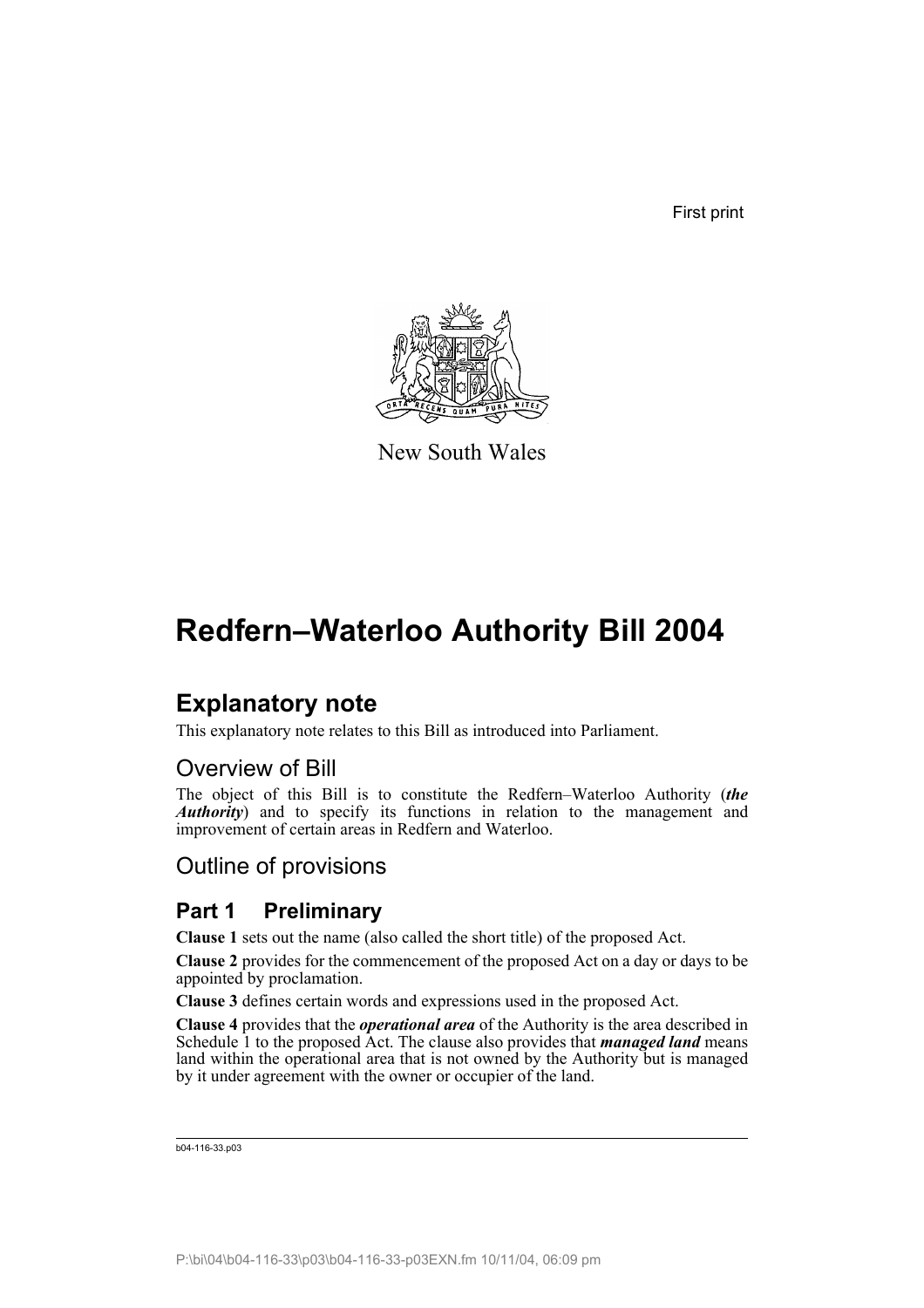Explanatory note

## **Part 2 Constitution and management of Authority**

**Clause 5** constitutes the Authority. It is a memberless corporation having a Board (see clause 8) and a Chief Executive Officer (see clause 9) who is to be responsible for the day-to-day management of the affairs of the Authority in accordance with the specific policies and general directions of the Board.

**Clause 6** provides that the Authority is a statutory body representing the Crown.

**Clause 7** provides that the Authority is subject to the control and direction of the Minister.

**Clause 8** provides for the Board of the Authority. The Board is to consist of the Chief Executive Officer and no more than 9 persons appointed by the Minister, of whom at least one is to be an Aboriginal person within the meaning of the *Aboriginal Land Rights Act 1983*.

**Clause 9** specifies the responsibilities of the Chief Executive Officer. Anything done by the Chief Executive Officer in the name of the Authority is taken to have been done by the Authority.

**Clause 10** provides for the appointment of the Authority's staff and enables the Authority to engage consultants or other persons for the purpose of obtaining services, information and advice.

**Clause 11** enables the Minister to appoint advisory committees, to specify their functions, to appoint their members and to determine their terms of office and remuneration.

**Clause 12** enables the Authority to delegate its functions to a member of its staff, a council or general manager of a council or a person or committee approved by the Minister or prescribed by the regulations.

**Clause 13** enables the Authority to exercise its functions through private subsidiary corporations (dealt with in clause 24), including in a partnership, joint venture or other association with public or local authorities or other persons or bodies.

## **Part 3 Functions of Authority**

### **Division 1 Principal functions**

**Clause 14** sets out the functions of the Authority. They include the following:

- (a) to promote, co-ordinate, manage, undertake and secure the orderly and economic development and use of the operational area, including the development and management of land, the provision of infrastructure and the establishment of public areas,
- (b) to provide and promote housing choices in the operational area (including for Aboriginal residents),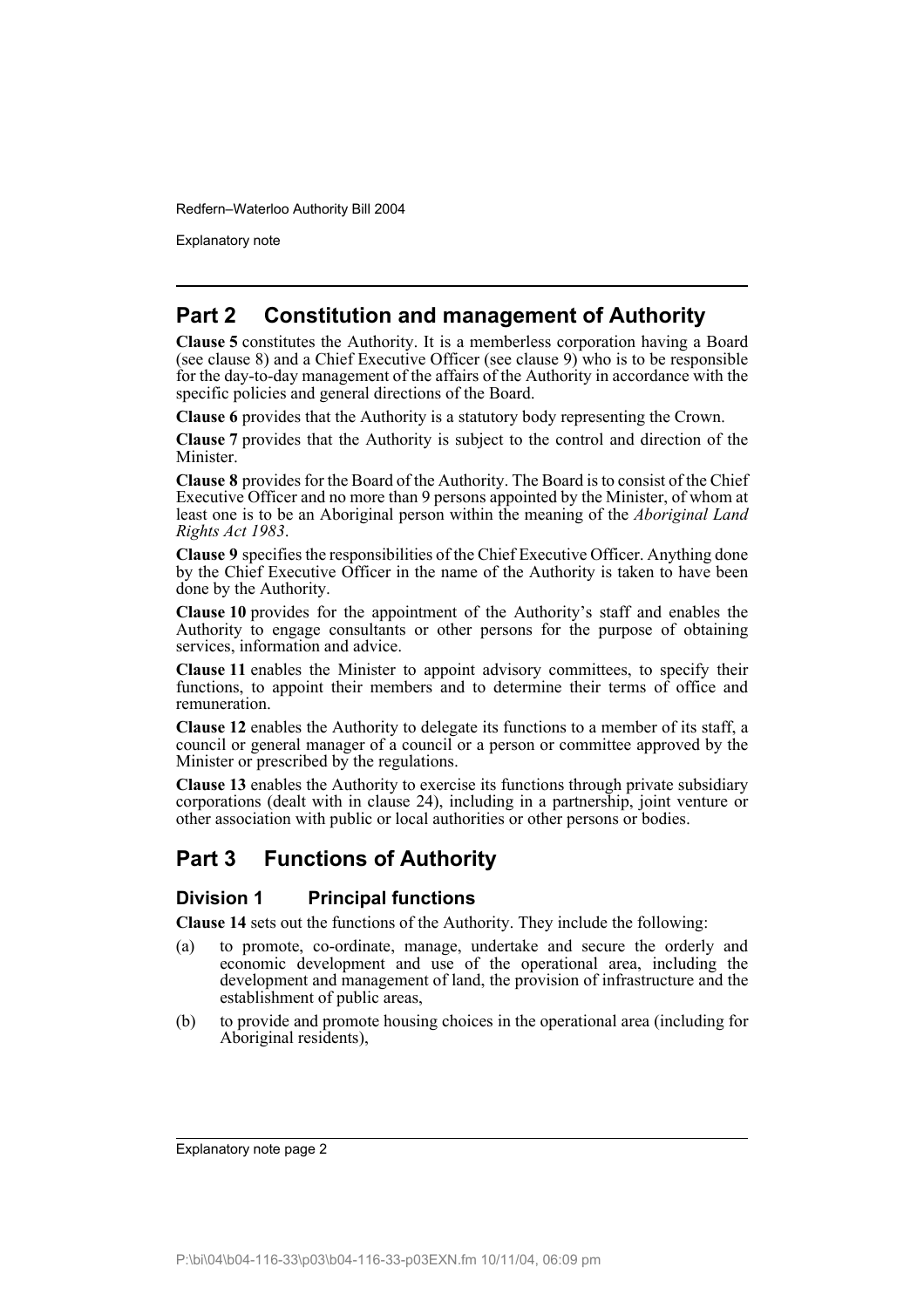Explanatory note

- (c) to provide and promote employment opportunities for local residents, commercial opportunities for local businesses and cultural development (including to address the needs of the Aboriginal community) in the operational area,
- (d) to enhance and manage public places in the operational area and to improve, maintain and regulate the use of the public places,
- (e) to promote, co-ordinate, organise, manage, undertake, secure, provide and conduct cultural, educational, commercial, recreational, entertainment and transport activities and facilities in the operational area,
- (f) to do any other thing for the improvement of the operational area.

**Clause 15** enables the Authority to carry out other functions that are conferred or imposed on it by or under the proposed Act or other Acts, as well as incidental functions. The clause also requires the Authority, in carrying out any function, to take into consideration principles of social, economic, ecological and other sustainable development.

**Clause 16** provides that the Authority is not limited in the exercise of its functions to the operational area.

#### **Division 2 Ancillary functions**

**Clause 17** enables the Authority to acquire land by agreement or by compulsory process.

**Clause 18** provides a means by which the Authority may acquire, or take the management of, land within the operational area that is owned by a public authority but that is not being used or required for the core activities of the public authority. The term *public authority* is defined so as not to include a council.

**Clause 19** enables the Authority, with the consent of the Minister, to deal with its land. Leases or licences over Authority land that are for a period of less than 5 years do not require the Minister's consent. The clause also requires the Authority to maintain a public register of land that is vested in it or managed by it.

**Clause 20** enables the Authority to dedicate land for a public purpose or as a public road.

**Clause 21** prevents a road that is vested in the Authority or is land managed by it from being provided or from being changed except with the consent of the Authority.

**Clause 22** enables the Authority to acquire property by gift, devise or bequest.

**Clause 23** controls the dealings the Authority may have with property acquired by gift, devise or bequest.

**Clause 24** enables the Authority to form and acquire interests in private corporations or to dispose of such interests. However, the Authority requires the approval of the Minister to the formation or acquisition of an interest in a private corporation if it will result in the corporation becoming a subsidiary of the Authority or to the disposal of any such interest if it will result in a corporation ceasing to be such a subsidiary.

Explanatory note page 3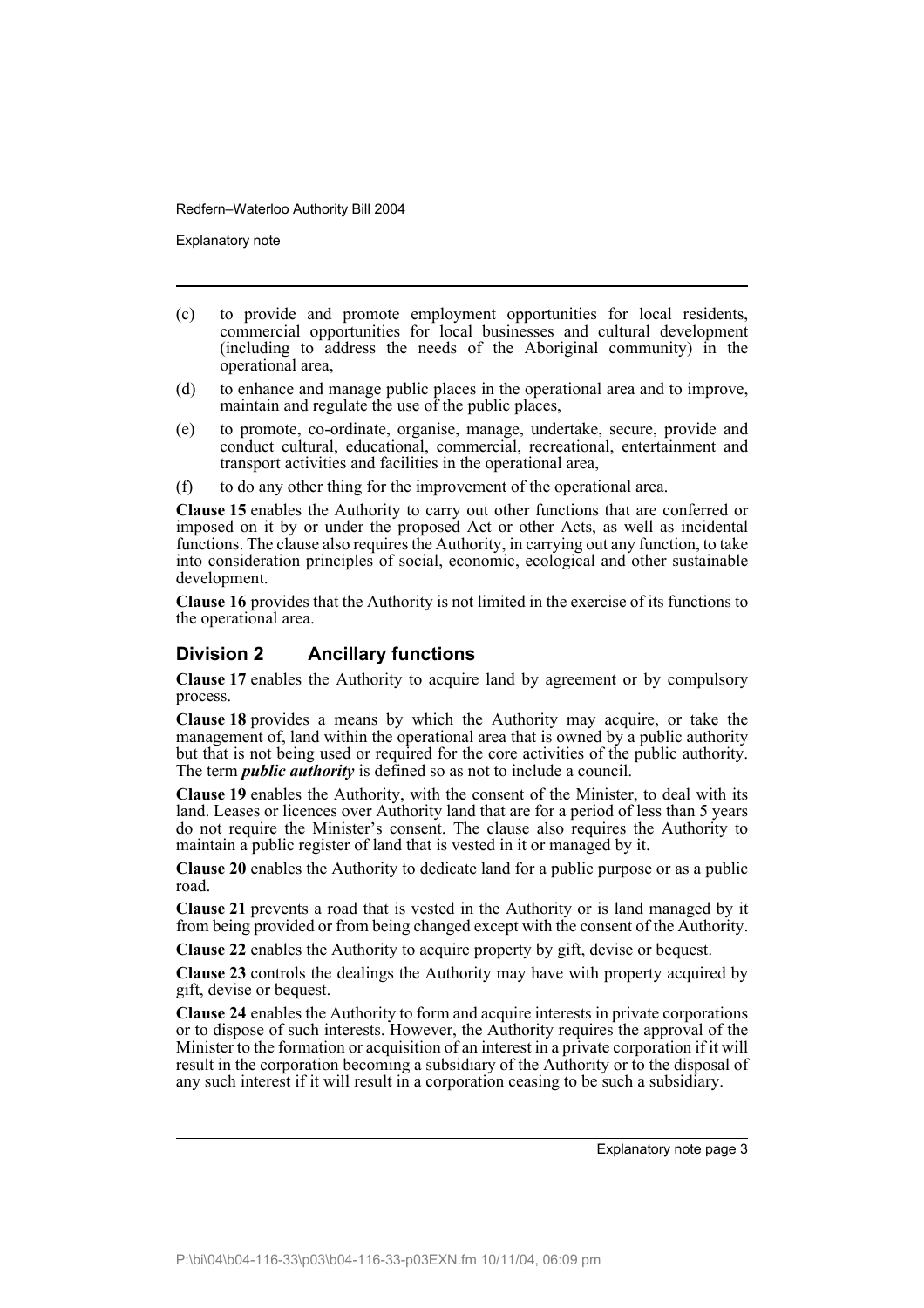Explanatory note

## **Part 4 Planning within the operational area**

**Clause 25** defines certain expressions for the purposes of the proposed Part. The clause also applies definitions of terms used in the *Environmental Planning and Assessment Act 1979*.

**Clause 26** requires the Minister to prepare and maintain a plan for the operational area (*the Redfern–Waterloo Plan*). The Plan will deal with matters such as the strategic vision for the improvement of the operational area, urban design within the operational area and land use zoning and the carrying out of development in the operational area. The Minister may request the Minister administering the *Environmental Planning and Assessment Act 1979* to give effect to the environmental planning aspects of the Redfern–Waterloo Plan by making any necessary environmental planning instruments. The clause enables the Minister administering the *Environmental Planning and Assessment Act 1979* to make the instruments in accordance with that Act or by order published in the Gazette under the proposed Act.

**Clause 27** enables the Minister administering the *Environmental Planning and Assessment Act 1979* to delegate any functions of the Minister as consent authority for any development within the operational area that is State significant development to the Minister administering the proposed Act. The Minister administering the proposed Act may then subdelegate any such functions to the Authority or the Council of the City of Sydney.

**Clause 28** disapplies the provisions of the *Heritage Act 1977* to the extent that they would prohibit or restrict development in the operational area that is State significant development and has been identified in the Redfern–Waterloo Plan as development that may be carried out despite any such prohibition or restriction. The Minister may not include any such provision in that Plan unless satisfied that the development concerned is essential for achieving the strategic vision for the improvement of the operational area.

**Clause 29** enables conditions relating to development contributions towards the provision of affordable housing in the operational area to be imposed under Division 6A of Part 4 of the *Environmental Planning and Assessment Act 1979* in relation to development that is State significant development and is to be carried out on land within the operational area or on another site specified in the clause that is outside the operational area.

**Clause 30** enables conditions relating to development contributions towards the provision of public amenities and public services in the operational area to be imposed under Division 6 of Part 4 of the *Environmental Planning and Assessment Act 1979* in relation to development that is State significant development and is to be carried out on land within the operational area.

**Clause 31** enables the Minister to prepare contributions plans for the purposes of clauses 29 and 30. Those clauses provide that such contributions plans are to be used for determining the relevant development contributions referred to in those clauses

Explanatory note page 4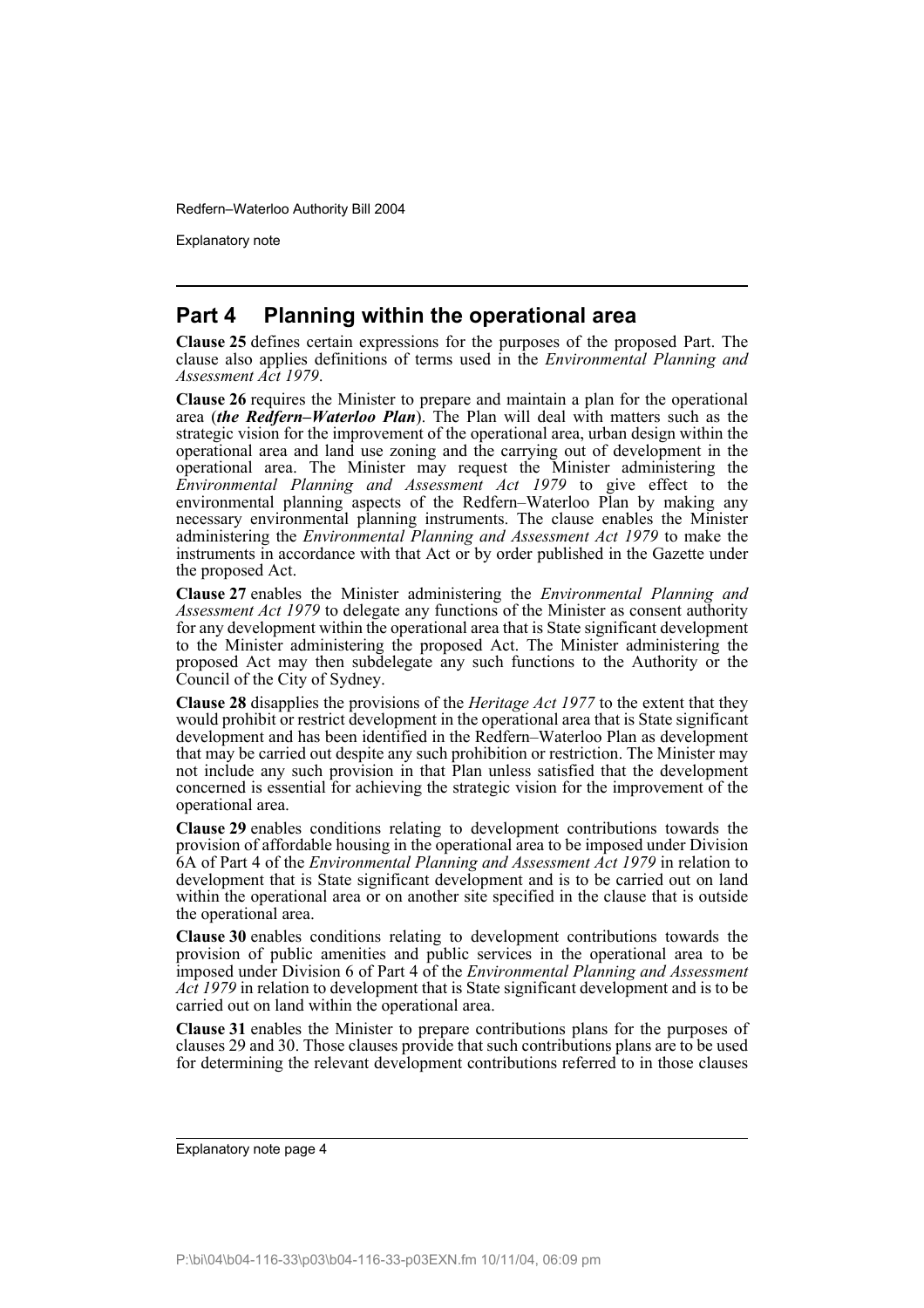Explanatory note

instead of the instruments normally required to be prepared under the *Environmental Planning and Assessment Act 1979*. The clause also provides that those contributions are to be paid into the Redfern–Waterloo Fund established under clause 32.

## **Part 5 Finance**

**Clause 32** establishes the Redfern–Waterloo Fund within the Special Deposits Account and provides for the payment of money into and out of the Fund.

**Clause 33** provides for the financial year of the Authority.

**Clause 34** enables the investment of money in the Redfern–Waterloo Fund.

**Clause 35** enables the Authority to administer a fund established for the provision of services within the operational area into which money is paid by persons who carry on business within that area. The fund is to be audited by the Auditor-General.

## **Part 6 Miscellaneous**

**Clause 36** enables the Authority to appoint authorised officers. The functions of authorised officers are to be prescribed by regulations to be made under the proposed Act.

**Clause 37** makes it an offence for a person to disclose information obtained in connection with the administration of the proposed Act, except in specified circumstances.

**Clause 38** makes it an offence for a person to misuse confidential information obtained through association with the Authority relating to dealings in land.

**Clause 39** absolves a member of the Board, the Chief Executive Officer, a member of an advisory committee appointed under the proposed Act or a person acting under the direction of the Authority, the Board or the Chief Executive Officer from personal liability for any thing done or omitted in good faith for the purpose of executing any Act (including the proposed Act).

**Clause 40** provides for the keeping and application to documents of the seal of the Authority.

**Clause 41** enables the Authority to recover money due to it as a debt.

**Clause 42** provides that the proposed Act binds the Crown.

**Clause 43** provides for the summary prosecution of offences against the proposed Act and the regulations.

**Clause 44** enables penalty notices to be issued in relation to offences against the proposed Act or the regulations that are prescribed by the regulations as penalty notice offences.

**Clause 45** enables the amendment of Schedule 1 (which defines the operational area) by regulation.

**Clause 46** enables regulations to be made for the purposes of the proposed Act.

Explanatory note page 5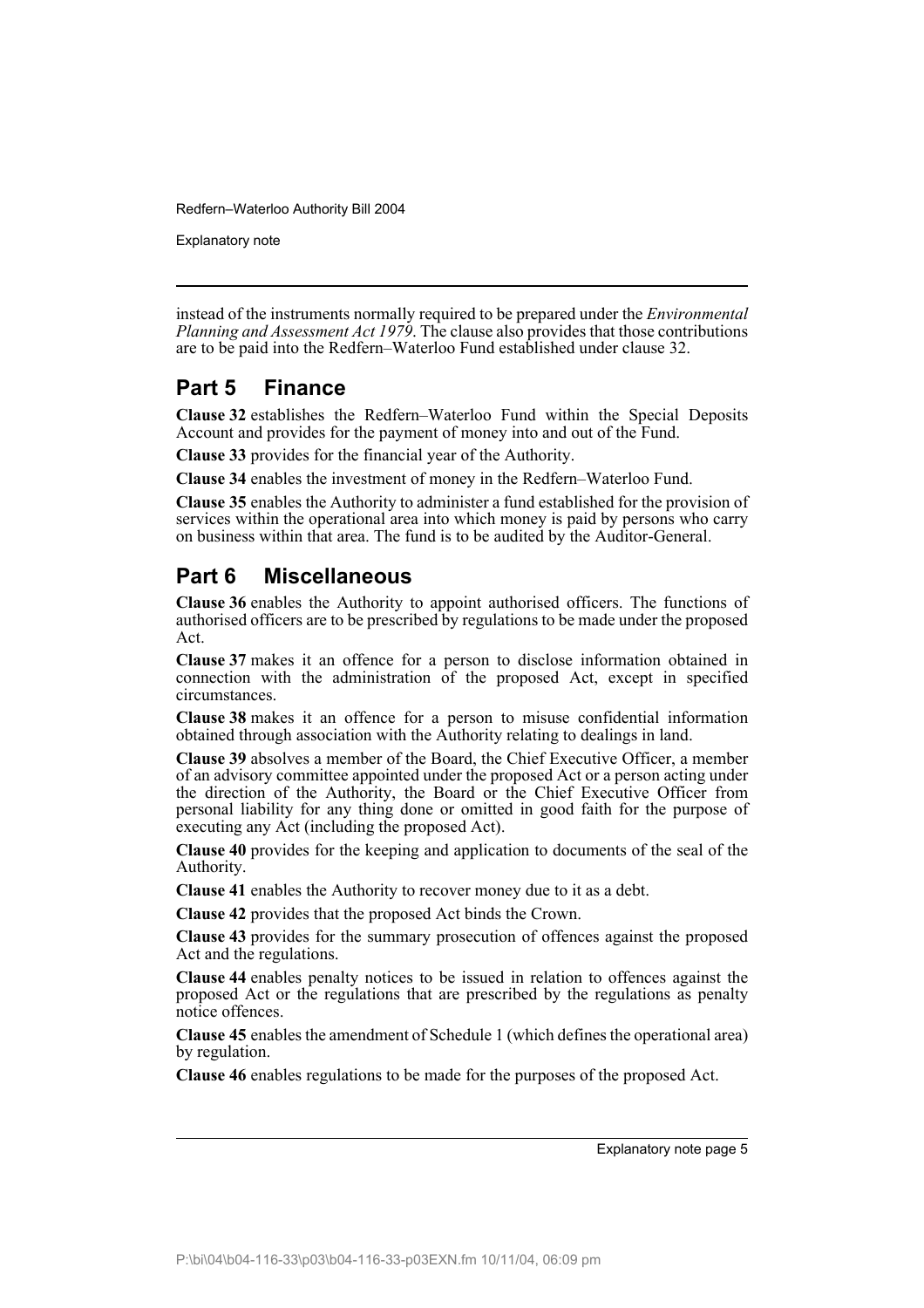Explanatory note

**Clause 47** gives effect to Schedule 3 which contains consequential amendments to other Acts.

**Clause 48** gives effect to Schedule 4 which contains provisions of a savings and transitional nature required as a consequence of the enactment of the proposed Act.

**Clause 49** requires the Minister to review the proposed Act within 5 years after the date of assent and to report the outcome of the review to each House of Parliament.

## **Schedule 1 Operational area of Authority**

**Schedule 1** contains a description of the operational area of the Authority.

## **Schedule 2 Members and procedure of Board**

**Schedule 2** sets out provisions relating to the membership and procedure of the Board of the Authority.

## **Schedule 3 Amendment of other Acts**

**Schedule 3** makes consequential amendments to the *Fines Act 1996*, *Growth Centres (Development Corporations) Act 1974*, the *Public Sector Employment and Management Act 2002* and the *Sydney Harbour Foreshore Authority Act 1998*.

## **Schedule 4 Savings, transitional and other provisions**

**Schedule 4** contains savings, transitional and other provisions consequent on the enactment of the proposed Act. The Schedule includes provisions for:

- (a) the making of regulations of a savings or transitional nature, and
- (b) the transfer of the Australian Technology Park to the Authority.

Explanatory note page 6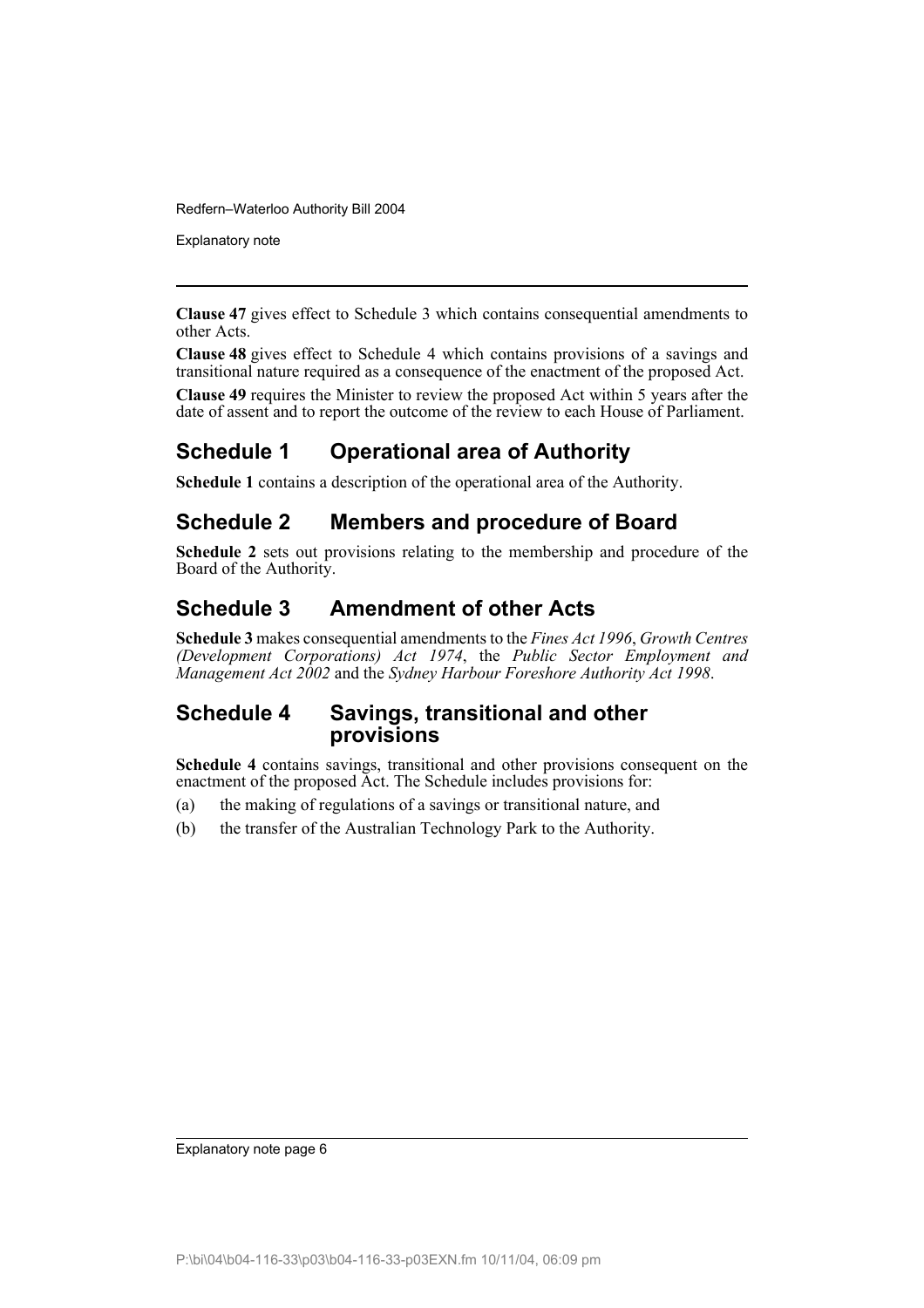First print



New South Wales

# **Redfern–Waterloo Authority Bill 2004**

## **Contents**

|        |    |                                                 | Page |
|--------|----|-------------------------------------------------|------|
| Part 1 |    | <b>Preliminary</b>                              |      |
|        | 1  | Name of Act                                     | 2    |
|        | 2  | Commencement                                    | 2    |
|        | 3  | Definitions                                     | 2    |
|        | 4  | Classification of land                          | 2    |
| Part 2 |    | <b>Constitution and management of Authority</b> |      |
|        | 5  | Constitution of Authority                       | 3    |
|        | 6  | <b>Status of Authority</b>                      | 3    |
|        |    | Ministerial control                             | 3    |
|        | 8  | Board of Authority                              | 3    |
|        | 9  | <b>Chief Executive Officer</b>                  | 3    |
|        | 10 | <b>Staff of Authority</b>                       | 3    |
|        | 11 | Appointment of advisory committees              | 4    |
|        | 12 | Delegation of Authority's functions             | 4    |
|        |    |                                                 |      |

b04-116-33.p03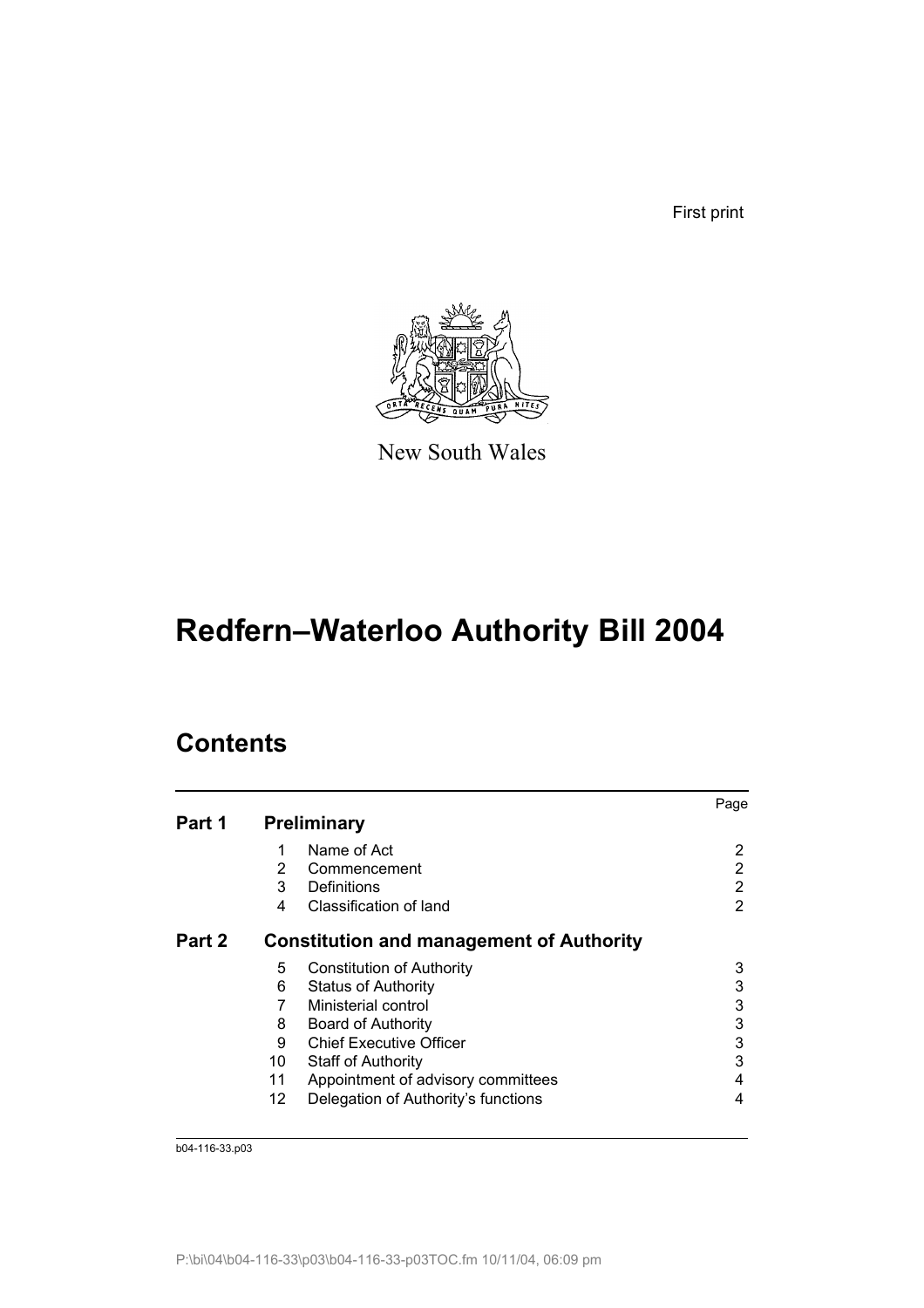**Contents** 

|        |          |                      |                                                              | Page              |
|--------|----------|----------------------|--------------------------------------------------------------|-------------------|
|        | 13       | ventures etc.        | Exercise of functions through subsidiary corporations, joint | 5                 |
| Part 3 |          |                      | <b>Functions of Authority</b>                                |                   |
|        |          | <b>Division 1</b>    | <b>Principal functions</b>                                   |                   |
|        | 14       |                      | Functions-generally                                          | 6                 |
|        | 15       |                      | Other functions                                              | 6                 |
|        | 16       | be exercised         | Land on and in relation to which Authority's functions may   | 7                 |
|        |          | <b>Division 2</b>    | <b>Ancillary functions</b>                                   |                   |
|        | 17       |                      | Acquisition of land                                          | 7                 |
|        | 18       | authorities          | Transfer of land or management of land of other public       |                   |
|        | 19       | Land dealings        |                                                              | 7<br>8            |
|        | 20       |                      | Dedication of land                                           | 9                 |
|        | 21       | Roads                |                                                              | 9                 |
|        | 22       |                      | Acquisition of property by gift, devise or bequest           | 9                 |
|        | 23       | bequest              | Dealings with certain property acquired by gift, devise or   | 10                |
|        | 24       |                      | Private subsidiary corporations etc                          | 10                |
| Part 4 |          |                      | Planning within the operational area                         |                   |
|        | 25       |                      | Interpretation of Part                                       | $12 \overline{ }$ |
|        | 26       |                      | Redfern-Waterloo Plan                                        | 12                |
|        | 27       | development          | Authority as consent authority for State significant         | 13                |
|        | 28       |                      | Heritage matters                                             | 13                |
|        | 29       |                      | Development contributions for affordable housing             | 14                |
|        | 30       |                      | Other development contributions                              | 14                |
|        | 31       | contributions        | Contributions plans and payment of development               | 15                |
| Part 5 |          | <b>Finance</b>       |                                                              |                   |
|        | 32       |                      | Redfern-Waterloo Fund                                        | 16                |
|        | 33       | Financial year       |                                                              | 16                |
|        | 34<br>35 |                      | Investment of money in Fund<br>Administration of other funds | 16<br>16          |
|        |          |                      |                                                              |                   |
| Part 6 |          | <b>Miscellaneous</b> |                                                              |                   |
|        | 36       |                      | Authorised officers                                          | 17                |
|        | 37<br>38 |                      | Disclosure of information<br>Misuse of information           | 17<br>18          |
|        |          |                      |                                                              |                   |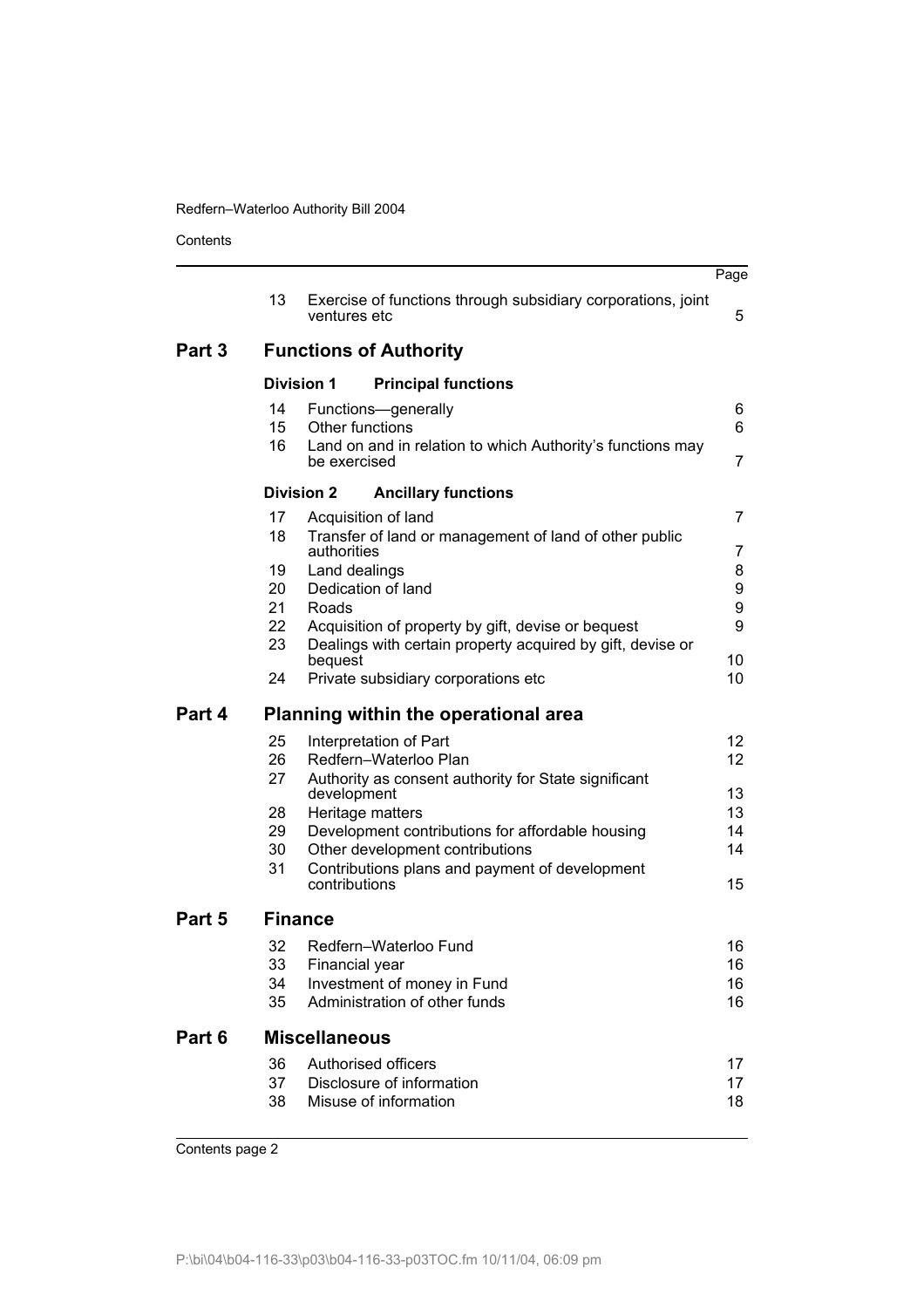#### **Contents**

|                   |                                            | Page |
|-------------------|--------------------------------------------|------|
| 39                | Personal liability                         | 19   |
| 40                | Seal of Authority                          | 20   |
| 41                | Recovery of money                          | 20   |
| 42                | Act to bind Crown                          | 20   |
| 43                | Proceedings for offences                   | 20   |
| 44                | Penalty notices                            | 20   |
| 45                | Amendment of Schedule 1                    | 21   |
| 46                | Regulations                                | 21   |
| 47                | Amendment of other Acts                    | 22   |
| 48                | Savings, transitional and other provisions | 22   |
| 49                | Review of Act                              | 22   |
| <b>Schedule 1</b> | <b>Operational area of Authority</b>       | 23   |
| <b>Schedule 2</b> | <b>Members and procedure of Board</b>      | 24   |
| <b>Schedule 3</b> | <b>Amendment of other Acts</b>             | 29   |
| Schedule 4        | Savings, transitional and other provisions | 30   |

Contents page 3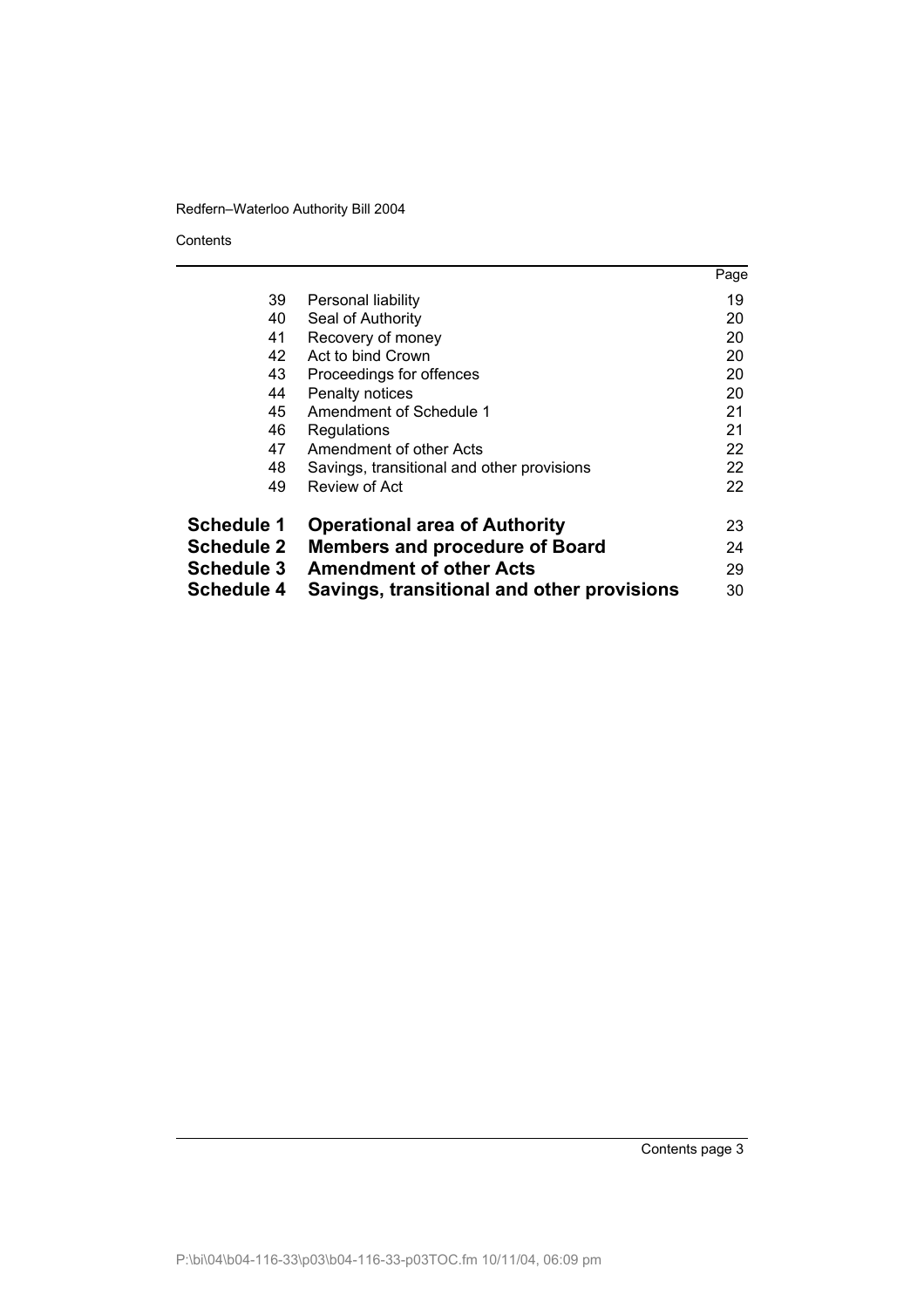**Contents** 

Page

Contents page 4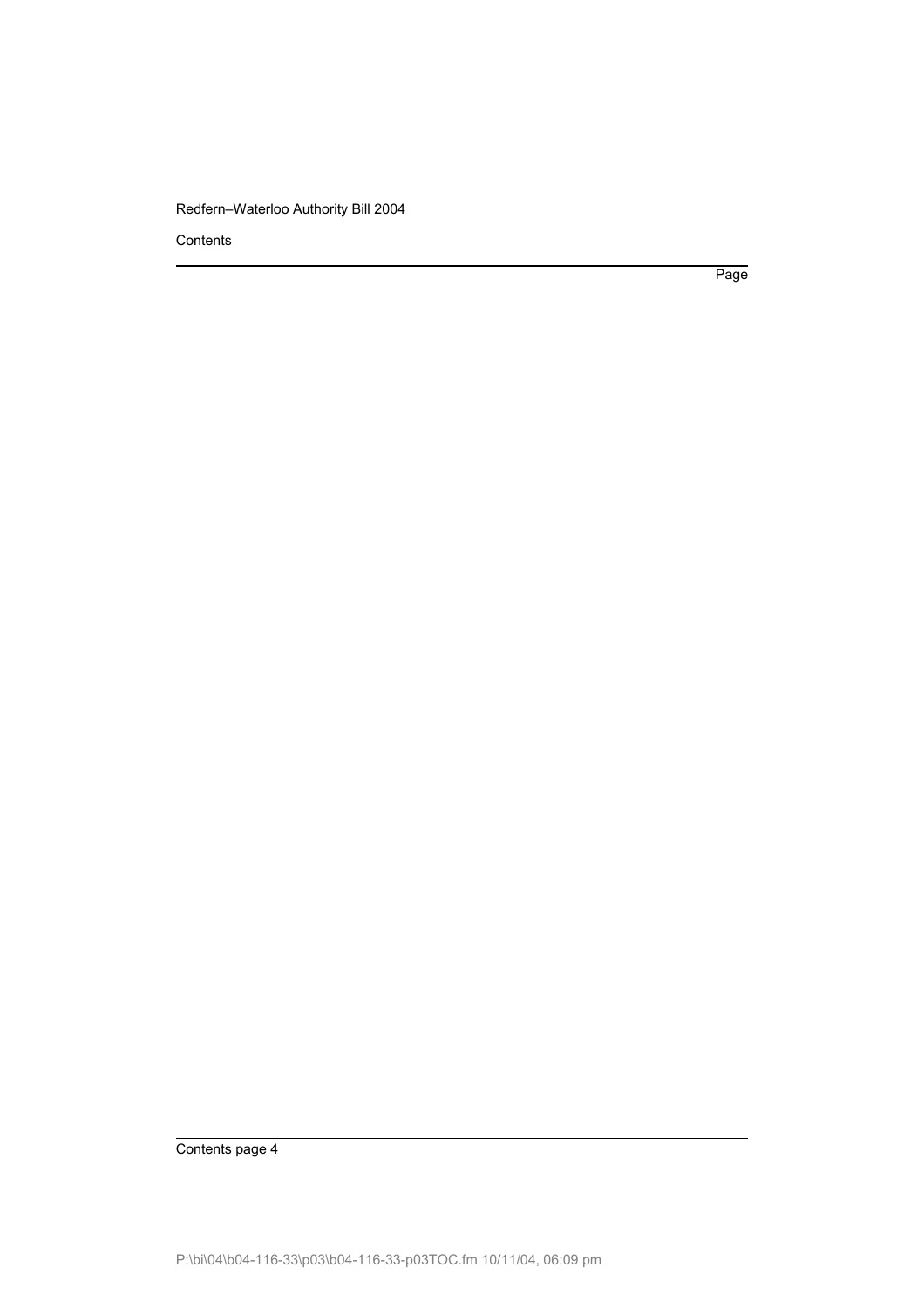

New South Wales

## **Redfern–Waterloo Authority Bill 2004**

No , 2004

## **A Bill for**

An Act to constitute the Redfern–Waterloo Authority and to specify its functions; to amend certain Acts consequentially; and for other purposes.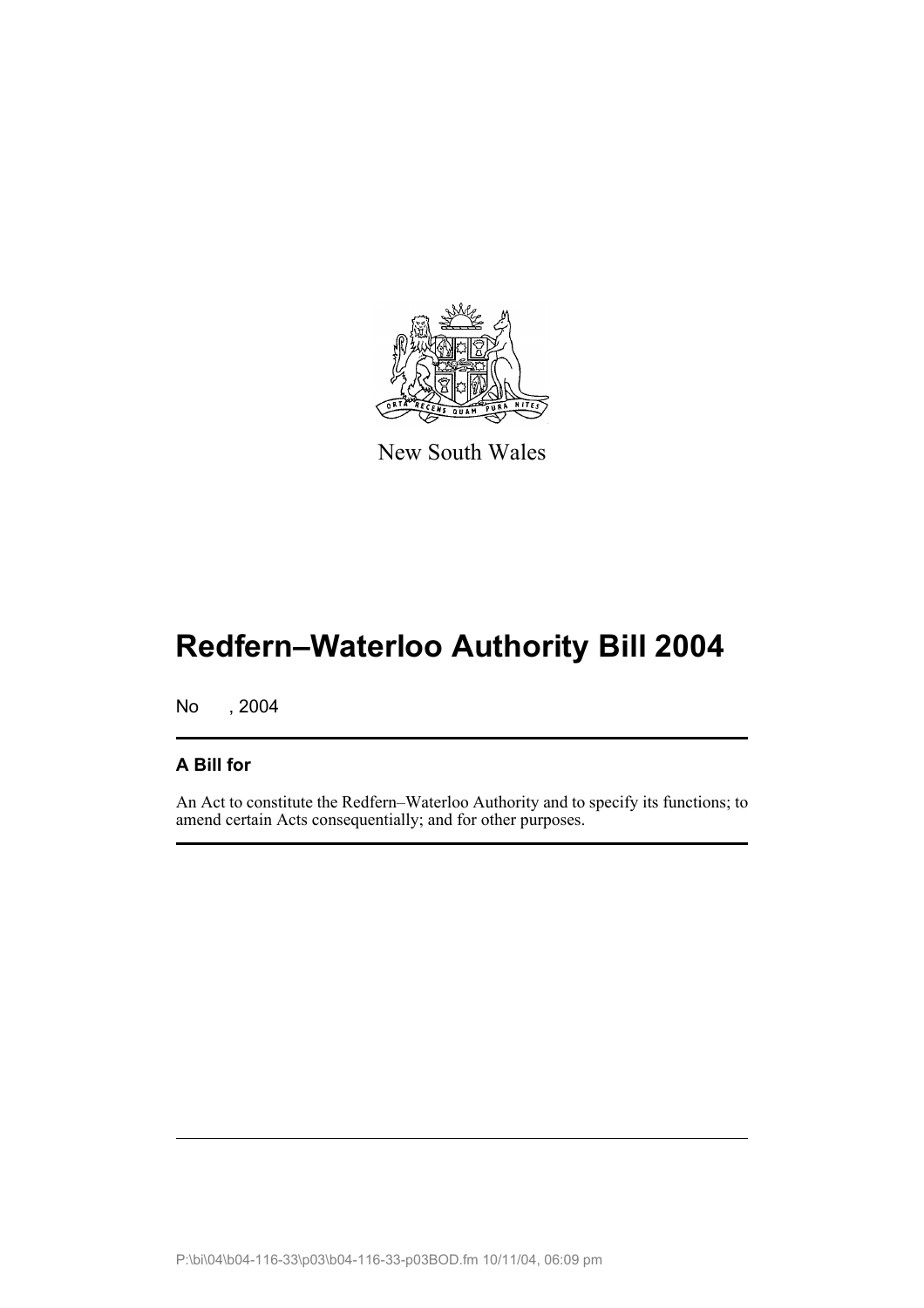### Clause 1 Redfern–Waterloo Authority Bill 2004

Part 1 Preliminary

<span id="page-11-4"></span><span id="page-11-3"></span><span id="page-11-2"></span><span id="page-11-1"></span><span id="page-11-0"></span>

| The Legislature of New South Wales enacts: |                              |                                                                                                                                                                                                                                         | $\mathbf{1}$         |
|--------------------------------------------|------------------------------|-----------------------------------------------------------------------------------------------------------------------------------------------------------------------------------------------------------------------------------------|----------------------|
|                                            | Part 1<br><b>Preliminary</b> |                                                                                                                                                                                                                                         | 2                    |
| 1                                          |                              | <b>Name of Act</b>                                                                                                                                                                                                                      | 3                    |
|                                            |                              | This Act is the Redfern–Waterloo Authority Act 2004.                                                                                                                                                                                    | $\overline{4}$       |
| $\mathbf{2}$                               |                              | Commencement                                                                                                                                                                                                                            | 5                    |
|                                            |                              | This Act commences on a day or days to be appointed by proclamation.                                                                                                                                                                    | 6                    |
| 3                                          |                              | <b>Definitions</b>                                                                                                                                                                                                                      | $\overline{7}$       |
|                                            |                              | In this Act:                                                                                                                                                                                                                            | 8                    |
|                                            |                              | <b>Authority</b> means the Redfern–Waterloo Authority constituted by this<br>Act.                                                                                                                                                       | 9<br>10              |
|                                            |                              | <b>Board</b> means the Board, established by this Act, of the Authority.                                                                                                                                                                | 11                   |
|                                            |                              | <b>Chief Executive Officer</b> means the Chief Executive Officer of the<br>Authority holding office as such under Chapter 2 of the <i>Public Sector</i><br><b>Employment and Management Act 2002.</b>                                   | 12<br>13<br>14       |
|                                            |                              | council has the same meaning as in the Local Government Act 1993.                                                                                                                                                                       | 15                   |
|                                            |                              | <i>development</i> has the same meaning as in the <i>Environmental Planning</i><br>and Assessment Act 1979.                                                                                                                             | 16<br>17             |
|                                            |                              | <i>exercise</i> a function includes perform a duty.                                                                                                                                                                                     | 18                   |
|                                            |                              | <i>function</i> includes a power, authority or duty.                                                                                                                                                                                    | 19                   |
|                                            |                              | <i>managed land—see section</i> $4(2)$ .                                                                                                                                                                                                | 20                   |
|                                            |                              | <i>operational area</i> of the Authority—see section $4(1)$ .                                                                                                                                                                           | 21                   |
|                                            |                              | <b>Redfern–Waterloo Plan</b> means the Redfern–Waterloo Plan prepared<br>under section 26.                                                                                                                                              | 22<br>23             |
| 4                                          |                              | <b>Classification of land</b>                                                                                                                                                                                                           | 24                   |
|                                            | (1)                          | For the purposes of this Act, the <i>operational area</i> of the Authority<br>means the area of land described in Schedule 1.                                                                                                           | 25<br>26             |
|                                            | (2)                          | For the purposes of this Act, <i>managed land</i> means that part of the<br>operational area, not being land vested in the Authority, that is managed<br>by the Authority under an agreement with the owner or occupier of the<br>land. | 27<br>28<br>29<br>30 |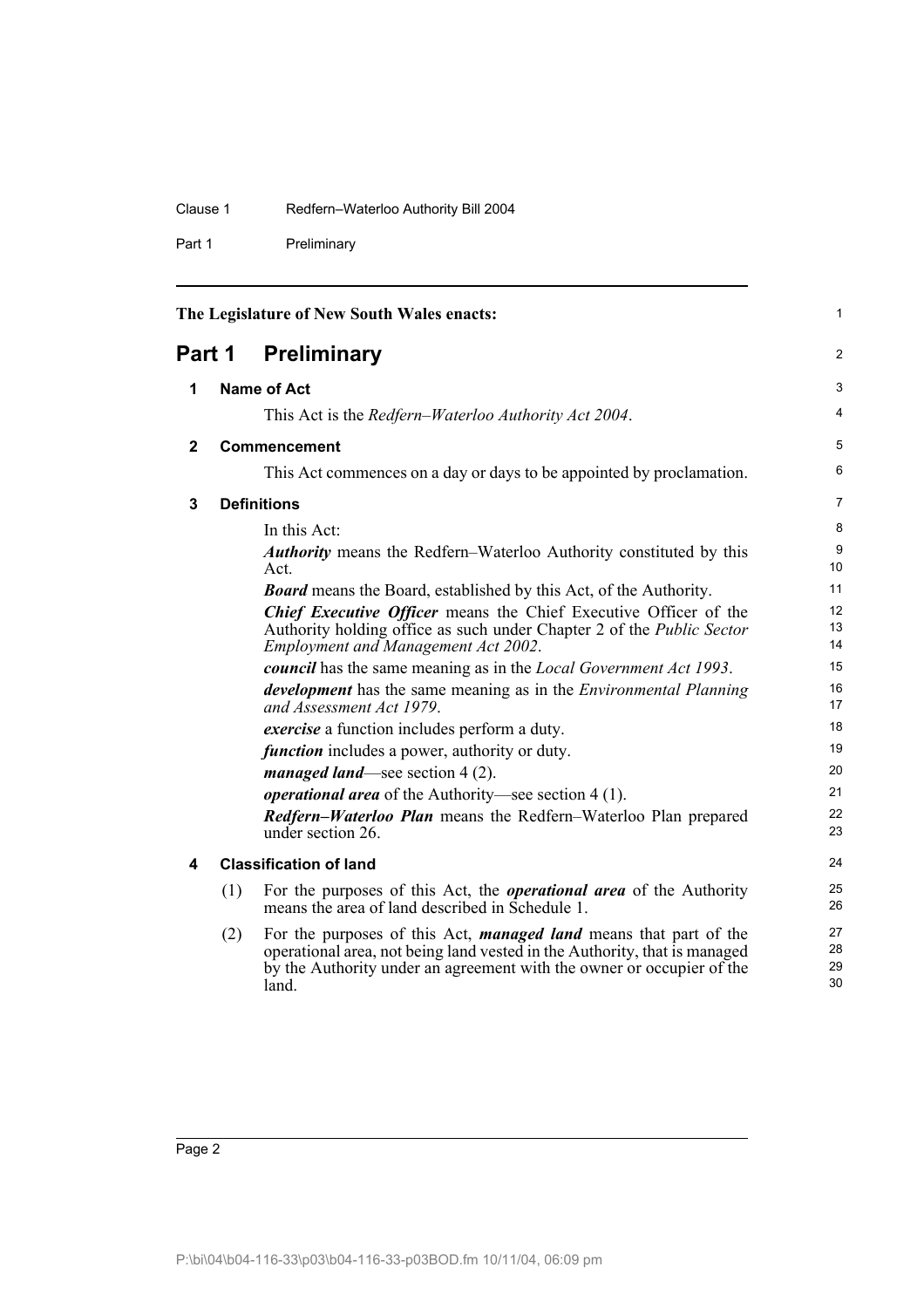| Redfern-Waterloo Authority Bill 2004     | Clause 5 |
|------------------------------------------|----------|
| Constitution and management of Authority | Part 2   |

<span id="page-12-6"></span><span id="page-12-5"></span><span id="page-12-4"></span><span id="page-12-3"></span><span id="page-12-2"></span><span id="page-12-1"></span><span id="page-12-0"></span>

| Part 2 |     | <b>Constitution and management of Authority</b>                                                                                                                                              |                     |
|--------|-----|----------------------------------------------------------------------------------------------------------------------------------------------------------------------------------------------|---------------------|
| 5      |     | <b>Constitution of Authority</b>                                                                                                                                                             | $\overline{2}$      |
|        |     | There is constituted by this Act a corporation with the corporate name<br>of the Redfern-Waterloo Authority.                                                                                 | 3<br>4              |
| 6      |     | <b>Status of Authority</b>                                                                                                                                                                   | 5                   |
|        |     | The Authority is, for the purposes of any Act, a statutory body<br>representing the Crown.                                                                                                   | 6<br>$\overline{7}$ |
| 7      |     | <b>Ministerial control</b>                                                                                                                                                                   | 8                   |
|        |     | The Authority is subject to the control and direction of the Minister in<br>the exercise of its functions.                                                                                   | 9<br>10             |
| 8      |     | <b>Board of Authority</b>                                                                                                                                                                    | 11                  |
|        | (1) | There is to be a Board of the Authority.                                                                                                                                                     | 12                  |
|        | (2) | The Board is to consist of the following members:                                                                                                                                            | 13                  |
|        |     | the Chief Executive Officer,<br>(a)                                                                                                                                                          | 14                  |
|        |     | not more than 9 persons appointed by the Minister.<br>(b)                                                                                                                                    | 15                  |
|        | (3) | Of the members appointed by the Minister, one is, in and by the<br>instrument of appointment or another instrument made by the Governor,<br>to be appointed as Chairperson of the Board.     | 16<br>17<br>18      |
|        | (4) | The Minister is to ensure that at least one of the appointed members of<br>the Board is an Aboriginal person (within the meaning of the <i>Aboriginal</i><br>Land Rights Act 1983).          | 19<br>20<br>21      |
|        | (5) | Schedule 2 has effect with respect to the members and procedure of the<br>Board.                                                                                                             | 22<br>23            |
| 9      |     | <b>Chief Executive Officer</b>                                                                                                                                                               | 24                  |
|        | (1) | The Chief Executive Officer is responsible for the day-to-day<br>management of the affairs of the Authority in accordance with the<br>specific policies and general directions of the Board. | 25<br>26<br>27      |
|        | (2) | Any act, matter or thing done in the name of, or on behalf of, the<br>Authority by the Chief Executive Officer is taken to have been done by<br>the Authority.                               | 28<br>29<br>30      |
| 10     |     | <b>Staff of Authority</b>                                                                                                                                                                    | 31                  |
|        | (1) | The staff of the Authority are (subject to this section) to be employed<br>under Chapter 2 of the Public Sector Employment and Management Act<br>2002.                                       | 32<br>33<br>34      |
|        |     |                                                                                                                                                                                              |                     |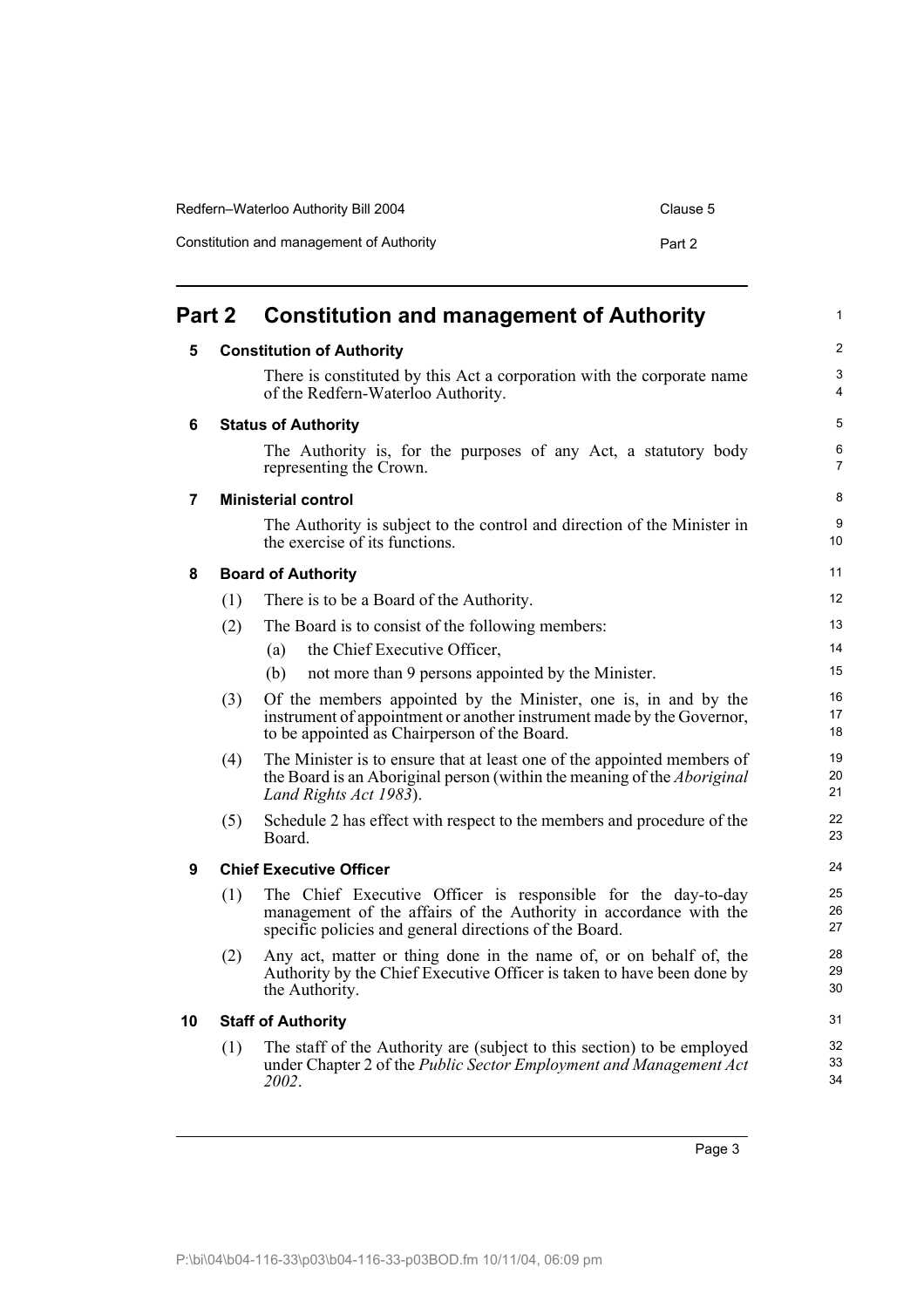### Clause 11 Redfern–Waterloo Authority Bill 2004

Part 2 **Constitution and management of Authority** 

<span id="page-13-1"></span><span id="page-13-0"></span>

|    | (2) | The Authority may arrange for the use of the services of any staff (by<br>secondment or otherwise) or facilities of a government agency. For the<br>purposes of this Act, a person whose services are utilised under this<br>subsection is a member of the staff of the Authority. | $\mathbf{1}$<br>$\overline{2}$<br>3<br>4 |
|----|-----|------------------------------------------------------------------------------------------------------------------------------------------------------------------------------------------------------------------------------------------------------------------------------------|------------------------------------------|
|    | (3) | The Authority may engage consultants or other persons for the purpose<br>of obtaining services, information or advice.                                                                                                                                                             | 5<br>6                                   |
| 11 |     | Appointment of advisory committees                                                                                                                                                                                                                                                 | $\overline{7}$                           |
|    | (1) | The Minister may appoint such advisory committees as the Minister<br>considers appropriate for the purposes of advising the Minister and the<br>Authority for the purposes of this Act.                                                                                            | 8<br>9<br>10                             |
|    | (2) | An advisory committee has such functions as the Minister may from<br>time to time determine in respect of it.                                                                                                                                                                      | 11<br>12                                 |
|    | (3) | An advisory committee consists of such committee members appointed<br>by the Minister as the Minister thinks fit.                                                                                                                                                                  | 13<br>14                                 |
|    | (4) | The Minister is to consult the Board about the appointment of any<br>advisory committee under this section.                                                                                                                                                                        | 15<br>16                                 |
|    | (5) | A committee member holds office for such period as is specified in the<br>instrument of appointment of the committee member, but any such<br>appointment may be terminated by the Minister at any time.                                                                            | 17<br>18<br>19                           |
|    | (6) | One of the committee members, in and by the instrument by which the<br>committee member is appointed, is to be appointed as chairperson of the<br>committee.                                                                                                                       | 20<br>21<br>22                           |
|    | (7) | A committee member is entitled to be paid such fees and allowances (if<br>any) as the Minister may determine in respect of the committee<br>member.                                                                                                                                | 23<br>24<br>25                           |
|    | (8) | Subject to the regulations and any directions of the Minister, the<br>procedure of an advisory committee appointed under this section is to<br>be as determined by the advisory committee.                                                                                         | 26<br>27<br>28                           |
|    | (9) | The Minister may dissolve an advisory committee appointed under this<br>section.                                                                                                                                                                                                   | 29<br>30                                 |
| 12 |     | <b>Delegation of Authority's functions</b>                                                                                                                                                                                                                                         | 31                                       |
|    | (1) | The Authority may delegate to an authorised person any of its functions,<br>other than this power of delegation.                                                                                                                                                                   | 32<br>33                                 |
|    | (2) | A delegate may sub-delegate to an authorised person any function<br>delegated by the Authority if the delegate is authorised in writing to do<br>so by the Authority.                                                                                                              | 34<br>35<br>36                           |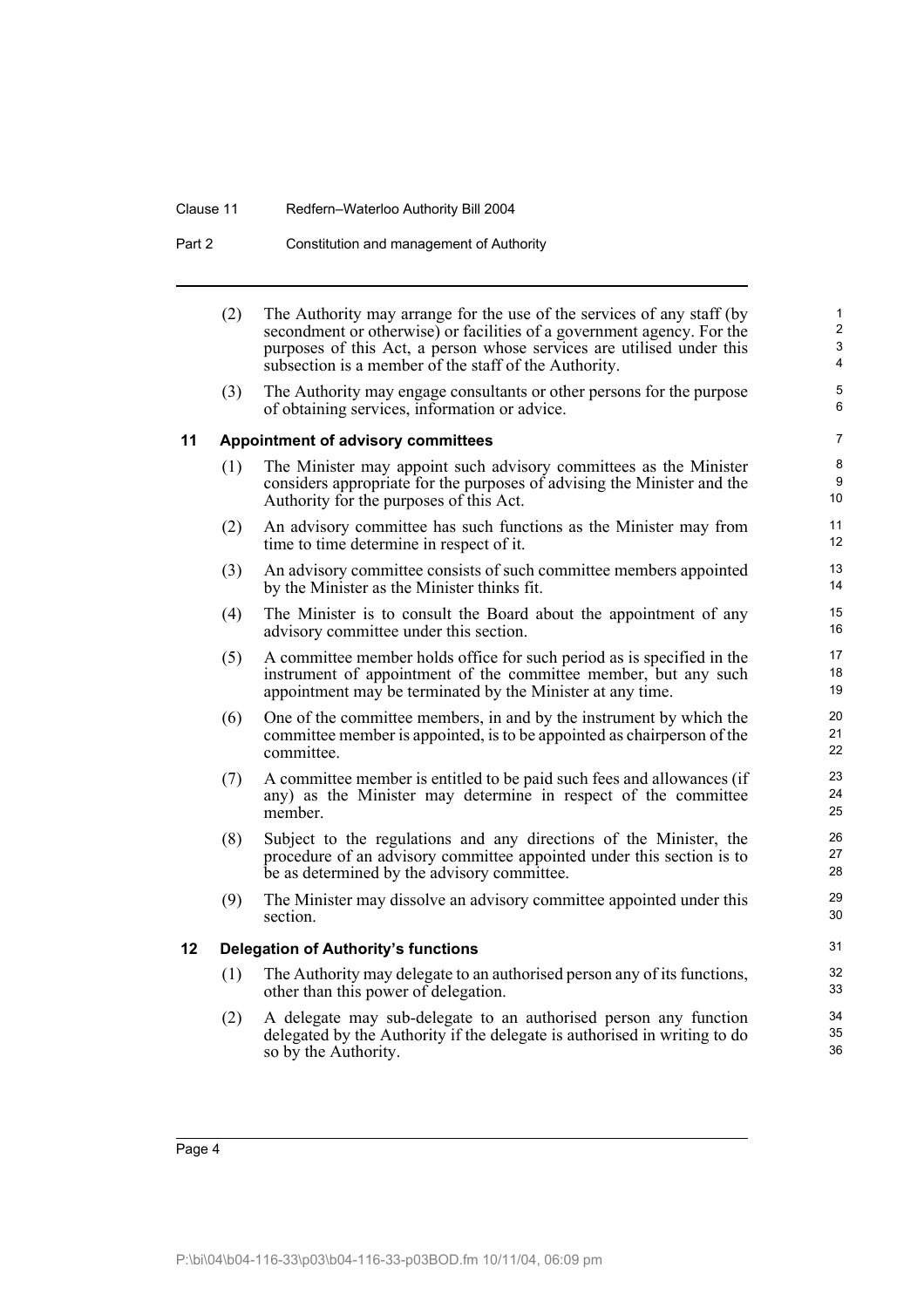| Redfern-Waterloo Authority Bill 2004     | Clause 13 |
|------------------------------------------|-----------|
| Constitution and management of Authority | Part 2    |

<span id="page-14-0"></span>

|    | (3) | In this section, <i>authorised person</i> means:                                                                            | $\mathbf{1}$        |
|----|-----|-----------------------------------------------------------------------------------------------------------------------------|---------------------|
|    |     | a member of staff of the Authority, or<br>(a)                                                                               | 2                   |
|    |     | (b)<br>a council, or                                                                                                        | 3                   |
|    |     | a person, or committee of persons, of a class approved by the<br>(c)<br>Minister or prescribed by the regulations.          | 4<br>5              |
| 13 | etc | Exercise of functions through subsidiary corporations, joint ventures                                                       | 6<br>$\overline{7}$ |
|    | (1) | In this section, <i>private subsidiary corporation</i> means a private<br>subsidiary corporation referred to in section 24. | 8<br>9              |
|    | (2) | Any function of the Authority may be exercised:                                                                             | 10                  |
|    |     | by the Authority itself, or<br>(a)                                                                                          | 11                  |
|    |     | (b)<br>by a private subsidiary corporation, or                                                                              | 12                  |
|    |     | by the Authority or a private subsidiary corporation, or both, in a<br>(c)                                                  | 13                  |
|    |     | partnership, joint venture or other association with public or local                                                        | 14                  |
|    |     | authorities or other persons or bodies.                                                                                     | 15                  |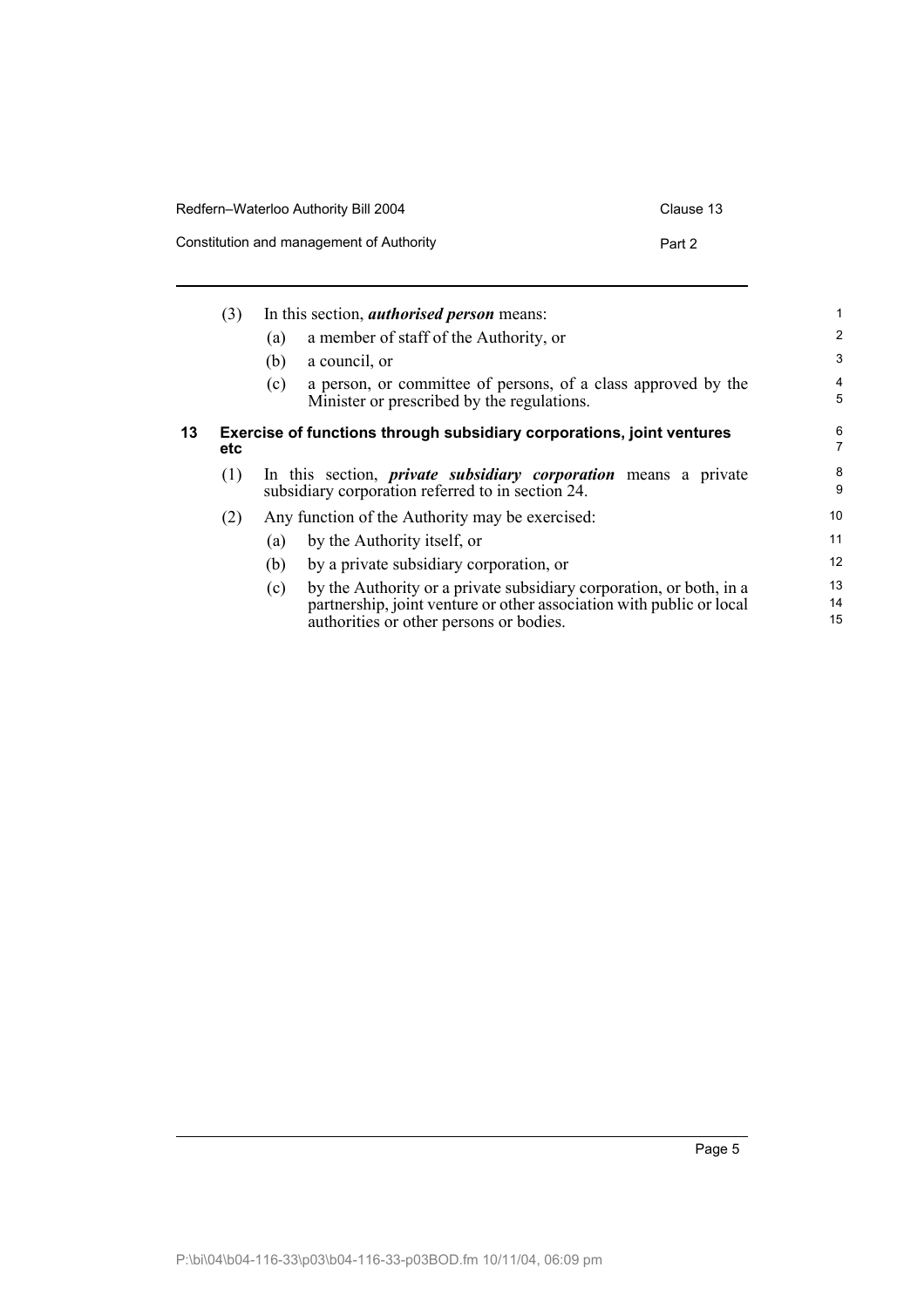#### Clause 14 Redfern–Waterloo Authority Bill 2004

Part 3 **Functions of Authority** 

## <span id="page-15-0"></span>**Part 3 Functions of Authority**

#### <span id="page-15-1"></span>**Division 1 Principal functions**

#### <span id="page-15-2"></span>**14 Functions—generally**

(1) The Authority has the following functions:

| (a) | to promote, co-ordinate, manage, undertake and secure the          |
|-----|--------------------------------------------------------------------|
|     | orderly and economic development and use of the operational        |
|     | area, including the development and management of land, the        |
|     | provision of infrastructure and the establishment of public areas, |

1

 $\overline{2}$ 

- (b) to provide and promote housing choices in the operational area (including for Aboriginal residents),
- (c) to provide and promote employment opportunities for local residents, commercial opportunities for local businesses and cultural development (including to address the needs of the Aboriginal community) in the operational area,
- (d) to enhance and manage public places in the operational area and to improve, maintain and regulate the use of the public places,
- (e) to promote, co-ordinate, organise, manage, undertake, secure, provide and conduct cultural, educational, commercial, recreational, entertainment and transport activities and facilities in the operational area,
- (f) to do any other thing for the improvement of the operational area.
- (2) In exercising its functions, the Authority is to have as its principal objective the achievement of the outcomes of the Redfern–Waterloo Plan.
- (3) The Authority is to liaise with any government agency dealing with cultural, public housing, health and other social or community issues in the operational area. The Authority is to consult with, as appropriate, any non-government agency or community group dealing with such issues.

#### <span id="page-15-3"></span>**15 Other functions**

- (1) The Authority has such other functions as are conferred or imposed on it by or under this or any other Act.
- (2) The Authority may do all such supplemental, incidental or consequential acts as may be necessary or expedient for the exercise of its functions.

P:\bi\04\b04-116-33\p03\b04-116-33-p03BOD.fm 10/11/04, 06:09 pm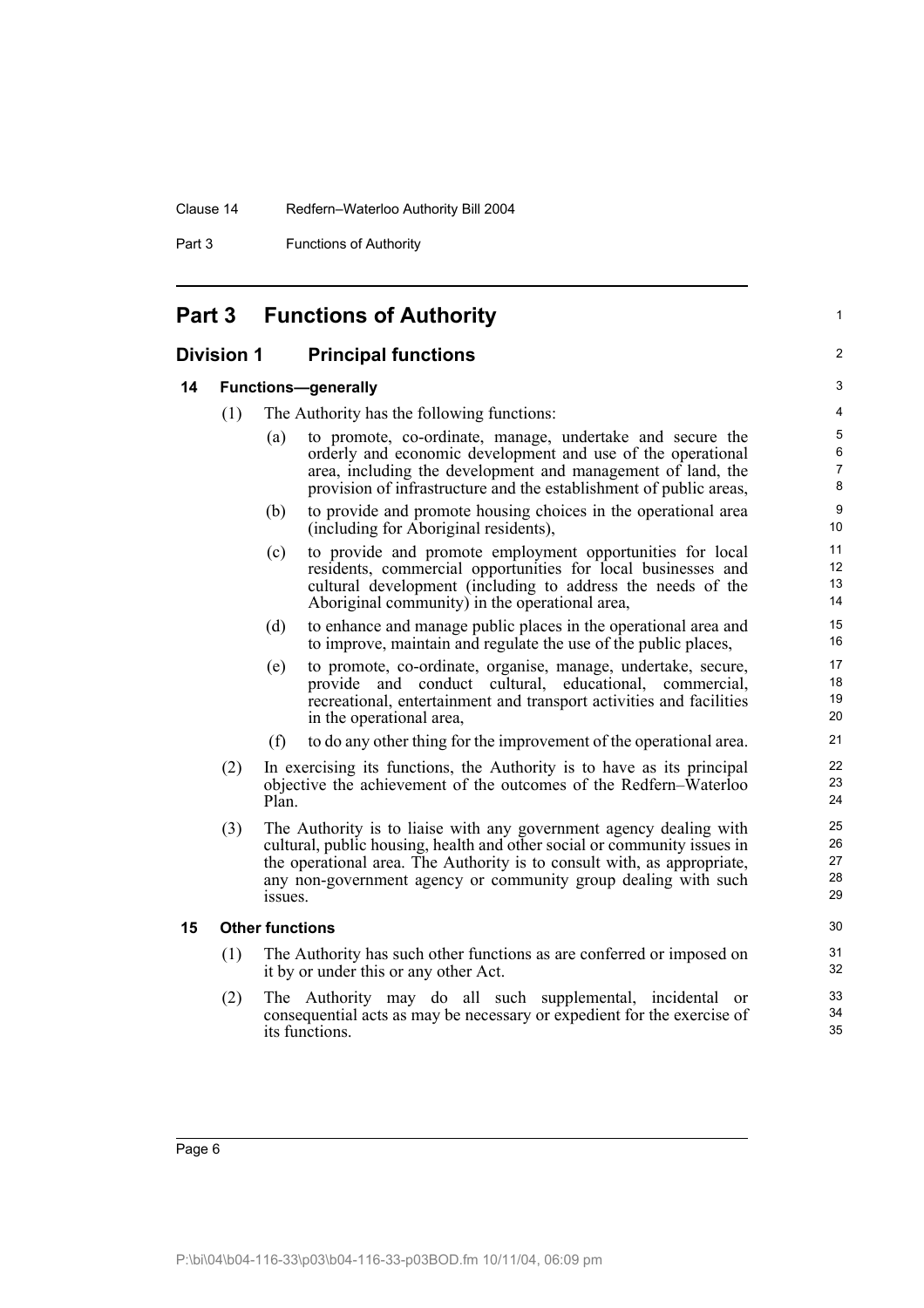Redfern–Waterloo Authority Bill 2004 Clause 16

Functions of Authority **Part 3** Part 3

1 2 3

15

- <span id="page-16-0"></span>consideration, where relevant, principles of social, economic, ecological and other sustainable development. **16 Land on and in relation to which Authority's functions may be exercised** (1) The Authority is not limited to exercising its functions on or in relation to land within the operational area. (2) The Authority may exercise its functions on or in relation to public or private land. If any money is advanced from the Fund established under
	- section 32 for the development of private land, the Authority is to implement such measures as the Minister directs for the protection of the investment concerned.

(3) In carrying out any of its functions, the Authority is to take into

(3) The regulations may apply provisions (with or without modification) of the *Housing Act 2001* or the *Aboriginal Housing Act 1998* for the purposes of subsection (2).

## <span id="page-16-1"></span>**Division 2 Ancillary functions**

### <span id="page-16-2"></span>**17 Acquisition of land**

- (1) The Authority may acquire land, for the purposes of this Act, by agreement or by compulsory process in accordance with the *Land Acquisition (Just Terms Compensation) Act 1991*.
- (2) For the purposes of the *Public Works Act 1912*, any acquisition of land under this Act is taken to be an authorised work, and the Authority is, in relation to that authorised work, taken to be the Constructing Authority.
- (3) Sections 34, 35, 36 and 37 of the *Public Works Act 1912* do not apply to or in respect of works constructed under this Act.

#### <span id="page-16-3"></span>**18 Transfer of land or management of land of other public authorities**

- (1) If the Minister for a public authority that owns land within the operational area agrees that the land is not being used or required for the core activities of the public authority, the public authority is to transfer:
	- (a) the land, or
	- (b) the management of the land,

to the Authority, subject to the terms and conditions agreed to between the Minister for the public authority and the Minister administering this Act.

(2) An agreement may state whether the transfer is subject to the payment of compensation and, if compensation is to be paid, the amount of the compensation or the basis on which it is to be determined.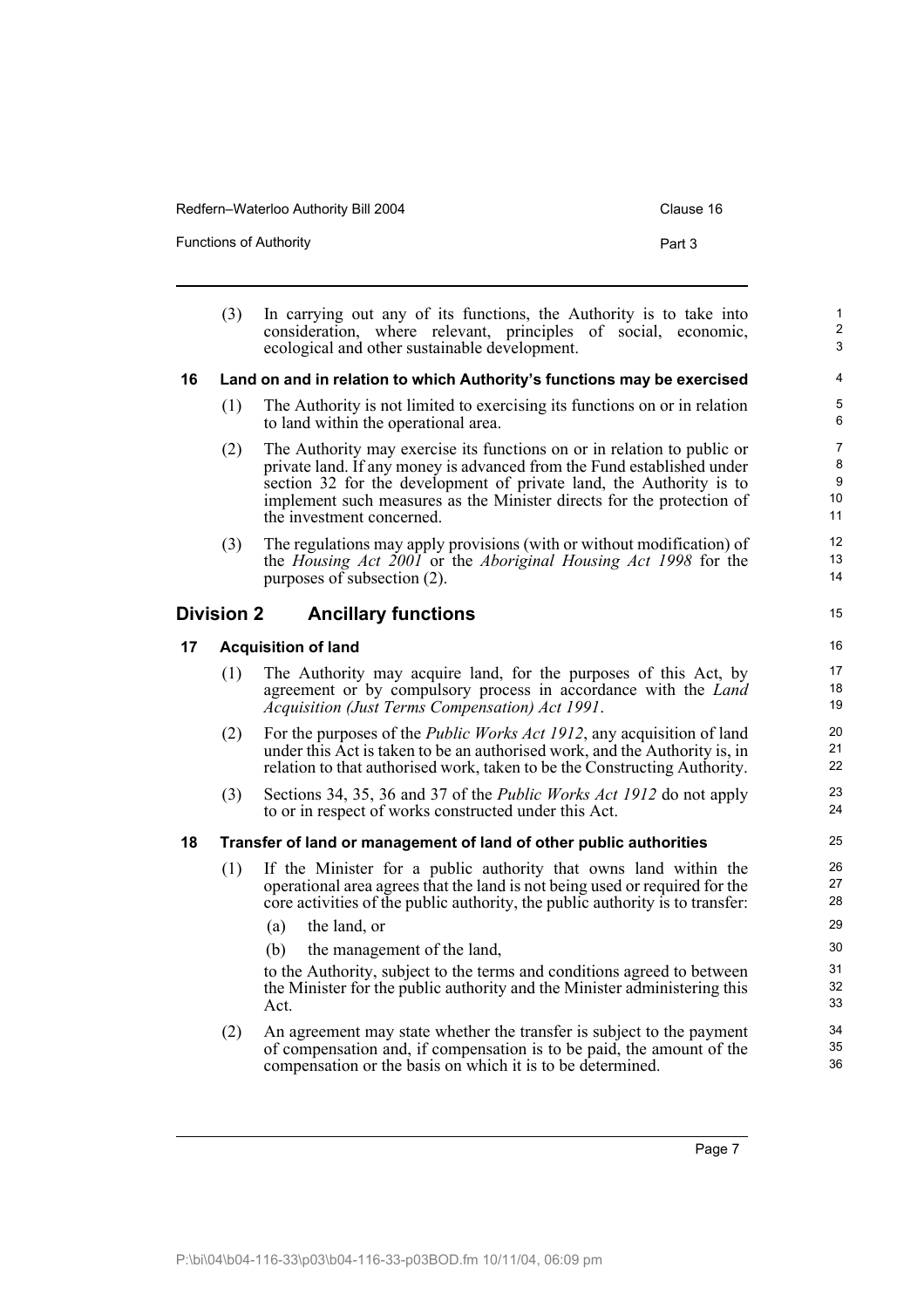#### Clause 19 Redfern–Waterloo Authority Bill 2004

Part 3 Functions of Authority

|    | (3) | Duty under the <i>Duties Act 1997</i> is not chargeable for or in respect of:                                                                                                                                                                                                              | $\mathbf{1}$                                            |
|----|-----|--------------------------------------------------------------------------------------------------------------------------------------------------------------------------------------------------------------------------------------------------------------------------------------------|---------------------------------------------------------|
|    |     | a transfer effected in accordance with an agreement under this<br>(a)<br>section or a voluntary transfer of land to the Authority by a public<br>authority, or                                                                                                                             | $\overline{\mathbf{c}}$<br>3<br>$\overline{\mathbf{4}}$ |
|    |     | anything certified by the Minister as having been done in<br>(b)<br>consequence of such a transfer (for example, the transfer or<br>conveyance of an interest in land).                                                                                                                    | 5<br>6<br>$\overline{7}$                                |
|    | (4) | A public authority whose land is managed by the Authority under an<br>agreement with the public authority may delegate its functions to the<br>Authority, despite the provisions of any other Act.                                                                                         | 8<br>9<br>10                                            |
|    | (5) | In this section:                                                                                                                                                                                                                                                                           | 11                                                      |
|    |     | <b>Minister for a public authority means the Minister administering:</b>                                                                                                                                                                                                                   | 12                                                      |
|    |     | the Act by which the public authority is constituted or<br>(a)<br>established, or                                                                                                                                                                                                          | 13<br>14                                                |
|    |     | in the case of a subsidiary, the Act by which the subsidiary's<br>(b)<br>parent is constituted or established.                                                                                                                                                                             | 15<br>16                                                |
|    |     | <i>public authority</i> includes a State owned corporation within the meaning<br>of the State Owned Corporations Act 1989 and a subsidiary (within the<br>meaning of that Act) of such a corporation, but does not include a<br>council.                                                   | 17<br>18<br>19<br>20                                    |
|    | (6) | Any dispute arising under this section between the Minister and the<br>Minister for a public authority may be resolved by the Premier.                                                                                                                                                     | 21<br>22                                                |
|    | (7) | A Minister or public authority must comply with any direction arising<br>out of the resolution of a dispute under this section and for that purpose<br>is empowered to do so, despite the provisions of this or any other Act.                                                             | 23<br>24<br>25                                          |
| 19 |     | <b>Land dealings</b>                                                                                                                                                                                                                                                                       | 26                                                      |
|    | (1) | The Authority may, with the consent of the Minister and subject to such<br>conditions as the Minister thinks fit, sell, lease, exchange or otherwise<br>dispose of or deal with any land vested in the Authority and grant<br>easements or rights-of-way over such land or any part of it. | 27<br>28<br>29<br>30                                    |
|    | (2) | This section does not require the Authority to obtain the consent of the<br>Minister to a lease or licence for a term that, together with the term of<br>any further lease or licence that may be granted under an option in<br>respect of it, does not exceed 5 years.                    | 31<br>32<br>33<br>34                                    |
|    | (3) | The Authority must establish and maintain a public register of all land                                                                                                                                                                                                                    | 35                                                      |

<span id="page-17-0"></span>(3) The Authority must establish and maintain a public register of all land that is, from time to time, vested in or managed by the Authority.

36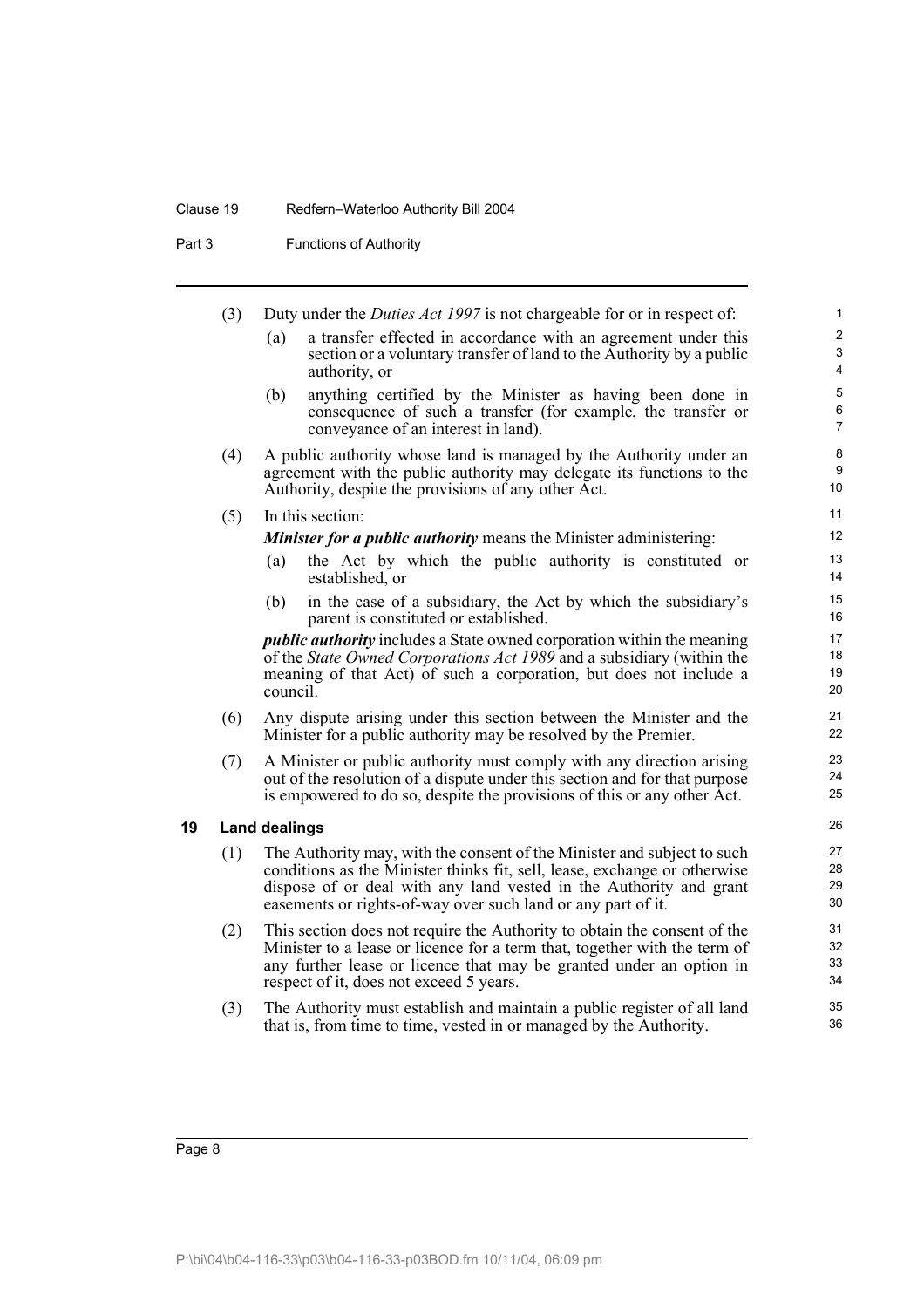<span id="page-18-0"></span>

| 20 |              | <b>Dedication of land</b>                                                                                                                                                                                                                                                                                                                                            | 1                                   |
|----|--------------|----------------------------------------------------------------------------------------------------------------------------------------------------------------------------------------------------------------------------------------------------------------------------------------------------------------------------------------------------------------------|-------------------------------------|
|    | (1)          | The Authority may, by notification published in the Gazette, declare<br>that it proposes to surrender land described or referred to in the<br>notification to the Crown to be dedicated:                                                                                                                                                                             | $\overline{c}$<br>$\mathbf{3}$<br>4 |
|    |              | for any public purpose specified in the notification, or<br>(a)                                                                                                                                                                                                                                                                                                      | 5                                   |
|    |              | if so specified in the notification, as a public road.<br>(b)                                                                                                                                                                                                                                                                                                        | 6                                   |
|    | (2)          | When the land is surrendered:                                                                                                                                                                                                                                                                                                                                        | 7                                   |
|    |              | it becomes Crown land reserved from sale, lease or licence under<br>(a)<br>the Crown Lands Act 1989, and                                                                                                                                                                                                                                                             | $\bf 8$<br>9                        |
|    |              | on revocation of the reservation, it may be dedicated under that<br>(b)<br>Act for the public purpose specified in the notification or under<br>section 12 of the <i>Roads Act 1993</i> as a public road.                                                                                                                                                            | 10<br>11<br>12                      |
|    | (3)          | The Authority may, in a notification published under subsection (1),<br>limit the description of, or reference to, land to a specified depth below<br>the surface of the land. If the description or reference is so limited,<br>subsection (2) does not apply to land below the specified depth.                                                                    | 13<br>14<br>15<br>16                |
|    | (4)          | The Authority may, by notification published in the Gazette, declare<br>any elevated or subterranean structure owned by the Authority that<br>continues the line of a public road to be a public road. On the publication<br>of the notification in the Gazette, the structure, except in relation to any<br>vesting of the structure, is taken to be a public road. | 17<br>18<br>19<br>20<br>21          |
| 21 | <b>Roads</b> |                                                                                                                                                                                                                                                                                                                                                                      | 22                                  |
|    | (1)          | A road that is vested in the Authority or managed land cannot be<br>provided, opened, dedicated, closed (within the meaning of Part 4 of the<br><i>Roads Act 1993</i> ) or realigned by the Crown, a public authority or any<br>person except with the consent of the Authority.                                                                                     | 23<br>24<br>25<br>26                |
|    | (2)          | Except as provided by subsection (1), this Part does not affect the<br>application of the <i>Roads Act 1993</i> or any other Act to any such road.                                                                                                                                                                                                                   | 27<br>28                            |
| 22 |              | Acquisition of property by gift, devise or bequest                                                                                                                                                                                                                                                                                                                   | 29                                  |
|    | (1)          | The Authority may acquire by gift, devise or bequest any property for<br>the purposes of this Act and may agree to carry out the conditions of any<br>such gift, devise or bequest.                                                                                                                                                                                  | 30<br>31<br>32                      |
|    | (2)          | The rule of law against remoteness of vesting does not apply to any                                                                                                                                                                                                                                                                                                  | 33                                  |

Redfern–Waterloo Authority Bill 2004 Clause 20

Functions of Authority **Part 3** 

- <span id="page-18-2"></span><span id="page-18-1"></span>(2) The rule of law against remoteness of vesting does not apply to any condition of a gift, devise or bequest to which the Authority has agreed.
- (3) The *Duties Act 1997* does not apply to or in respect of any gift, devise or bequest made or to be made to the Authority.

34 35 36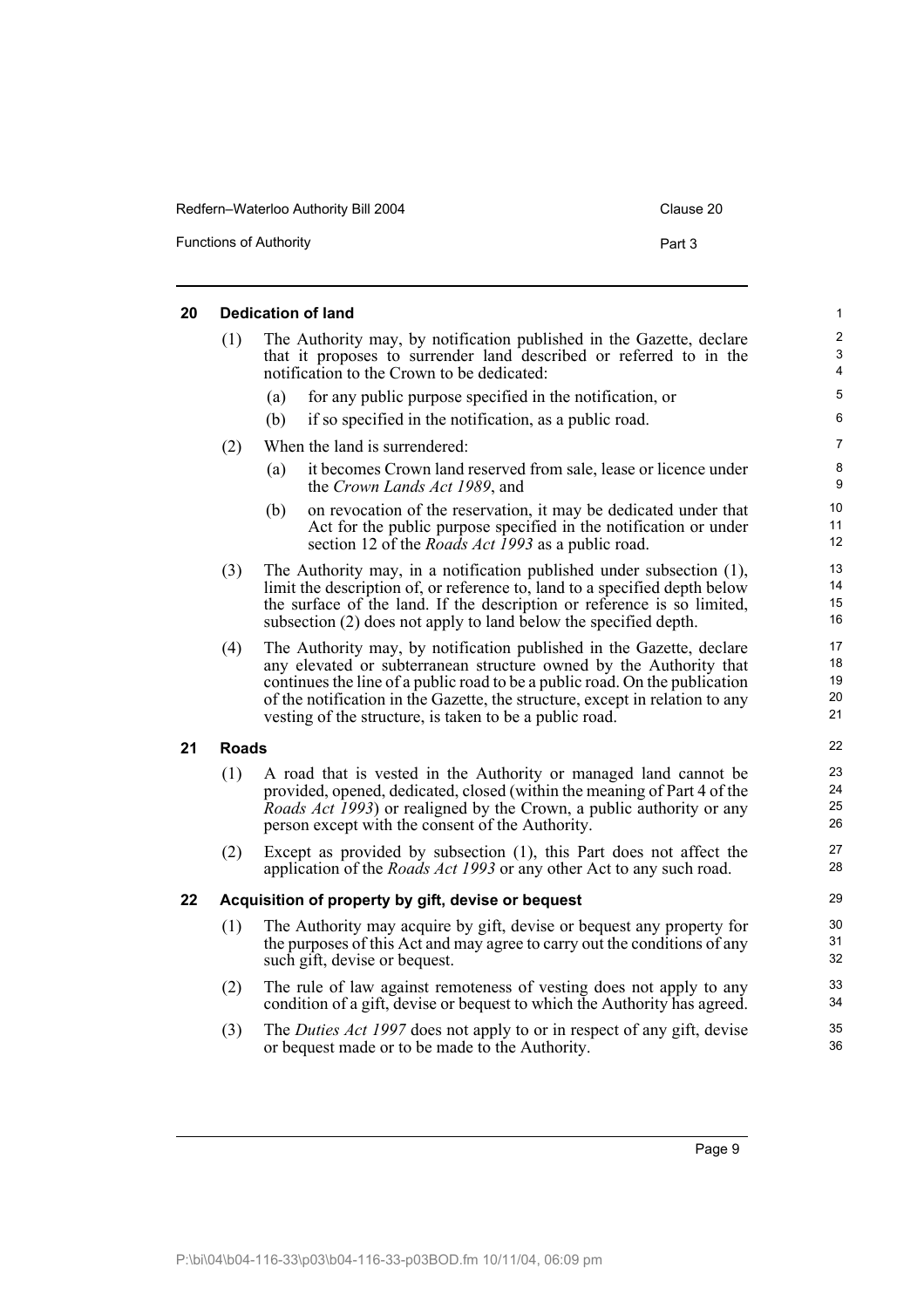#### Clause 23 Redfern–Waterloo Authority Bill 2004

Part 3 **Functions of Authority** 

#### <span id="page-19-1"></span><span id="page-19-0"></span>**23 Dealings with certain property acquired by gift, devise or bequest** (1) The Authority must not sell, lease, exchange or otherwise dispose of or deal with property acquired by gift, devise or bequest except: (a) if the property has been acquired subject to a condition to which the Authority has agreed under section 22 (1), in accordance with the condition, or (b) in any other case with the approval of the Minister. (2) Despite subsection (1) but subject to subsection (3), if the Authority decides that any property that has been acquired by the Authority subject to a condition to which the Authority has agreed under section 22 (1) is not required for the purposes of the Authority, the Authority may: (a) sell the property and retain the proceeds of the sale as property of the Authority, or (b) exchange the property for other property, or (c) if the Authority is of the opinion that the property is of no commercial value, dispose of the property without valuable consideration, in contravention of the condition. (3) The Authority must not sell, exchange or otherwise dispose of any property under subsection (2) except with the consent of the Minister and in accordance with any condition the Minister may impose upon the grant of that consent. (4) The Minister may consent to the sale, exchange or disposal of property for the purposes of this section and may impose any condition the Minister thinks fit upon the grant of that consent. **24 Private subsidiary corporations etc** (1) In this section: *private corporation* means a corporation within the meaning of the *Corporations Act 2001* of the Commonwealth formed in or outside New South Wales. *private subsidiary corporation* means a private corporation in which the Authority has a controlling interest. (2) The Authority may, subject to subsection (3): (a) form, or participate in the formation of, private corporations, and (b) acquire interests in private corporations, and (c) sell or otherwise dispose of interests in private corporations. 1  $\overline{2}$ 3 4 5 6 7 8 9 10 11 12 13 14 15 16 17 18 19 20 21 22 23 24 25 26 27 28 29 30 31 32 33 34 35 36 37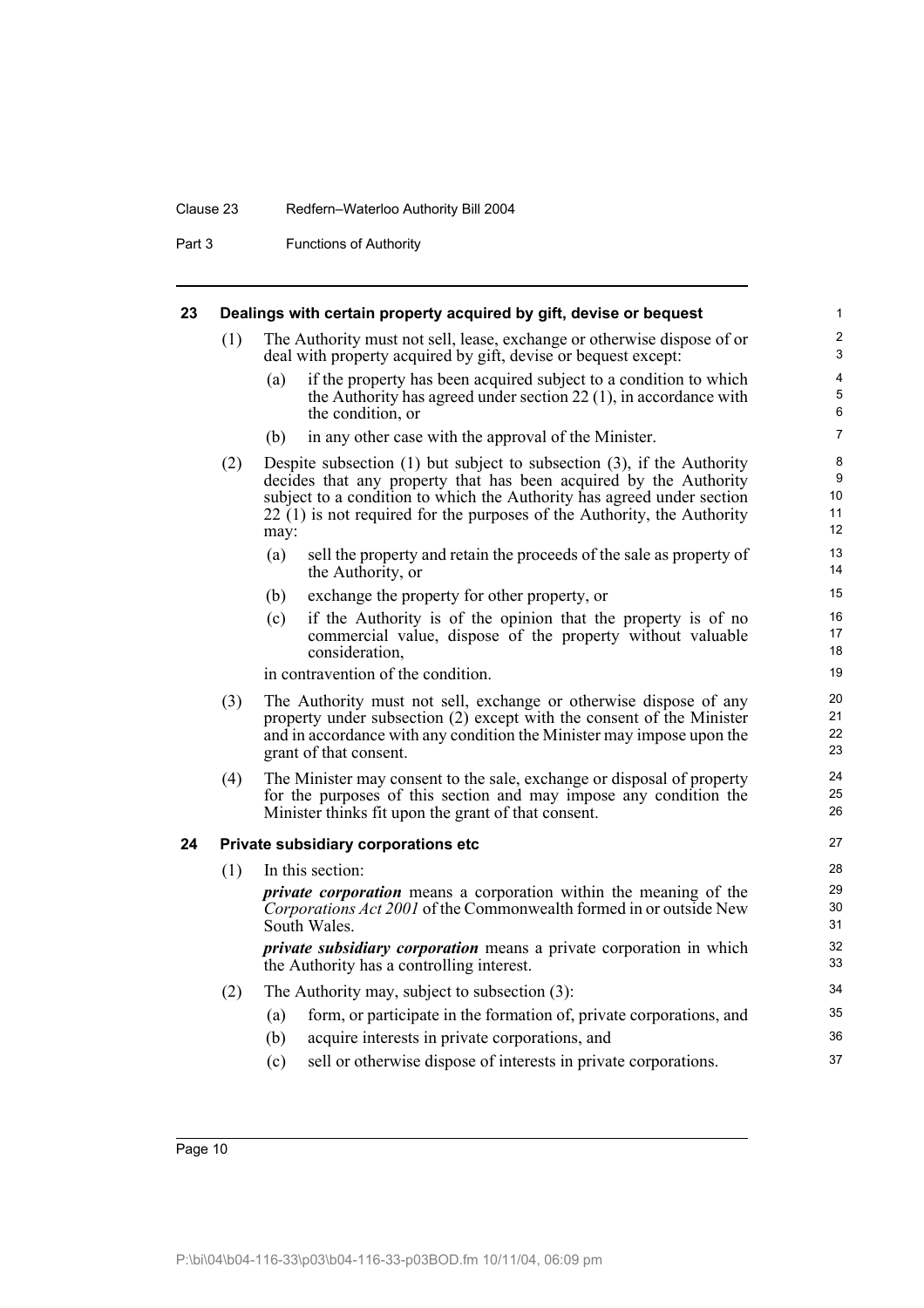| Redfern-Waterloo Authority Bill 2004 | Clause 24 |
|--------------------------------------|-----------|
| <b>Functions of Authority</b>        | Part 3    |
|                                      |           |

| (3) | The Authority must not, without the approval of the Minister: |                                                                                                                                                                                     |                          |  |  |
|-----|---------------------------------------------------------------|-------------------------------------------------------------------------------------------------------------------------------------------------------------------------------------|--------------------------|--|--|
|     | (a)                                                           | form, or participate in the formation of, a private subsidiary<br>corporation, or                                                                                                   | $\overline{2}$<br>3      |  |  |
|     | (b)                                                           | acquire an interest in a private corporation so that, as a result of<br>the acquisition, the corporation becomes a private subsidiary<br>corporation, or                            | $\overline{4}$<br>5<br>6 |  |  |
|     | (c)                                                           | sell or otherwise dispose of any interest in a private subsidiary<br>corporation so that, as a result of the sale or disposal, it ceases to<br>be a private subsidiary corporation. | 7<br>8<br>9              |  |  |
| (4) | Crown.                                                        | A private subsidiary corporation is not, and does not represent, the                                                                                                                | 10<br>11                 |  |  |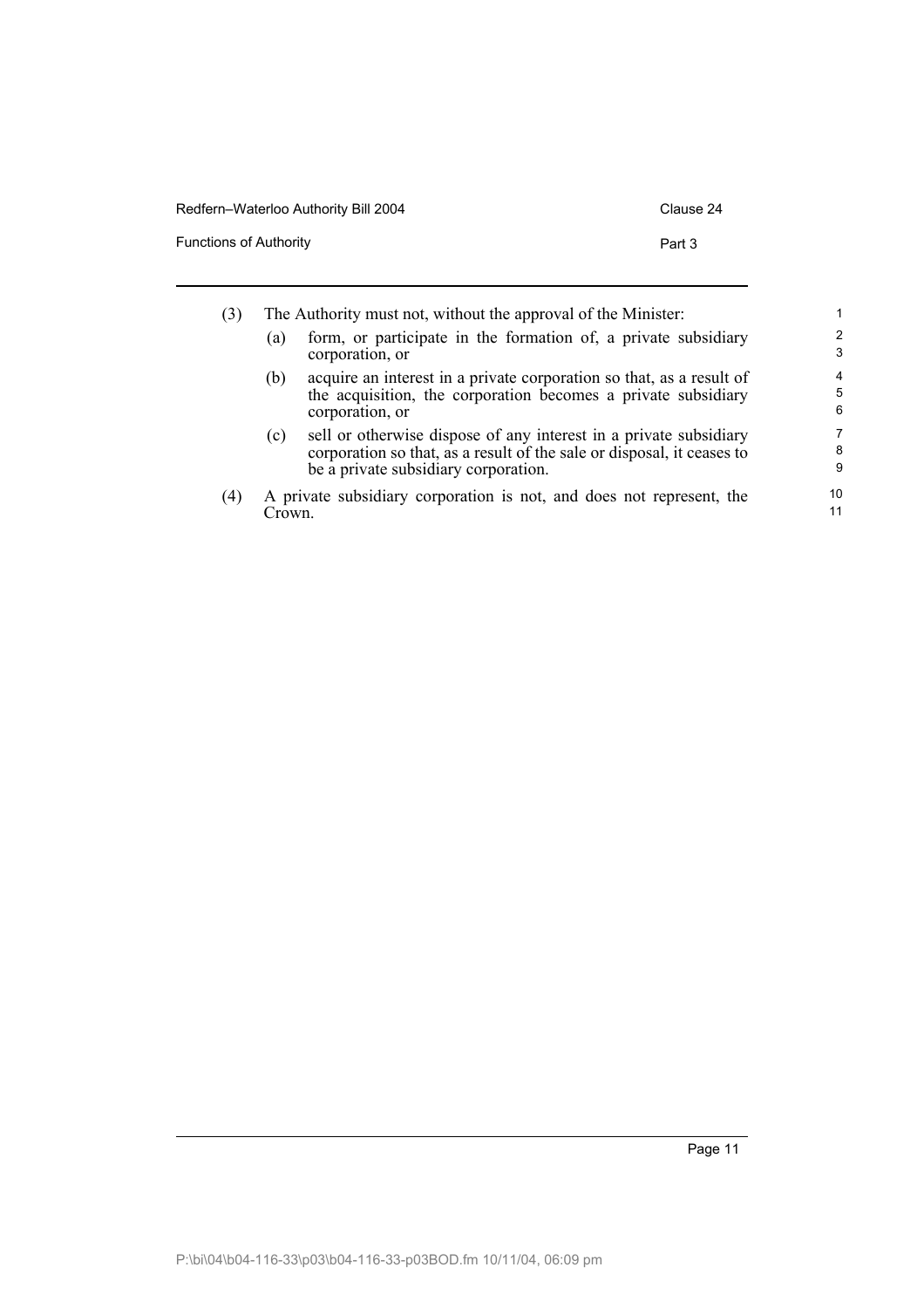#### Clause 25 Redfern–Waterloo Authority Bill 2004

Part 4 Planning within the operational area

## <span id="page-21-0"></span>**Part 4 Planning within the operational area**

#### <span id="page-21-1"></span>**25 Interpretation of Part**

(1) For the purposes of this Part, development is carried out by the Authority if the development is carried out by, for or on behalf of the Authority.

1

(2) Words and expressions used in the *Environmental Planning and Assessment Act 1979* and in this Part have the same meanings in this Part as they have in that Act. This subsection does not apply to the extent that the context or subject-matter otherwise indicates or requires.

#### <span id="page-21-2"></span>**26 Redfern–Waterloo Plan**

- (1) For the purpose of assisting the Authority in the exercise of its functions under this Act, the Minister is to prepare and maintain a plan for the operational area to be called the "Redfern–Waterloo Plan".
- (2) The Redfern–Waterloo Plan may make provision for or with respect to the following matters in relation to the operational area:
	- (a) the strategic vision for the improvement of the area,
	- (b) urban design,
	- (c) land use zoning,
	- (d) the carrying out of development,
	- (e) human services,
	- (f) the creation of employment opportunities,
	- (g) infrastructure, including transport and pedestrian facilities,
	- (h) renewal and regeneration of public land and assets,
	- (i) any other matter that the Minister considers is essential for the purposes of this Act.
- (3) The Minister is to make the Redfern–Waterloo Plan publicly available.
- (4) The Minister is to keep the Redfern–Waterloo Plan under review and is to have regard to any public submissions made on the Plan from time to time.
- (5) The Minister may amend or replace the Redfern–Waterloo Plan.
- (6) The Minister may request the Minister administering the *Environmental Planning and Assessment Act 1979* to make any environmental planning instrument that is necessary to give effect to the environmental planning aspects of the Redfern–Waterloo Plan.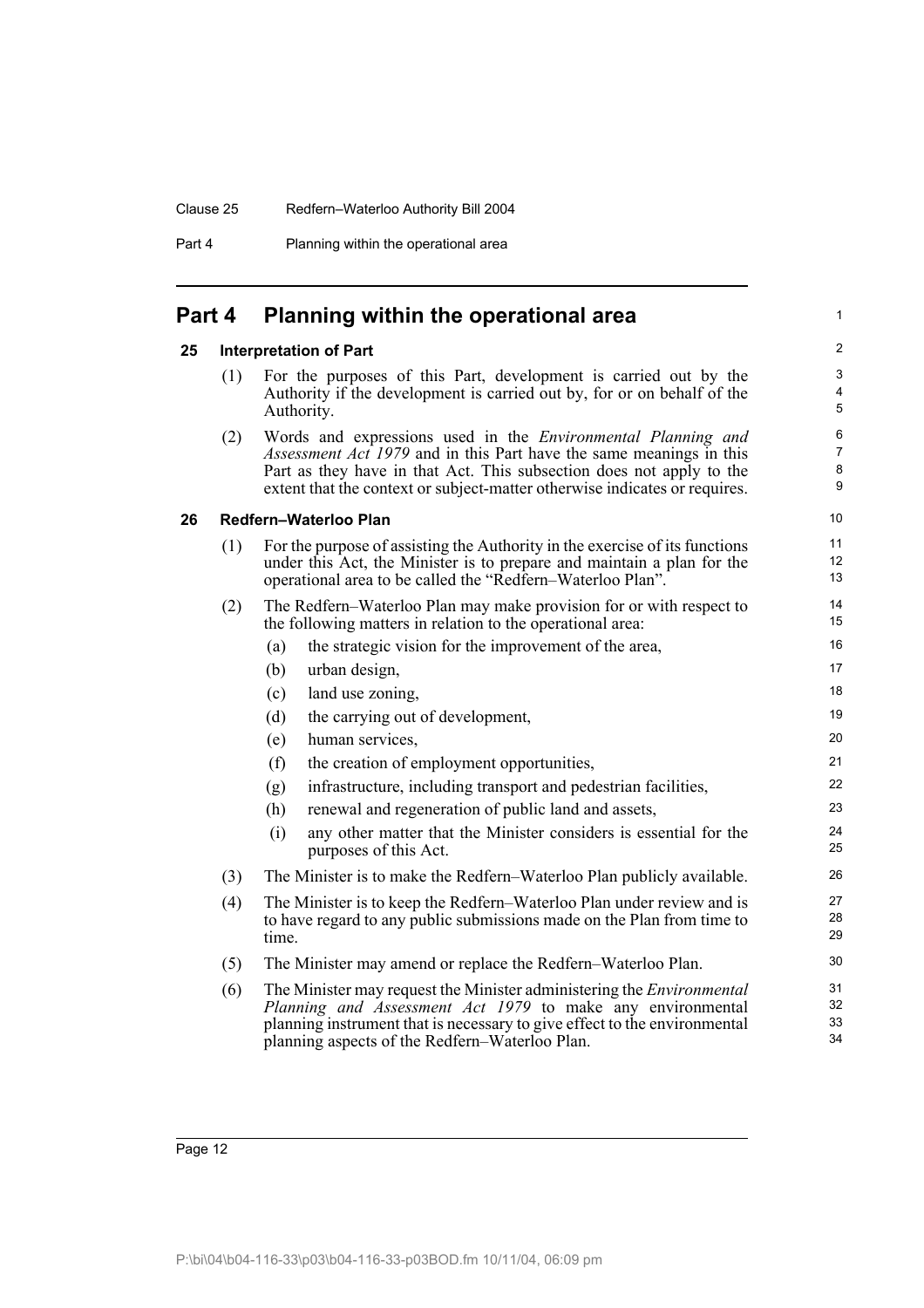i.

Planning within the operational area **Part 4** Part 4

<span id="page-22-1"></span><span id="page-22-0"></span>

|    | (7) | The Minister administering the <i>Environmental Planning and</i><br><i>Assessment Act 1979</i> may make an environmental planning instrument<br>for the purposes of subsection $(6)$ :                                                                                                                                                                                                                                                    | $\mathbf{1}$<br>$\overline{2}$<br>3  |
|----|-----|-------------------------------------------------------------------------------------------------------------------------------------------------------------------------------------------------------------------------------------------------------------------------------------------------------------------------------------------------------------------------------------------------------------------------------------------|--------------------------------------|
|    |     | in accordance with that Act, or<br>(a)                                                                                                                                                                                                                                                                                                                                                                                                    | $\overline{4}$                       |
|    |     | by order published in the Gazette.<br>(b)                                                                                                                                                                                                                                                                                                                                                                                                 | 5                                    |
|    |     | This subsection has effect despite any provision of the <i>Environmental</i><br>Planning and Assessment Act 1979.                                                                                                                                                                                                                                                                                                                         | 6<br>$\overline{7}$                  |
|    | (8) | The Authority may, at the request of the Director-General of the<br>Department of Infrastructure, Planning and Natural Resources, provide<br>resources or undertake work in relation to the preparation of<br>environmental planning instruments, development control plans and<br>environmental studies under the <i>Environmental Planning and</i><br>Assessment Act 1979 that will have effect in relation to the operational<br>area. | 8<br>9<br>10<br>11<br>12<br>13<br>14 |
|    | (9) | A reference in this section to the Redfern–Waterloo Plan includes a<br>reference to an amendment of the Plan or the replacement of the Plan.                                                                                                                                                                                                                                                                                              | 15<br>16                             |
| 27 |     | Authority as consent authority for State significant development                                                                                                                                                                                                                                                                                                                                                                          | 17                                   |
|    | (1) | This section applies to any development in the operational area that is<br>declared to be State significant development for the purpose of the<br>Environmental Planning and Assessment Act 1979.                                                                                                                                                                                                                                         | 18<br>19<br>20                       |
|    | (2) | The Minister administering the <i>Environmental Planning and</i><br><i>Assessment Act 1979</i> may delegate to the Minister his or her functions<br>as the consent authority for any development to which this section<br>applies.                                                                                                                                                                                                        | 21<br>22<br>23<br>24                 |
|    | (3) | The Minister may subdelegate to the Authority or the Council of the<br>City of Sydney his or her functions as the consent authority for any<br>development to which this section applies.                                                                                                                                                                                                                                                 | 25<br>26<br>27                       |
| 28 |     | <b>Heritage matters</b>                                                                                                                                                                                                                                                                                                                                                                                                                   | 28                                   |
|    | (1) | The provisions of the <i>Heritage Act 1977</i> do not apply to development in<br>the operational area that is State significant development and is<br>identified in the Redfern-Waterloo Plan as development that may be<br>carried out despite any prohibition or restriction under the <i>Heritage Act</i><br>1977.                                                                                                                     | 29<br>30<br>31<br>32<br>33           |
|    | (2) | Development is not to be so identified in the Redfern–Waterloo Plan<br>unless the Minister is satisfied that the development is essential for<br>achieving the strategic vision for the improvement of the operational<br>area.                                                                                                                                                                                                           | 34<br>35<br>36<br>37                 |
|    |     |                                                                                                                                                                                                                                                                                                                                                                                                                                           |                                      |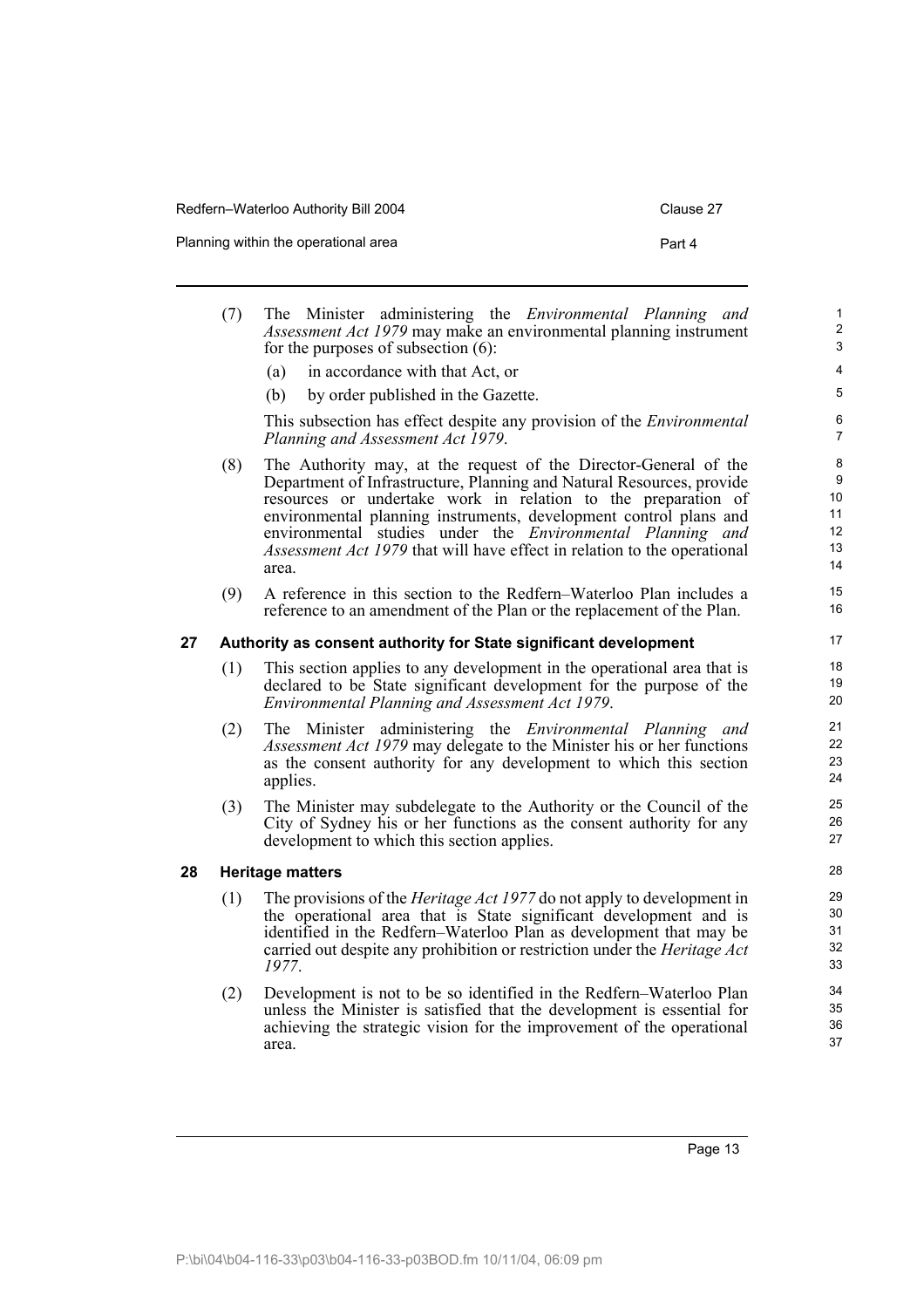#### Clause 29 Redfern–Waterloo Authority Bill 2004

Part 4 Planning within the operational area

#### <span id="page-23-0"></span>**29 Development contributions for affordable housing**

- (1) This section applies to development that is State significant development and that is carried out on land:
	- (a) within the operational area, or
	- (b) that was the former Carlton United Brewery Site at Broadway, Sydney, being the site described in the contributions plan referred to in section 31.

- (2) A condition may be imposed under Division 6A of Part 4 of the *Environmental Planning and Assessment Act 1979* in relation to development to which this section applies as if:
	- (a) section 94F of that Act (which deals with the circumstances in which affordable housing contributions may be required) applied to a development application for consent to carry out development to which this section applies whether or not it is a development application described in section 94F (1) of that Act, and
	- (b) section 94F (3) (b) of that Act (which requires that affordable housing contributions be authorised by environmental planning instruments made under that Act) were replaced with a requirement that the condition be authorised to be imposed by a contributions plan referred to in section 31 of this Act.
- (3) Anything that is required or permitted to be provided for in an environmental planning instrument in relation to contributions for affordable housing may be provided for in a contributions plan referred to in section 31. In particular, the contributions plan may set out the purposes for which such contributions may be used, including the provision or refurbishment of relevant housing stock.
- (4) Conditions may be imposed under Division 6A of Part 4 of the *Environmental Planning and Assessment Act 1979* in relation to development to which this section applies only in accordance with this section.

#### <span id="page-23-1"></span>**30 Other development contributions**

- (1) This section applies to development that is State significant development and that is carried out on land within the operational area.
- (2) A condition may be imposed under Division 6 of Part 4 of the *Environmental Planning and Assessment Act 1979*, in relation to development to which this section applies, for the purpose of the provision or improvement of public amenities and public services within the operational area (or to recoup their cost):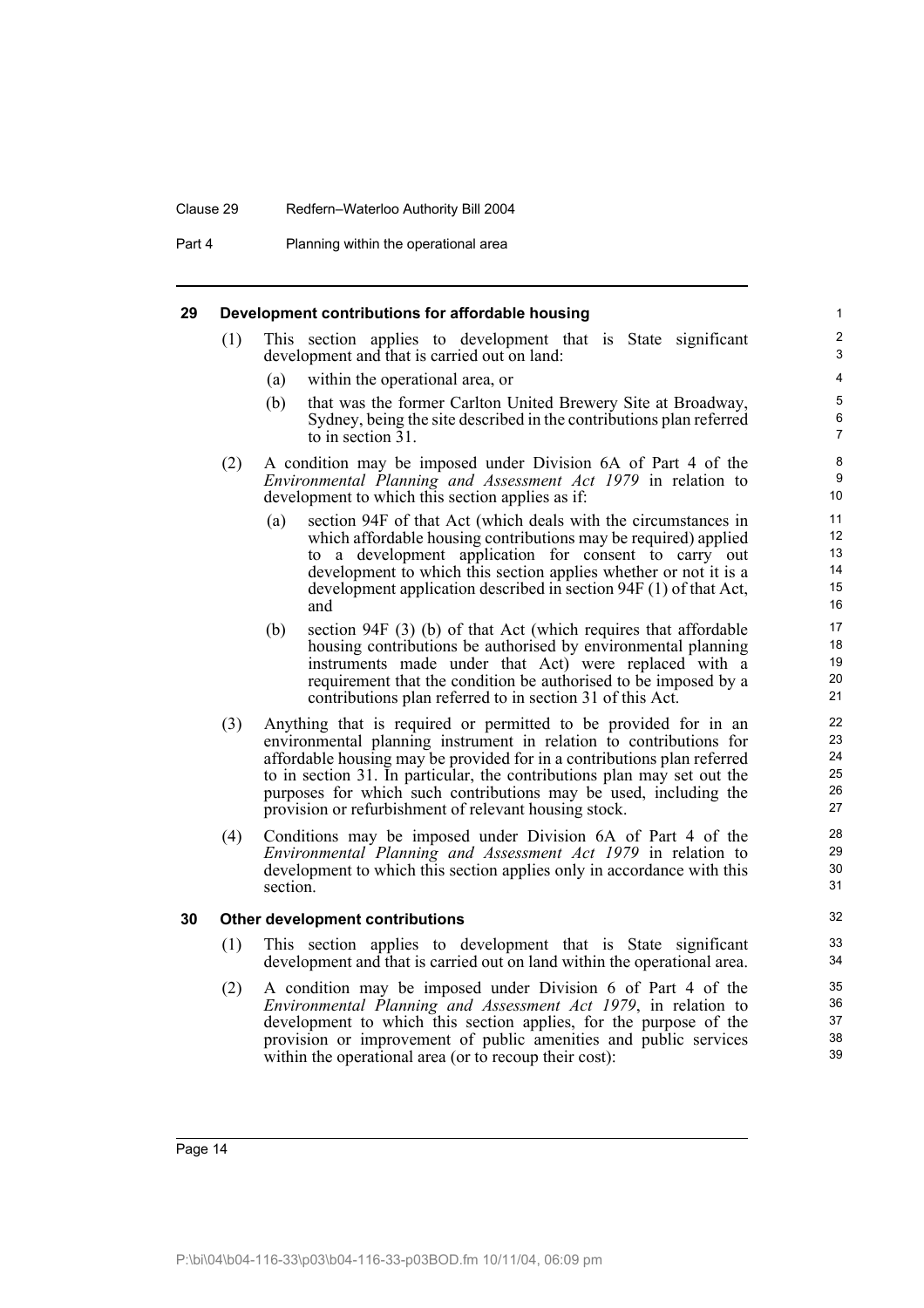15 16

Planning within the operational area **Part 4** Part 4

|    |     | (a) | whether or not the development concerned will or is likely to<br>require the provision or improvement of those amenities or<br>services (or will benefit from their provision or improvement),<br>and          | 2<br>3<br>4    |
|----|-----|-----|----------------------------------------------------------------------------------------------------------------------------------------------------------------------------------------------------------------|----------------|
|    |     | (b) | as if a reference in that Division to a contributions plan were a<br>reference to a contributions plan prepared under section 31 of this<br>Act.                                                               | 5<br>6<br>7    |
|    | (3) |     | For the purposes of this section, a reference to public amenities and<br>public services includes a reference to open space and the Redfern<br>Railway Station.                                                | 8<br>9<br>10   |
| 31 |     |     | Contributions plans and payment of development contributions                                                                                                                                                   | 11             |
|    | (1) |     | The Minister may prepare and approve a contributions plan, in<br>accordance with Division 6 of Part 4 of the <i>Environmental Planning</i><br>and Assessment Act 1979, for the purposes of sections 29 and 30. | 12<br>13<br>14 |

<span id="page-24-0"></span>(2) Any money resulting from a contribution referred to in section 29 or 30 is to be paid into the Fund established under section 32.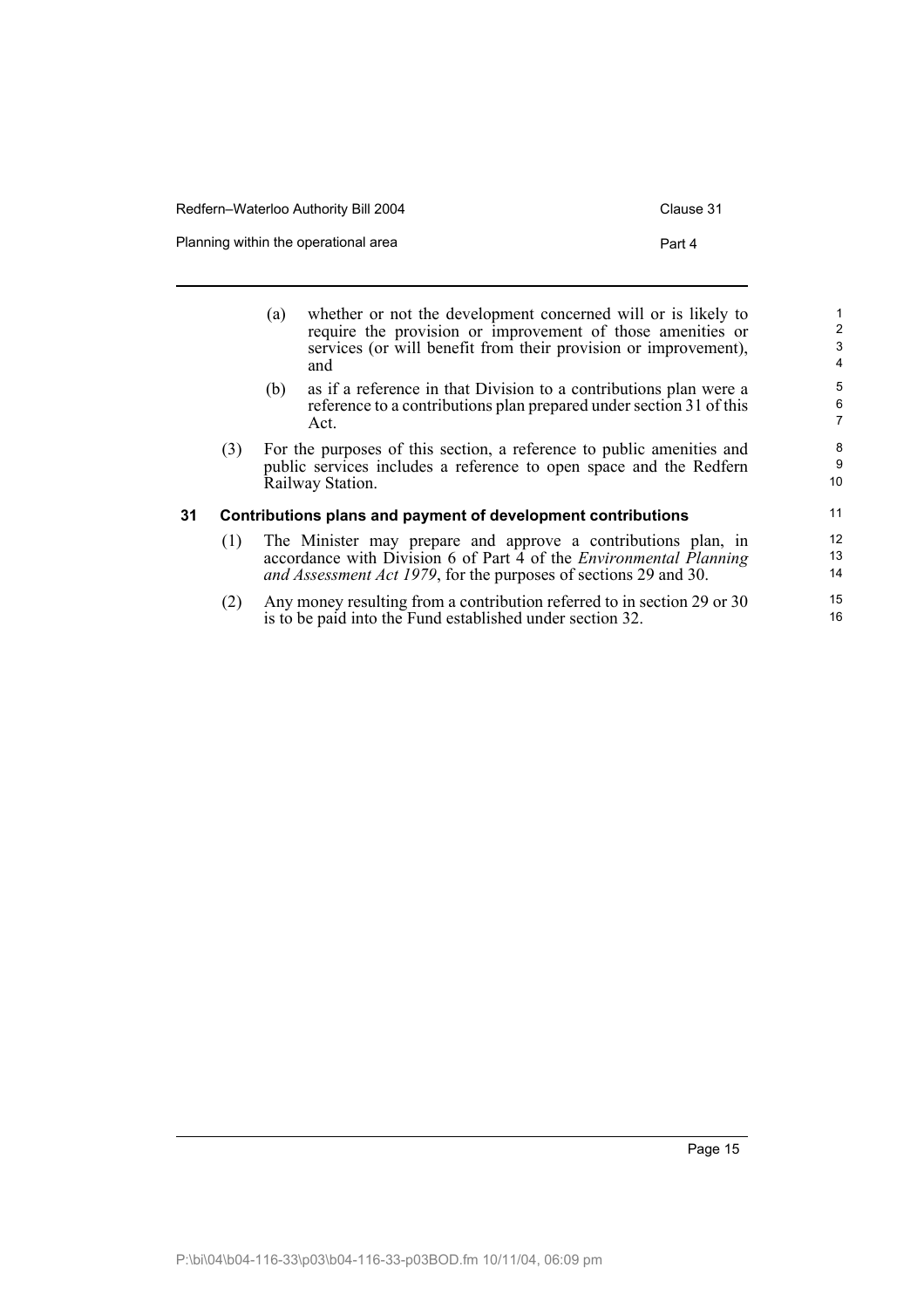#### Clause 32 Redfern–Waterloo Authority Bill 2004

Part 5 Finance

## <span id="page-25-2"></span><span id="page-25-1"></span><span id="page-25-0"></span>**Part 5 Finance 32 Redfern–Waterloo Fund** (1) There is to be established in the Special Deposits Account a Redfern**–**Waterloo Fund (the *Fund*) into which is to be paid: (a) all money advanced to the Authority by the Treasurer or appropriated by Parliament for the purposes of the Authority, and (b) all money directed or authorised to be paid into the Fund by or under this or any other Act, and (c) the proceeds of the investment of money in the Fund, and (d) all money received by the Authority from any other source. (2) The Fund is to be applied for the purpose of enabling the Authority to exercise its functions. (3) All expenditure incurred by the Authority is to be paid from the Fund. **33 Financial year** (1) The financial year of the Authority is the year commencing on 1 July. (2) A different financial year may be determined by the Treasurer under section 4 (1A) of the *Public Finance and Audit Act 1983*. **34 Investment of money in Fund** The Authority may invest money in the Redfern-Waterloo Fund: (a) in the manner authorised by the *Public Authorities (Financial Arrangements) Act 1987*, or (b) if that Act does not confer power on the Authority to invest the money, in any other manner approved by the Minister with the concurrence of the Treasurer. **35 Administration of other funds** (1) The Authority may administer a fund established for the provision of services or facilities within the operational area into which money is paid by persons who carry on business within the operational area. (2) The Auditor-General is to audit any such fund, in the year it is established and in each year thereafter, as if the Minister had requested the Auditor-General to do so under section 45 of the *Public Finance and*

1

<span id="page-25-4"></span><span id="page-25-3"></span>*Audit Act 1983*.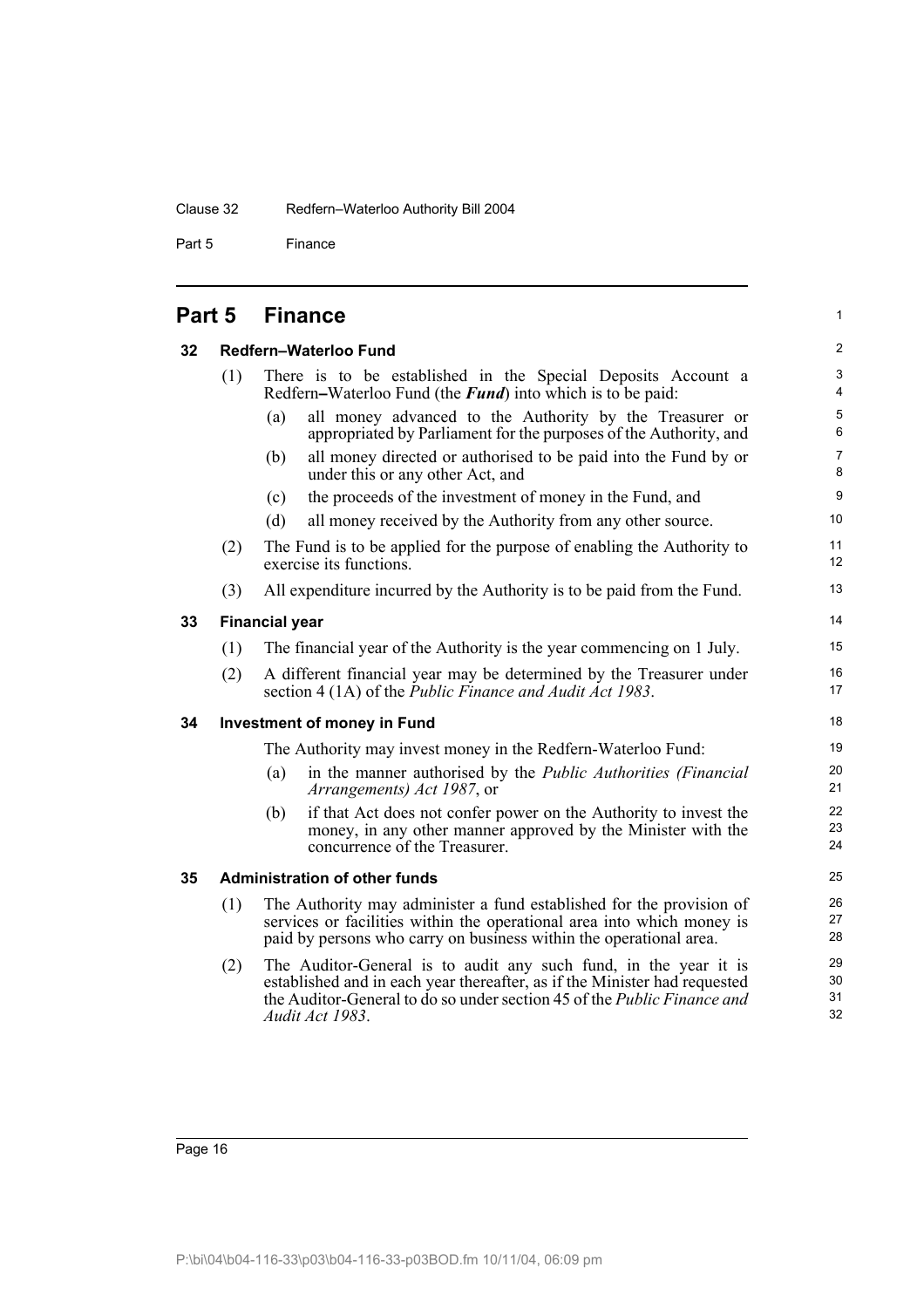Redfern–Waterloo Authority Bill 2004 Clause 36

Miscellaneous **Part 6** 

#### <span id="page-26-2"></span><span id="page-26-1"></span><span id="page-26-0"></span>**Part 6 Miscellaneous 36 Authorised officers** (1) The Authority may appoint a member of staff of the Authority, or a person of a class prescribed by the regulations, to be an authorised officer for the purposes of this Act. (2) An authorised officer may exercise such functions as are conferred on an authorised officer by this Act or the regulations. (3) The Authority is to provide each authorised officer with an identification card. (4) An identification card is a card that: (a) states that it is issued under this Act, and (b) gives the name of the person to whom it is issued, and (c) describes the nature of the powers conferred, and (d) states the date (if any) on which it expires, and (e) is signed by the Chief Executive Officer. (5) In the course of exercising the functions of an authorised officer under this Act, the authorised officer must, if requested to do so by a person affected by the exercise of any such function, produce the authorised officer's identification card to the person. **37 Disclosure of information** A person must not disclose any information obtained in connection with the administration or execution of this Act (or any other Act conferring or imposing functions on the Authority) unless that disclosure is made: (a) with the consent of the person from whom the information was obtained, or (b) in connection with the administration or execution of this Act (or any such other Act), or (c) for the purposes of any legal proceedings arising out of this Act (or any such other Act) or of any report of any such proceedings, or (d) in accordance with a requirement imposed under the *Ombudsman Act 1974*, or (e) with other lawful excuse. Maximum penalty: 100 penalty units. 1 2 3 4 5 6 7 8 9 10 11 12 13 14 15 16 17 18 19 20 21 22 23  $24$ 25 26 27 28 29 30 31 32 33 34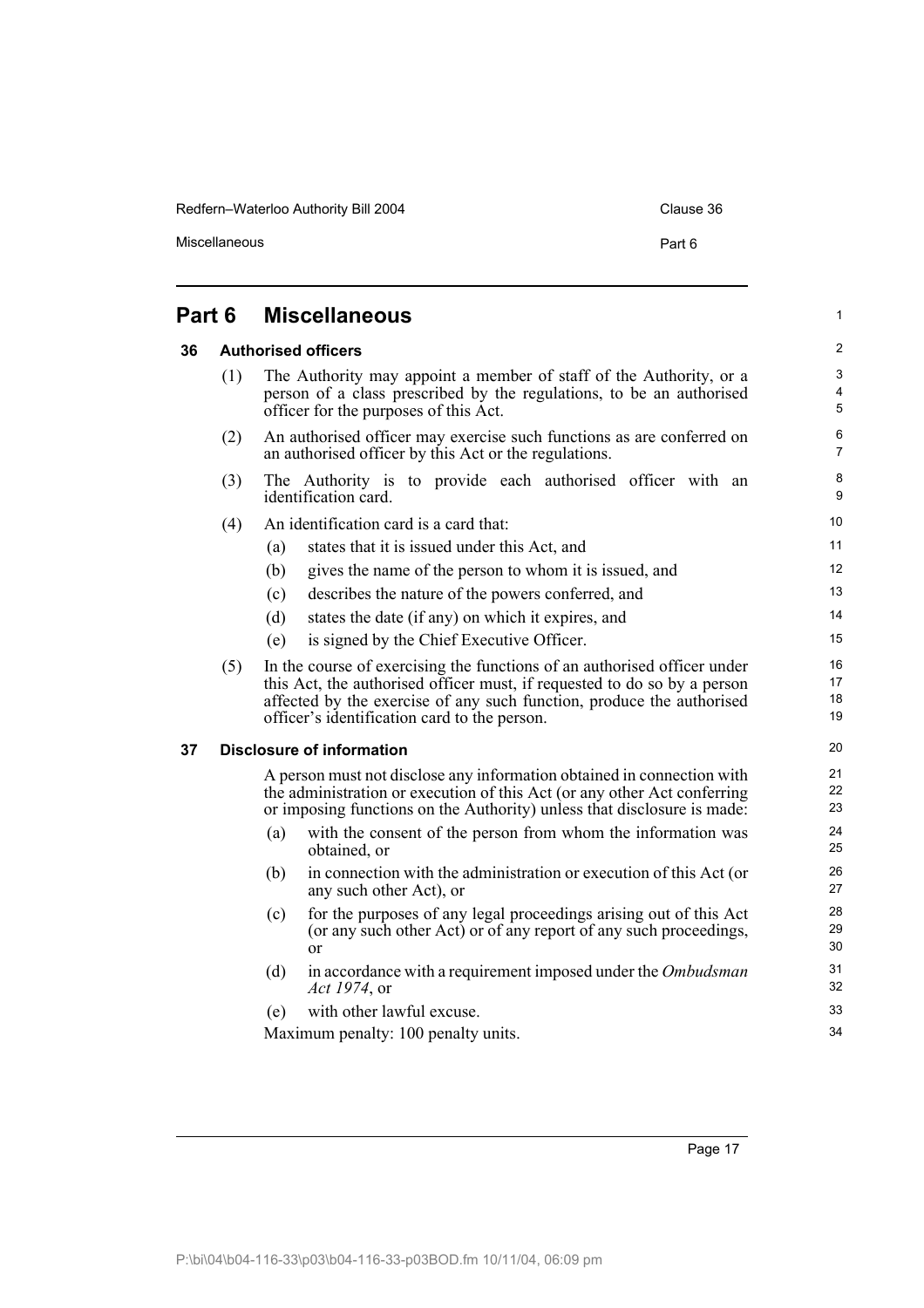#### Clause 38 Redfern–Waterloo Authority Bill 2004

Part 6 Miscellaneous

#### <span id="page-27-0"></span>**38 Misuse of information**

- (1) If, through association with the Authority, a person has knowledge of specific information relating to proposals made, or to be made, by the Authority in respect of the acquisition, development or disposal of land and that information is not generally known but, if generally known, might reasonably be expected to affect materially the market price of that land, the person contravenes this subsection if the person:
	- (a) deals, directly or indirectly, in that or in any other land for the purpose of gaining an advantage for the person by the use of that information, or

(b) divulges that information for the purpose of enabling another person to gain an advantage by using that information to deal, directly or indirectly, in that or in any other land.

Maximum penalty: 100 penalty units.

- (2) If, through association with the Authority, a person is in a position to influence proposals made, or to be made, by the Authority in respect of the acquisition, development or disposal of land and does influence the proposals by securing the inclusion or alteration of any matter in, or the exclusion or omission of any matter from, the proposals, the person contravenes this subsection if:
	- (a) the person does so for the purpose of gaining an advantage for the person, or
	- (b) the person does so for the purpose of enabling another person to gain an advantage.

Maximum penalty: 100 penalty units.

- (3) If:
	- (a) a contravention of subsection (1) occurs and an advantage referred to in that subsection is gained from any dealing in land to which the contravention relates, or
	- (b) a contravention of subsection (2) occurs and an advantage referred to in that subsection is gained from any dealing in land to which the contravention relates, being an advantage which would not have been gained if the proposals concerned had not been influenced,

any person who gained that advantage is, whether or not any person has been prosecuted for or convicted of an offence in respect of a contravention of subsection (1) or (2), liable to another person for the amount of any loss incurred by that other person by reason of the gaining of that advantage.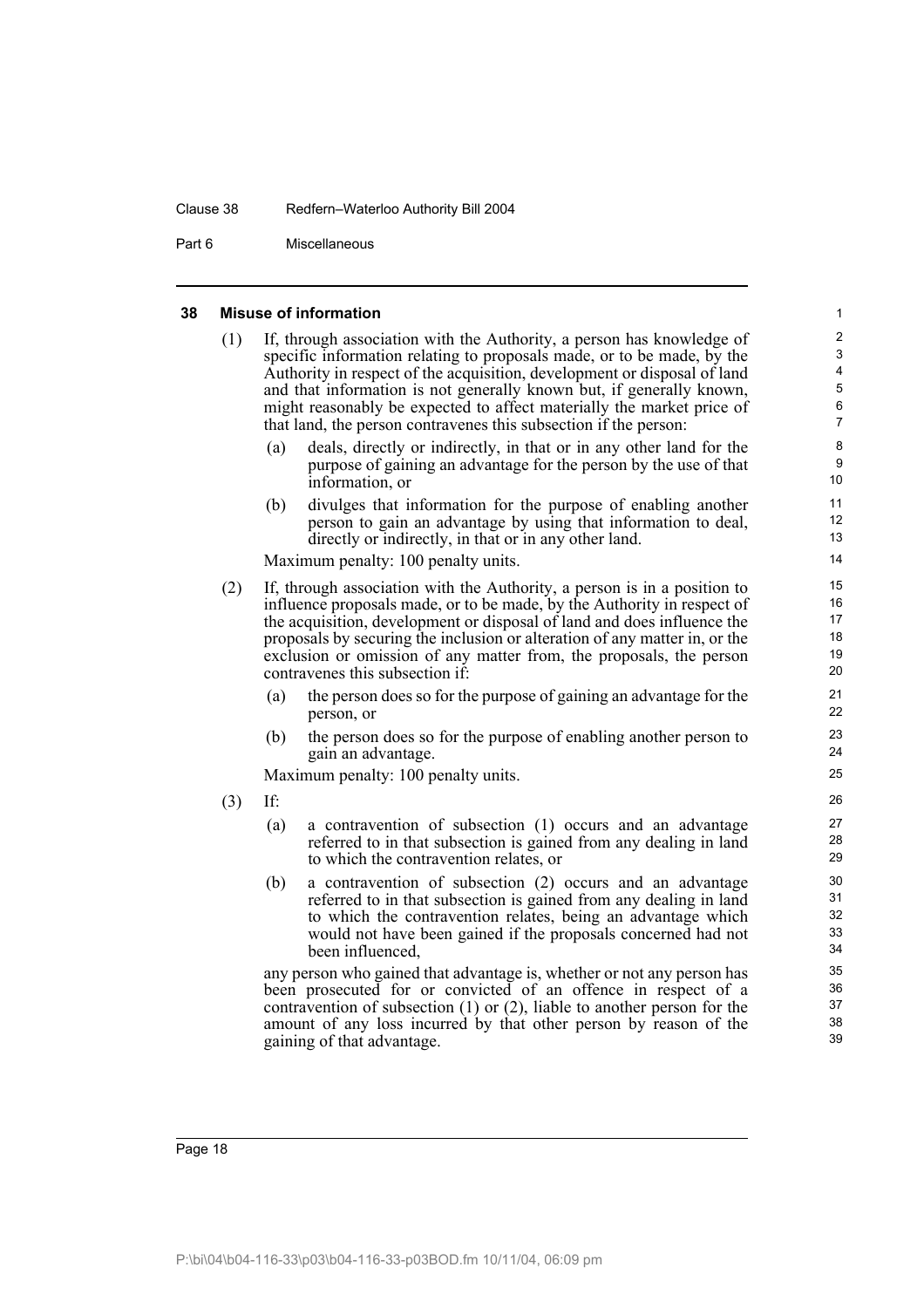Miscellaneous **Part 6** 

<span id="page-28-0"></span>

|    | (4) |     | If a loss referred to in subsection $(3)$ is incurred by reason of an<br>advantage gained from a dealing in land, the amount of the loss is the<br>difference between the price at which the dealing was effected and:                                                                                                                                        | $\mathbf{1}$<br>$\overline{c}$<br>$\ensuremath{\mathsf{3}}$ |
|----|-----|-----|---------------------------------------------------------------------------------------------------------------------------------------------------------------------------------------------------------------------------------------------------------------------------------------------------------------------------------------------------------------|-------------------------------------------------------------|
|    |     | (a) | in the case of any dealing to which subsection (1) relates, the<br>price that, in the opinion of the court before which it is sought to<br>recover the amount of the loss, would have been the market price<br>of the land at the time of the dealing if the specific information<br>used to gain that advantage had been generally known at that<br>time, or | 4<br>$\,$ 5 $\,$<br>$\,6\,$<br>$\overline{7}$<br>8<br>9     |
|    |     | (b) | in any case to which subsection (2) relates, the price that, in the<br>opinion of the court before which it is sought to recover the<br>amount of the loss, would have been the market price of the land<br>at the time of the dealing if the proposals concerned had not been<br>influenced.                                                                 | 10<br>11<br>12<br>13<br>14                                  |
|    | (5) |     | An action to recover a loss referred to in subsection (3) may not be<br>brought more than 5 years after the dealing in land in relation to which<br>the loss was incurred.                                                                                                                                                                                    | 15<br>16<br>17                                              |
|    | (6) |     | For the purposes of this section, a person is associated with the<br>Authority:                                                                                                                                                                                                                                                                               | 18<br>19                                                    |
|    |     | (a) | if the person is a member of the Board, or a member of staff of<br>the Authority, or a person of whose services the Authority makes<br>use, or who is otherwise appointed, employed or engaged,<br>pursuant to this Act, or                                                                                                                                   | 20<br>21<br>22<br>23                                        |
|    |     | (b) | if the person is a committee member of an advisory committee, or                                                                                                                                                                                                                                                                                              | 24                                                          |
|    |     | (c) | if the person is an officer of the Department within the meaning<br>of the Environmental Planning and Assessment Act 1979 or a<br>person who is a member of a committee or subcommittee<br>established by or under that Act, or                                                                                                                               | 25<br>26<br>27<br>28                                        |
|    |     | (d) | if the person is an officer or an employee of a council, or                                                                                                                                                                                                                                                                                                   | 29                                                          |
|    |     | (e) | if the person acts or has acted as banker, solicitor, auditor or<br>professional adviser or in any other capacity for the Authority,<br>the Minister, the Department of Infrastructure, Planning and<br>Natural Resources or a council, or                                                                                                                    | $30\,$<br>31<br>32<br>33                                    |
|    |     | (f) | where the person, so associated by virtue of paragraph (e), is a<br>corporation, if the person is a director, manager or secretary of<br>the corporation.                                                                                                                                                                                                     | 34<br>35<br>36                                              |
| 39 |     |     | <b>Personal liability</b>                                                                                                                                                                                                                                                                                                                                     | 37                                                          |
|    |     |     | A matter or thing done or omitted to be done by the Authority, the Board<br>or a member of the Board, the Chief Executive Officer, a member of an<br>advisory committee appointed under this Act, or a person acting under<br>the direction of the Authority, the Board or the Chief Executive Officer                                                        | 38<br>39<br>40<br>41                                        |
|    |     |     |                                                                                                                                                                                                                                                                                                                                                               |                                                             |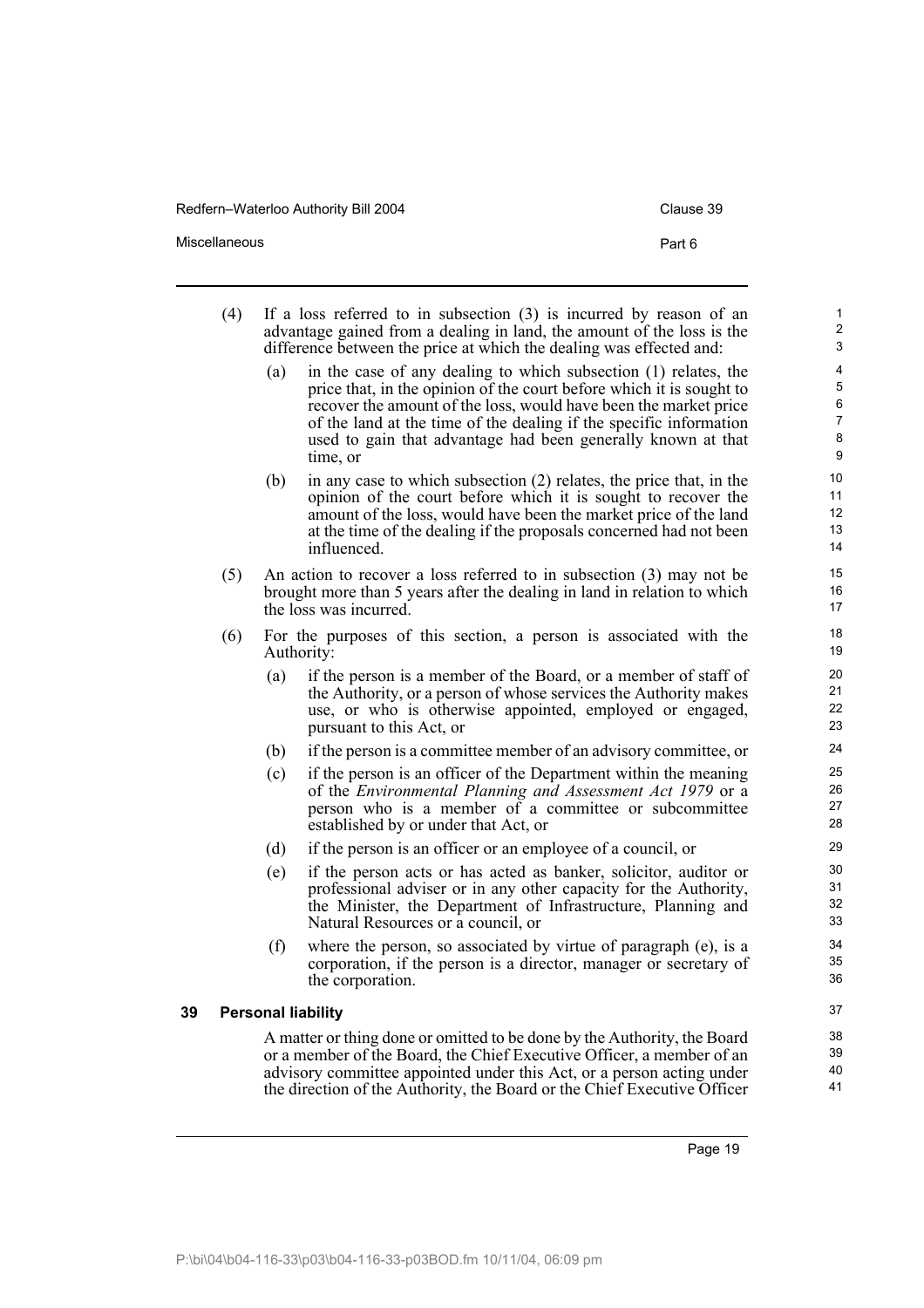#### Clause 40 Redfern–Waterloo Authority Bill 2004

Part 6 Miscellaneous

does not, if the matter or thing was done or omitted in good faith for the purpose of executing this or any other Act, subject the member of the Board, the Chief Executive Officer, the member of the advisory committee or the person so acting personally to any action, liability, claim or demand.

21 22 23

#### <span id="page-29-0"></span>**40 Seal of Authority**

The seal of the Authority is to be kept by the Chief Executive Officer, or by a member of the staff of the Authority authorised in that behalf by the Chief Executive Officer, and may be fixed to a document only:

- (a) in the presence of the Chief Executive Officer or that member of the staff, and
- (b) with an attestation by the signature of the Chief Executive Officer or that member of staff of the fact of the fixing of the seal.

#### <span id="page-29-1"></span>**41 Recovery of money**

Any charge, fee or money due or payable to the Authority may be recovered as a debt in a court of competent jurisdiction.

#### <span id="page-29-2"></span>**42 Act to bind Crown**

This Act binds the Crown in right of New South Wales and, in so far as the legislative power of the Parliament of New South Wales permits, the Crown in all its other capacities.

#### <span id="page-29-3"></span>**43 Proceedings for offences**

Proceedings for an offence against this Act or the regulations are to be dealt with summarily before a Local Court.

#### <span id="page-29-4"></span>**44 Penalty notices**

- (1) An authorised officer appointed under section 36 may serve a penalty notice on a person if it appears to the officer that the person has committed an offence against this Act or the regulations, being an offence prescribed by the regulations as a penalty notice offence.
- (2) A penalty notice is a notice to the effect that, if the person served does not wish to have the matter determined by a court, the person can pay, within the time and to the person specified in the notice, the amount of penalty prescribed by the regulations for the offence if dealt with under this section.
- (3) A penalty notice may be served personally or by post.
- (4) If the amount of penalty prescribed for an alleged offence is paid under this section, no person is liable to any further proceedings for the alleged offence.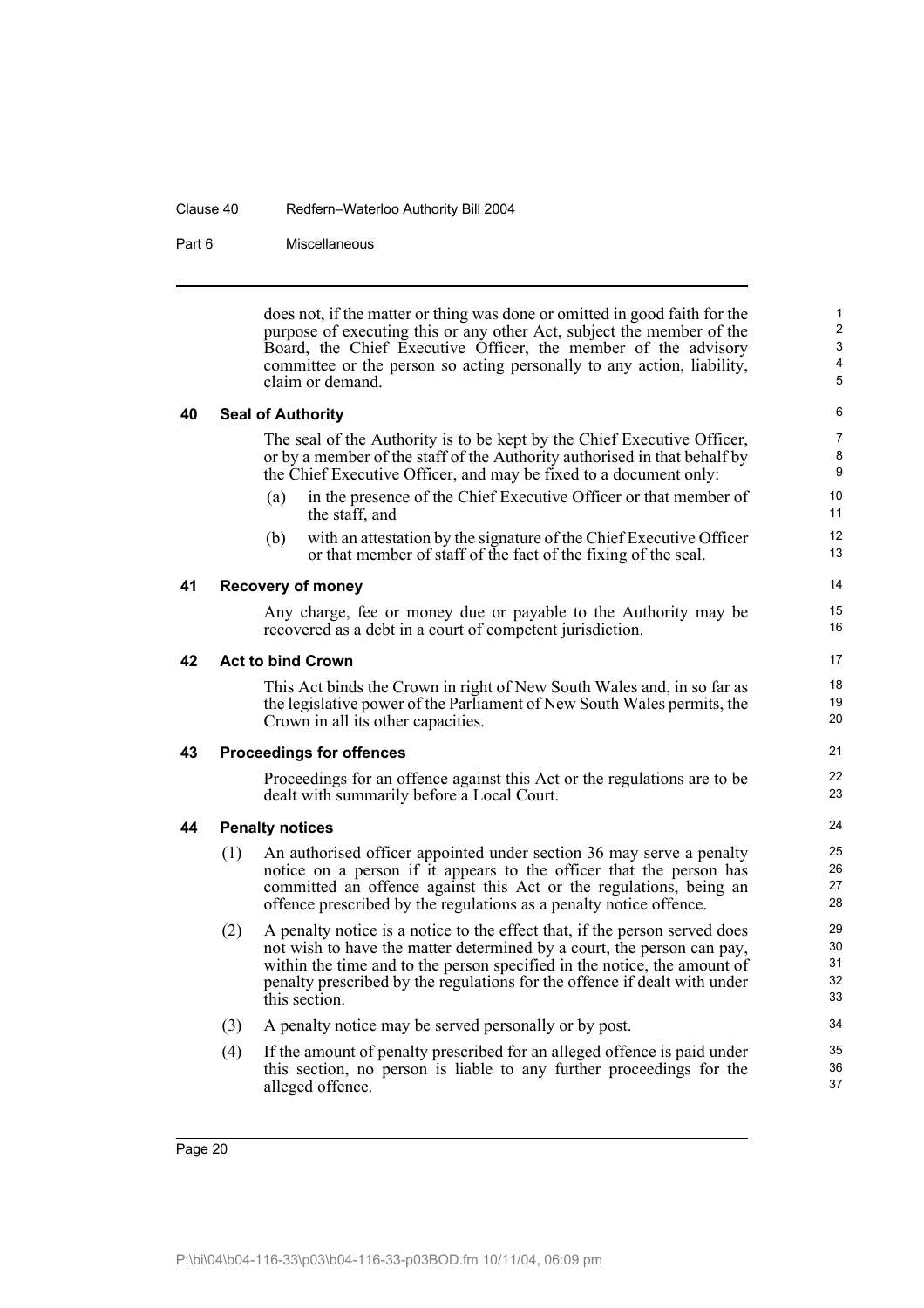### Redfern–Waterloo Authority Bill 2004 Clause 45

| Miscellaneous | Part 6 |  |
|---------------|--------|--|
|               |        |  |

<span id="page-30-1"></span><span id="page-30-0"></span>

|    | (5)                            |     | Payment under this section is not to be regarded as an admission of<br>liability for the purpose of, and does not in any way affect or prejudice,<br>any civil claim, action or proceeding arising out of the same occurrence.                                              | $\mathbf{1}$<br>$\overline{c}$<br>3 |  |
|----|--------------------------------|-----|-----------------------------------------------------------------------------------------------------------------------------------------------------------------------------------------------------------------------------------------------------------------------------|-------------------------------------|--|
|    | (6)                            |     | The regulations may:                                                                                                                                                                                                                                                        | $\overline{4}$                      |  |
|    |                                | (a) | prescribe an offence for the purposes of this section by specifying<br>the offence or by referring to the provision creating the offence,<br>and                                                                                                                            | 5<br>6<br>$\overline{7}$            |  |
|    |                                | (b) | prescribe the amount of penalty payable for the offence if dealt<br>with under this section, and                                                                                                                                                                            | 8<br>9                              |  |
|    |                                | (c) | prescribe different amounts of penalties for different offences or<br>classes of offences.                                                                                                                                                                                  | 10<br>11                            |  |
|    | (7)                            |     | The amount of a penalty prescribed under this section for an offence is<br>not to exceed the maximum amount of penalty that could be imposed for<br>the offence by a court.                                                                                                 | 12<br>13<br>14                      |  |
|    | (8)                            |     | This section does not limit the operation of any other provision of, or<br>made under, this or any other Act relating to proceedings that may be<br>taken in respect of offences.                                                                                           | 15<br>16<br>17                      |  |
| 45 | <b>Amendment of Schedule 1</b> |     |                                                                                                                                                                                                                                                                             |                                     |  |
|    | (1)                            |     | The regulations may amend Schedule 1:                                                                                                                                                                                                                                       | 19                                  |  |
|    |                                | (a) | by omitting any matter, or                                                                                                                                                                                                                                                  | 20                                  |  |
|    |                                | (b) | by inserting any matter, or                                                                                                                                                                                                                                                 | 21                                  |  |
|    |                                | (c) | by altering any matter.                                                                                                                                                                                                                                                     | 22                                  |  |
|    | (2)                            |     | The regulations may omit Schedule 1 and insert instead a Schedule that<br>specifies or describes an area of land as the operational area.                                                                                                                                   | 23<br>24                            |  |
| 46 | <b>Regulations</b>             |     |                                                                                                                                                                                                                                                                             |                                     |  |
|    | (1)                            |     | The Governor may make regulations, not inconsistent with this Act, for<br>or with respect to any matter that by this Act is required or permitted to<br>be prescribed or that is necessary or convenient to be prescribed for<br>carrying out or giving effect to this Act. | 26<br>27<br>28<br>29                |  |
|    | (2)                            |     | In particular, regulations may be made for or with respect to the<br>following:                                                                                                                                                                                             | 30<br>31                            |  |
|    |                                | (a) | the functions of the Authority and any member of staff of the<br>Authority,                                                                                                                                                                                                 | 32<br>33                            |  |
|    |                                | (b) | the fees and charges that may be imposed for the purposes of this<br>Act,                                                                                                                                                                                                   | 34<br>35                            |  |
|    |                                | (c) | the procedures of advisory committees,                                                                                                                                                                                                                                      | 36                                  |  |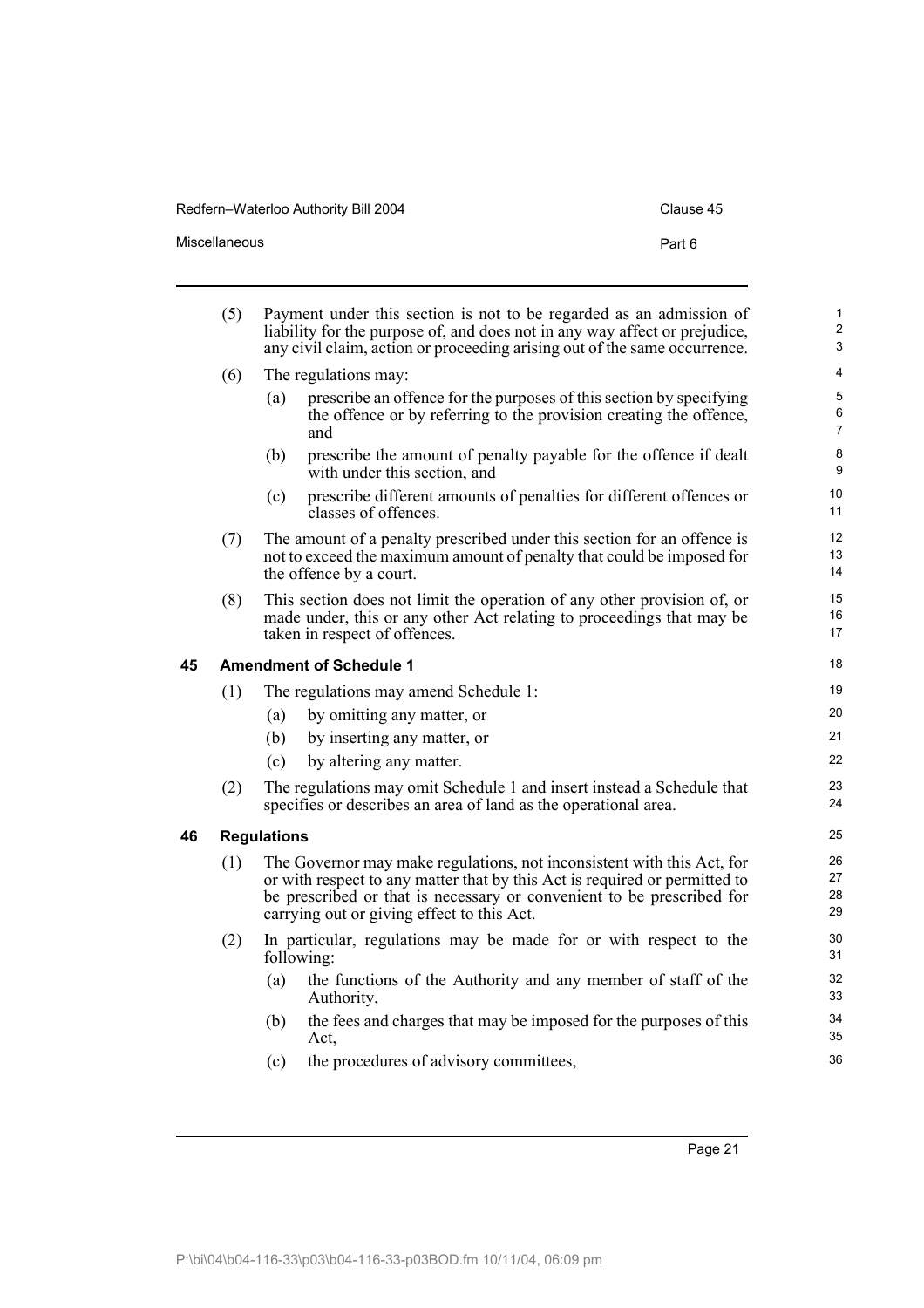### Clause 47 Redfern–Waterloo Authority Bill 2004

Part 6 Miscellaneous

<span id="page-31-2"></span><span id="page-31-1"></span><span id="page-31-0"></span>

|    |     | (d)                  | regulating the use by the public of, and the conduct of the public<br>on, land vested in or managed by the Authority or public areas<br>within the operational area,                                                                              | $\mathbf{1}$<br>$\overline{2}$<br>$\mathbf{3}$ |
|----|-----|----------------------|---------------------------------------------------------------------------------------------------------------------------------------------------------------------------------------------------------------------------------------------------|------------------------------------------------|
|    |     | (e)                  | regulating the use of facilities of the Authority and the provision<br>of services by the Authority,                                                                                                                                              | $\overline{4}$<br>5                            |
|    |     | (f)                  | requiring the payment of fares or other charges for the use of any<br>facility operated or service provided by the Authority,                                                                                                                     | 6<br>$\overline{7}$                            |
|    |     | (g)                  | authorising a person granted a lease, licence or other authority by<br>the Authority to require the payment of fares or other charges for<br>the use of any facility operated or service provided under the<br>lease, licence or other authority, | 8<br>9<br>10<br>11                             |
|    |     | (h)                  | conferring on the Authority any function that may be exercised<br>by a council in relation to a public place.                                                                                                                                     | 12<br>13                                       |
|    | (3) |                      | The regulations may create an offence punishable by a maximum<br>penalty of 50 penalty units.                                                                                                                                                     | 14<br>15                                       |
| 47 |     |                      | <b>Amendment of other Acts</b>                                                                                                                                                                                                                    | 16                                             |
|    |     |                      | Each Act specified in Schedule 3 is amended as set out in that Schedule.                                                                                                                                                                          | 17                                             |
| 48 |     |                      | Savings, transitional and other provisions                                                                                                                                                                                                        | 18                                             |
|    |     |                      | Schedule 4 has effect.                                                                                                                                                                                                                            | 19                                             |
| 49 |     | <b>Review of Act</b> |                                                                                                                                                                                                                                                   | 20                                             |
|    | (1) |                      | The Minister is to review this Act to determine whether the policy<br>objectives of the Act remain valid and whether the terms of the Act<br>remain appropriate for securing those objectives.                                                    | 21<br>22<br>23                                 |
|    | (2) |                      | The review is to be undertaken as soon as possible after the period of 5<br>years from the date of assent to this Act.                                                                                                                            | 24<br>25                                       |
|    | (3) |                      | A report on the outcome of the review is to be tabled in each House of<br>Parliament within 12 months after the end of the period of 5 years.                                                                                                     | 26<br>27                                       |
|    |     |                      |                                                                                                                                                                                                                                                   |                                                |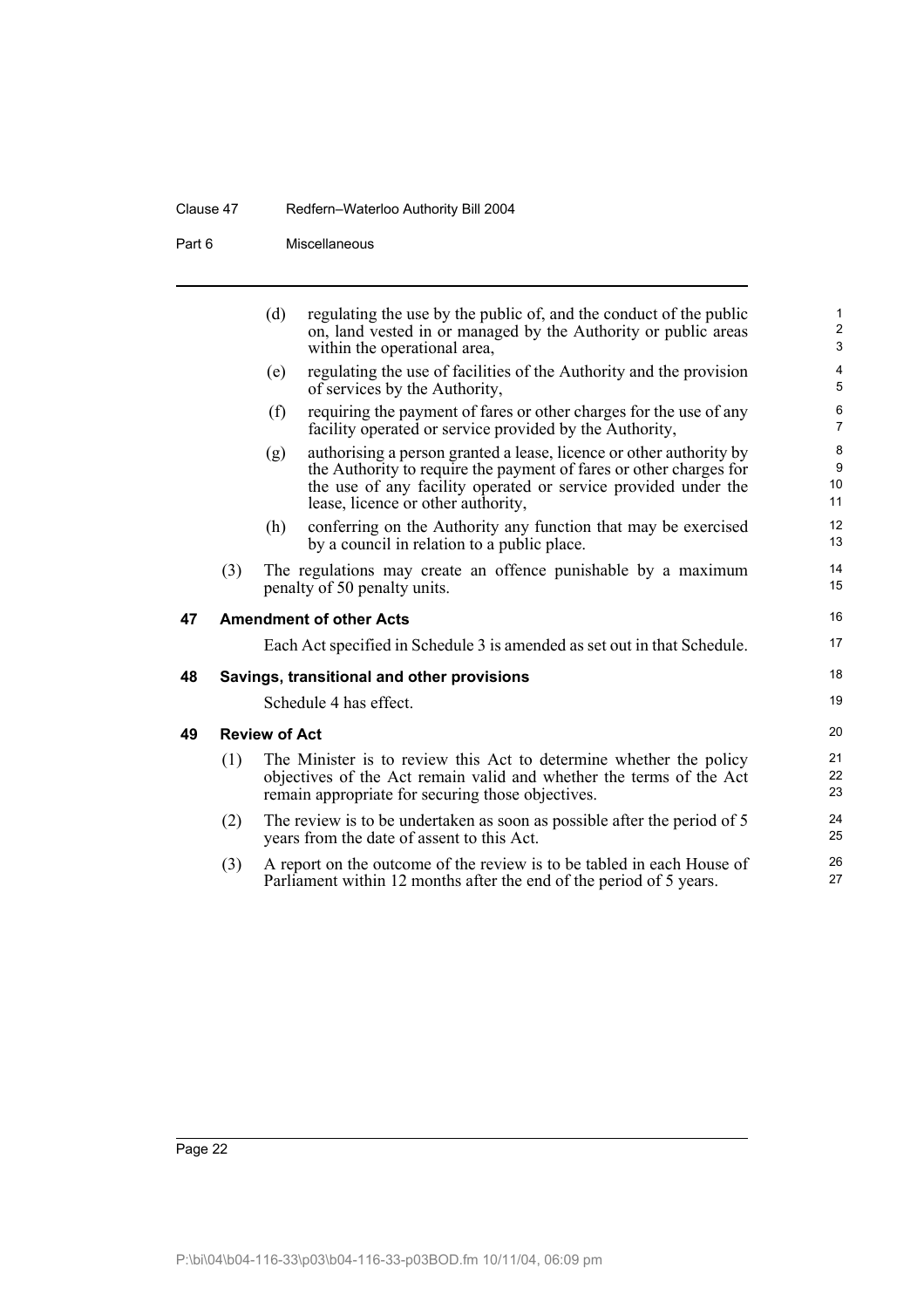Operational area of Authority Schedule 1 and 2008 and 2009 and 2008 and 2009 and 2009 and 2009 and 2009 and 20

1

## <span id="page-32-0"></span>**Schedule 1 Operational area of Authority**

(Sections 4 (1) and 45)

Commencing at the junction of Botany Road and Bourke Street; and bounded thence by the latter street, north–easterly, O'Dea Avenue, generally easterly, the eastern side of South Dowling Street, northerly, Cleveland Street, generally westerly, City Road, generally south–westerly, Darlington Road, north–easterly, Golden Grove Street, south–easterly, Wilson Street, south–westerly, the north–eastern side of Iverys Lane, south–easterly, the south–western side of Leamington Lane, south–westerly, and Burren Street, south–easterly to the south–western prolongation of the north–western boundary of Lot A, DP 908862; by that prolongation and boundary, north-easterly, part of the generally western boundary of Lot 50, DP 1001467, generally southerly and part of the south–eastern boundary of Lot 1, DP 7752906 and its prolongation, south–westerly to, again, Burren Street; by that street, generally southerly, Swanson Street, easterly, Railway Parade and Henderson Road, generally north–easterly, Garden Street, generally northerly, Boundary Street, easterly, Regent Street, generally southerly and Botany Road, aforesaid, generally south–easterly to the point of commencement.

Alexandria Park Community School site–Lot 1, DP 733605, Lot 11, DP 615964, Lots 2 and 3, DP 69494, Lot 1 DP 74696, Lots A and B, DP 109038, City of Sydney, Parish of Alexandria, County of Cumberland.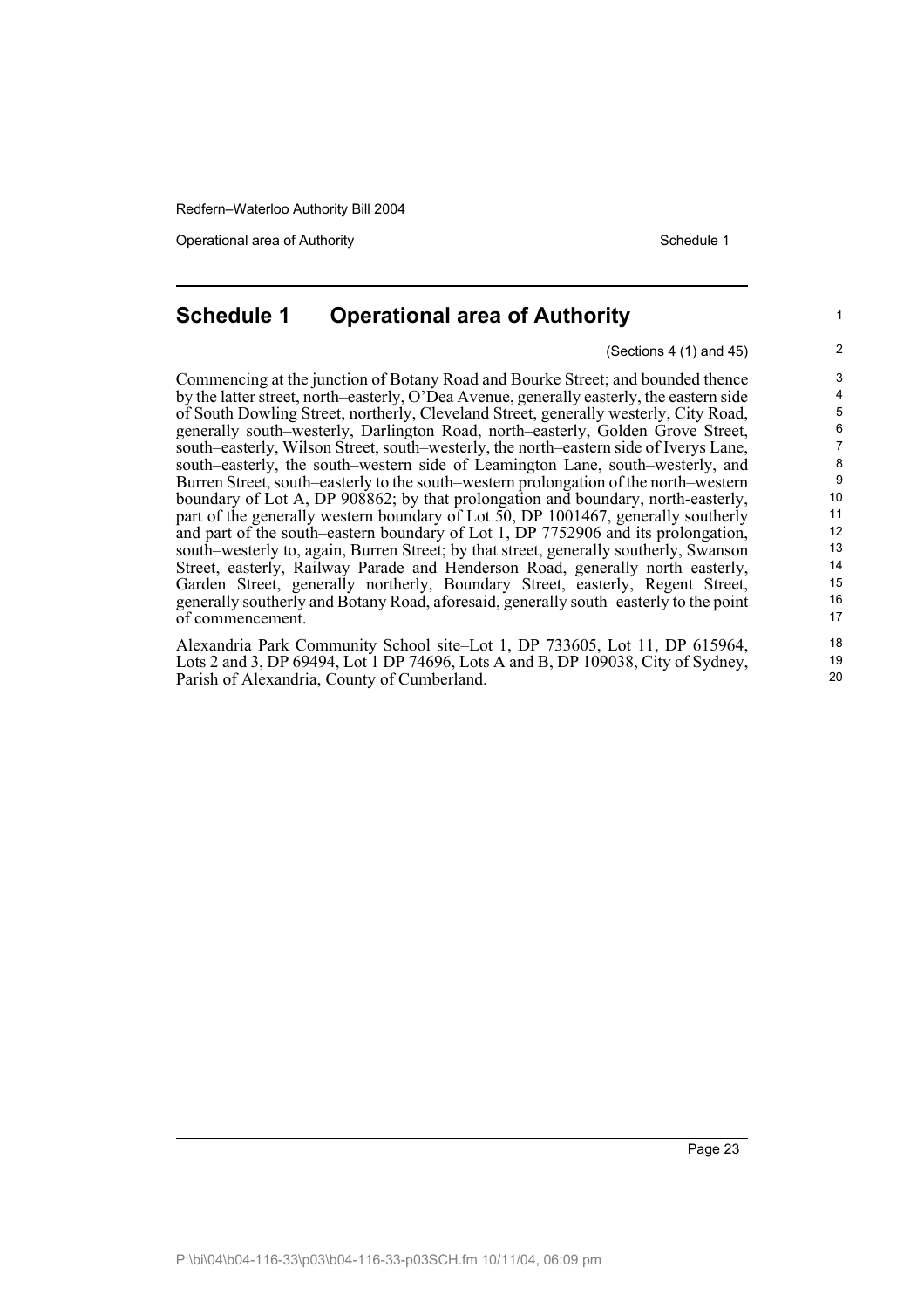Schedule 2 Members and procedure of Board

## <span id="page-33-0"></span>**Schedule 2 Members and procedure of Board**

(Section 8 (5))

1

2

|              | Part 1 |                     | <b>General</b>                                                                                                                                                                                                                                                                       | 3                                 |
|--------------|--------|---------------------|--------------------------------------------------------------------------------------------------------------------------------------------------------------------------------------------------------------------------------------------------------------------------------------|-----------------------------------|
| 1            |        | <b>Definitions</b>  |                                                                                                                                                                                                                                                                                      | 4                                 |
|              |        |                     | In this Schedule:                                                                                                                                                                                                                                                                    | 5                                 |
|              |        |                     | <i>appointed member</i> means a person who is appointed by the Minister as<br>a member of the Board.                                                                                                                                                                                 | 6<br>$\overline{7}$               |
|              |        |                     | <i>member</i> means any member of the Board.                                                                                                                                                                                                                                         | 8                                 |
| Part 2       |        |                     | <b>Constitution</b>                                                                                                                                                                                                                                                                  | 9                                 |
| $\mathbf{2}$ |        |                     | <b>Terms of office of members</b>                                                                                                                                                                                                                                                    | 10                                |
|              |        |                     | Subject to this Schedule and the regulations, an appointed member<br>holds office for such period (not exceeding 5 years) as is specified in the<br>member's instrument of appointment, but is eligible (if otherwise<br>qualified) for re-appointment.                              | 11<br>12 <sup>2</sup><br>13<br>14 |
| 3            |        |                     | <b>Part-time appointments</b>                                                                                                                                                                                                                                                        | 15                                |
|              |        |                     | Appointed members hold office as part-time members.                                                                                                                                                                                                                                  | 16                                |
| 4            |        | <b>Remuneration</b> |                                                                                                                                                                                                                                                                                      | 17                                |
|              | (1)    |                     | An appointed member is entitled to be paid such remuneration<br>(including travelling and subsistence allowances) as the Minister may<br>from time to time determine in respect of the member.                                                                                       | 18<br>19<br>20                    |
|              | (2)    |                     | Despite subclause $(1)$ , a person is not entitled to be paid any<br>remuneration as a member if the person is also a member of Parliament.                                                                                                                                          | 21<br>22                          |
| 5            |        |                     | Vacancy in office of member                                                                                                                                                                                                                                                          | 23                                |
|              | (1)    |                     | The office of an appointed member becomes vacant if the member:                                                                                                                                                                                                                      | 24                                |
|              |        | (a)                 | dies, or                                                                                                                                                                                                                                                                             | 25                                |
|              |        | (b)                 | completes a term of office and is not re-appointed, or                                                                                                                                                                                                                               | 26                                |
|              |        | (c)                 | resigns the office by instrument in writing addressed to the<br>Minister, or                                                                                                                                                                                                         | 27<br>28                          |
|              |        | (d)                 | is removed from office by the Minister under this clause, or                                                                                                                                                                                                                         | 29                                |
|              |        | (e)                 | is absent from 3 consecutive meetings of the Board of which<br>reasonable notice has been given to the member personally or by<br>post, except on leave granted by the Minister or unless the<br>member is excused by the Minister for having been absent from<br>those meetings, or | 30<br>31<br>32<br>33<br>34        |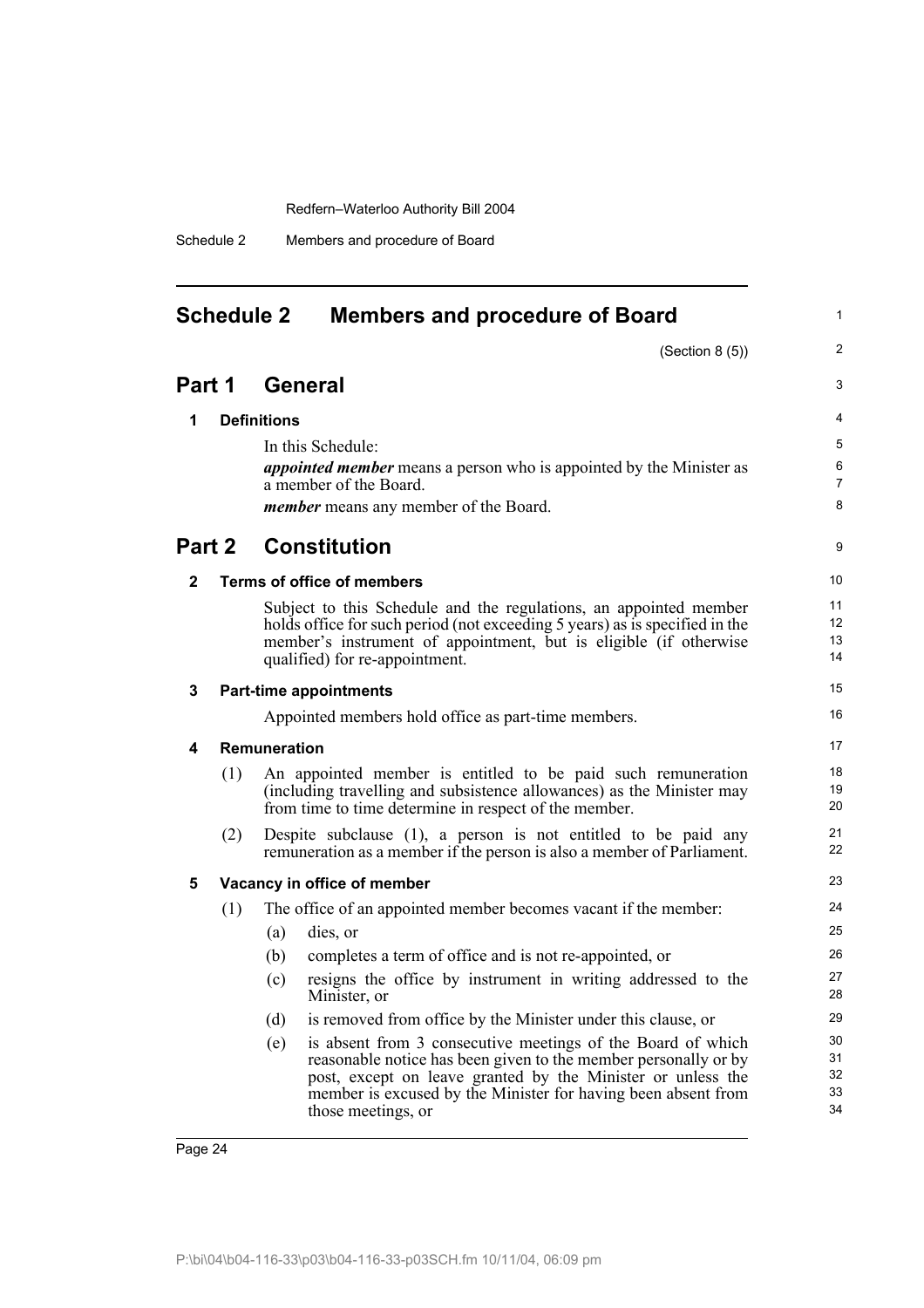Members and procedure of Board Schedule 2 and Schedule 2

|   |     | (f)         | becomes bankrupt, applies to take the benefit of any law for the<br>relief of bankrupt or insolvent debtors, compounds with his or her<br>creditors or makes an assignment of his or her remuneration for<br>their benefit, or | 1<br>$\overline{\mathbf{c}}$<br>3<br>4 |
|---|-----|-------------|--------------------------------------------------------------------------------------------------------------------------------------------------------------------------------------------------------------------------------|----------------------------------------|
|   |     | (g)         | becomes a mentally incapacitated person, or                                                                                                                                                                                    | 5                                      |
|   |     | (h)         | is convicted in New South Wales of an offence that is punishable                                                                                                                                                               | 6                                      |
|   |     |             | by imprisonment for 12 months or more or is convicted<br>elsewhere than in New South Wales of an offence that, if                                                                                                              | $\overline{7}$<br>8                    |
|   |     |             | committed in New South Wales, would be an offence so<br>punishable.                                                                                                                                                            | 9<br>10                                |
|   | (2) |             | The Minister may remove an appointed member from office at any time.                                                                                                                                                           | 11                                     |
| 6 |     |             | Filling of vacancy in office of appointed member                                                                                                                                                                               | 12                                     |
|   |     |             | If the office of any appointed member becomes vacant, a person is,                                                                                                                                                             | 13                                     |
|   |     |             | subject to this Act and the regulations, to be appointed to fill the                                                                                                                                                           | 14                                     |
|   |     | vacancy.    |                                                                                                                                                                                                                                | 15                                     |
| 7 |     | Chairperson |                                                                                                                                                                                                                                | 16                                     |
|   | (1) |             | The Chairperson vacates office as Chairperson if he or she:                                                                                                                                                                    | 17                                     |
|   |     | (a)         | is removed from that office by the Minister under this clause, or                                                                                                                                                              | 18                                     |
|   |     | (b)         | resigns that office by instrument in writing addressed to the<br>Minister, or                                                                                                                                                  | 19<br>20                               |
|   |     | (c)         | ceases to be a member of the Board.                                                                                                                                                                                            | 21                                     |
|   | (2) |             | The Minister may at any time remove the Chairperson from office as<br>Chairperson.                                                                                                                                             | 22<br>23                               |
| 8 |     |             | <b>Disclosure of pecuniary interests</b>                                                                                                                                                                                       | 24                                     |
|   | (1) | If:         |                                                                                                                                                                                                                                | 25                                     |
|   |     | (a)         | a member has a direct or indirect pecuniary interest in a matter<br>being considered or about to be considered at a meeting of the<br>Board, and                                                                               | 26<br>27<br>28                         |
|   |     | (b)         | the interest appears to raise a conflict with the proper<br>performance of the member's duties in relation to the<br>consideration of the matter,                                                                              | 29<br>30<br>31                         |
|   |     |             | the member must, as soon as possible after the relevant facts have come<br>to the member's knowledge, disclose the nature of the interest at a<br>meeting of the Board.                                                        | 32<br>33<br>34                         |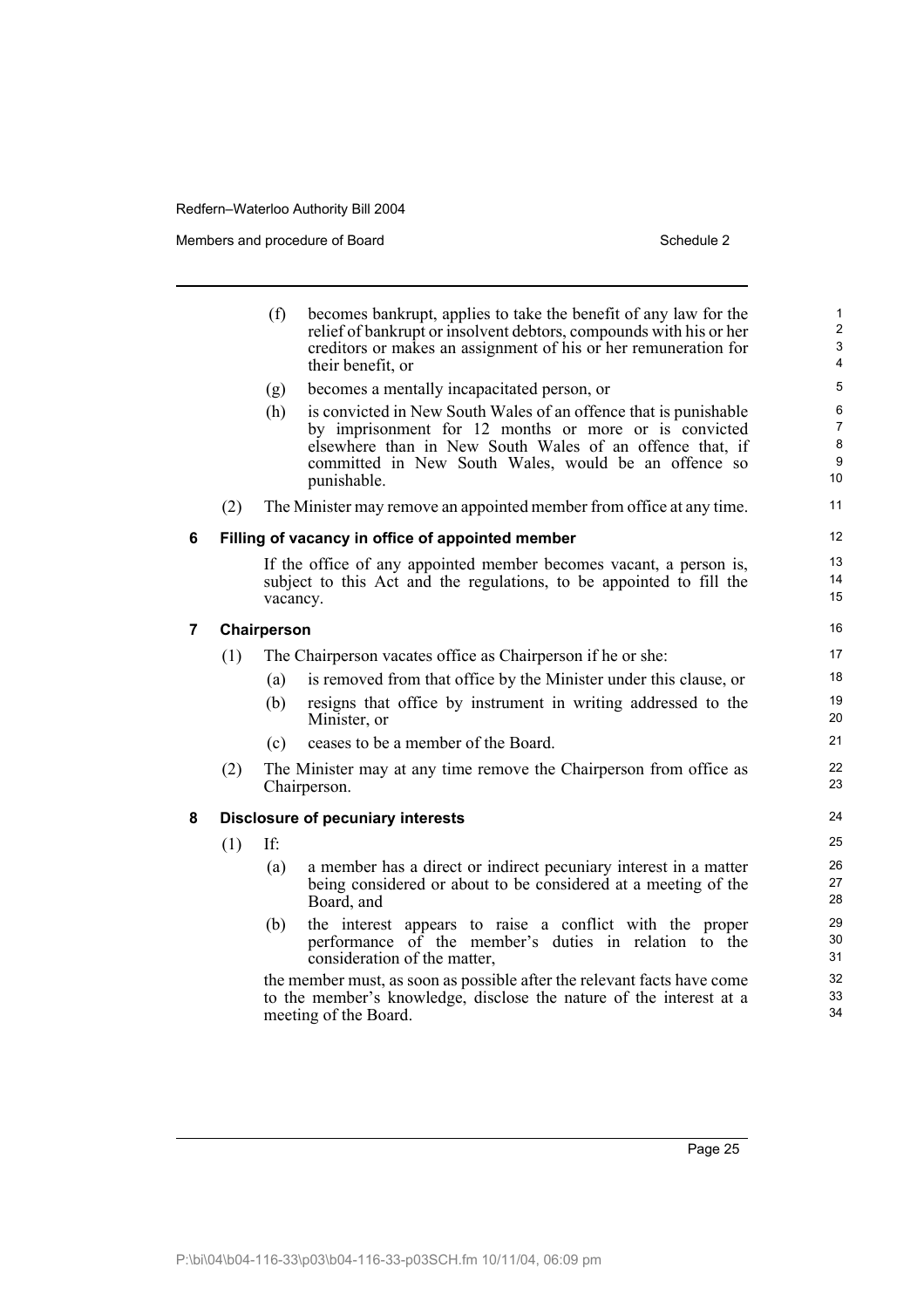| A disclosure by a member at a meeting of the Board that the member:<br>$\mathbf{1}$                                                                                                                                                                            |
|----------------------------------------------------------------------------------------------------------------------------------------------------------------------------------------------------------------------------------------------------------------|
| $\overline{c}$<br>is a member, or is in the employment, of a specified company or<br>3                                                                                                                                                                         |
| 4<br>is a partner, or is in the employment, of a specified person, or                                                                                                                                                                                          |
| $\mathbf 5$<br>has some other specified interest relating to a specified company<br>6                                                                                                                                                                          |
| $\overline{7}$<br>is a sufficient disclosure of the nature of the interest in any matter<br>8<br>relating to that company or other body or to that person which may arise<br>9<br>after the date of the disclosure and which is required to be disclosed<br>10 |
| 11<br>Particulars of any disclosure made under this clause must be recorded<br>12<br>by the Board in a book kept for the purpose and that book must be open<br>13<br>at all reasonable hours to inspection by any person on payment of the<br>14               |
| 15<br>After a member has disclosed the nature of an interest in any matter, the<br>16<br>member must not, unless the Minister or the Board otherwise<br>17                                                                                                     |
| 18<br>be present during any deliberation of the Board with respect to<br>19                                                                                                                                                                                    |
| 20<br>take part in any decision of the Board with respect to the matter.                                                                                                                                                                                       |
| 21<br>For the purposes of the making of a determination by the Board under<br>22<br>subclause (4), a member who has a direct or indirect pecuniary interest<br>23                                                                                              |
| 24<br>be present during any deliberation of the Board for the purpose of<br>25                                                                                                                                                                                 |
| 26<br>take part in the making by the Board of the determination.                                                                                                                                                                                               |
| 27<br>A contravention of this clause does not invalidate any decision of the<br>28                                                                                                                                                                             |
| 29                                                                                                                                                                                                                                                             |
| 30<br>Chapter 2 of the Public Sector Employment and Management Act 2002<br>31<br>does not apply to or in respect of the appointment of an appointed<br>32                                                                                                      |
| 33                                                                                                                                                                                                                                                             |
| 34<br>requiring a person who is the holder of a specified office to<br>35<br>devote the whole of his or her time to the duties of that office, or                                                                                                              |
|                                                                                                                                                                                                                                                                |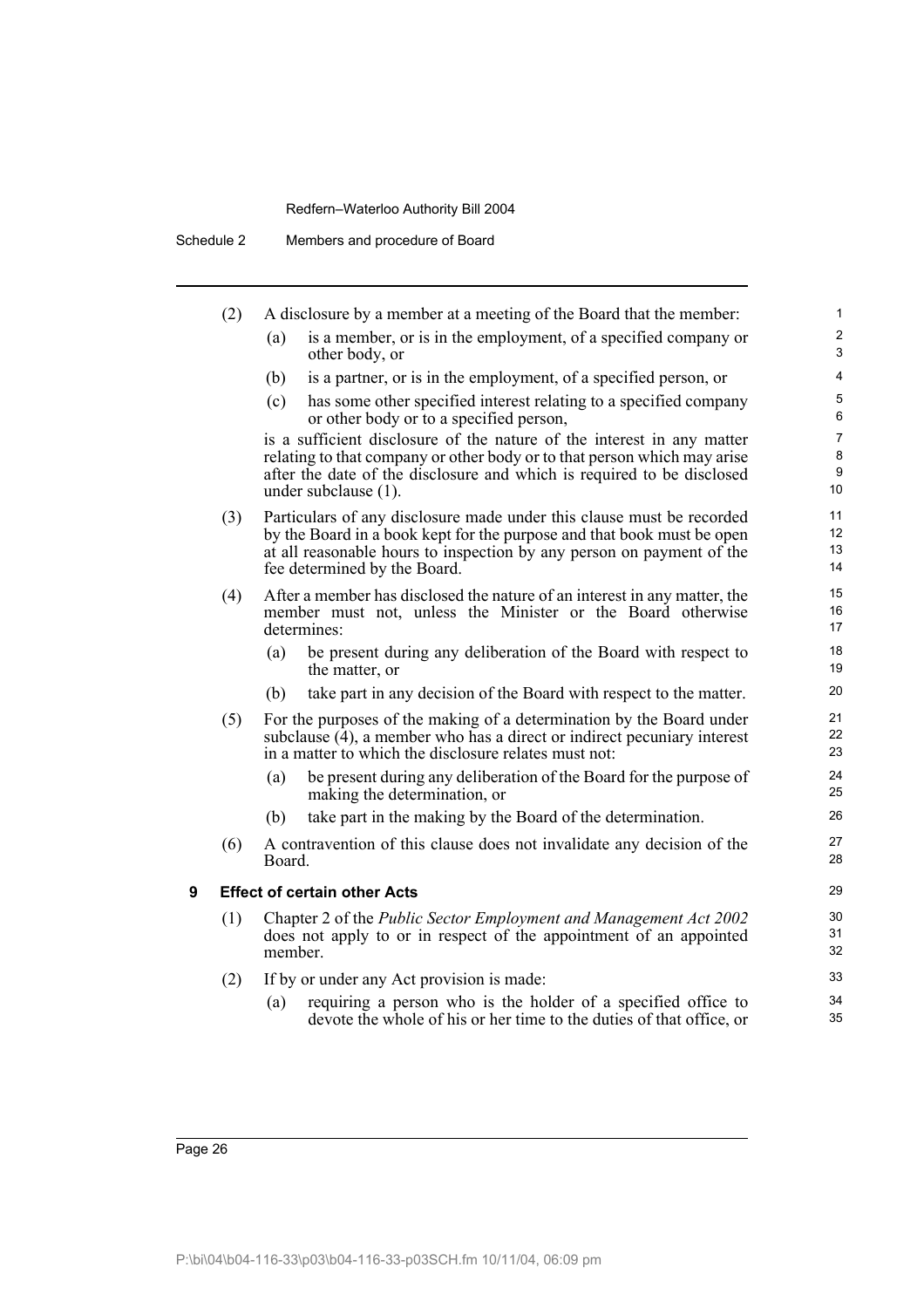(b) prohibiting the person from engaging in employment outside the duties of that office,

the provision does not operate to disqualify the person from holding that office and also the office of an appointed member or from accepting and retaining any remuneration payable to the person under this Act as a member.

7

21  $22$ 23

## **Part 3 Procedure**

#### **10 General procedure**

The procedure for the calling of meetings of the Board and for the conduct of business at those meetings is, subject to this Act and the regulations, to be as determined by the Board.

#### **11 Quorum**

The quorum for a meeting of the Board is a majority of its members for the time being.

#### **12 Presiding member**

- (1) The Chairperson (or, in the absence of the Chairperson, a person elected by the members of the Board who are present at a meeting of the Board) is to preside at a meeting of the Board.
- (2) The presiding member has a deliberative vote and, in the event of an equality of votes, has a second or casting vote.

#### **13 Voting**

A decision supported by a majority of the votes cast at a meeting of the Board at which a quorum is present is the decision of the Board.

#### **14 Transaction of business outside meetings or by telephone**

- (1) The Board may, if it thinks fit, transact any of its business by the circulation of papers among all the members of the Board for the time being, and a resolution in writing approved in writing by a majority of those members is taken to be a decision of the Board.
- (2) The Board may, if it thinks fit, transact any of its business at a meeting at which members (or some members) participate by telephone, closed-circuit television or other means, but only if any member who speaks on a matter before the meeting can be heard by the other members.
- (3) For the purposes of: (a) the approval of a resolution under subclause (1), or 34 35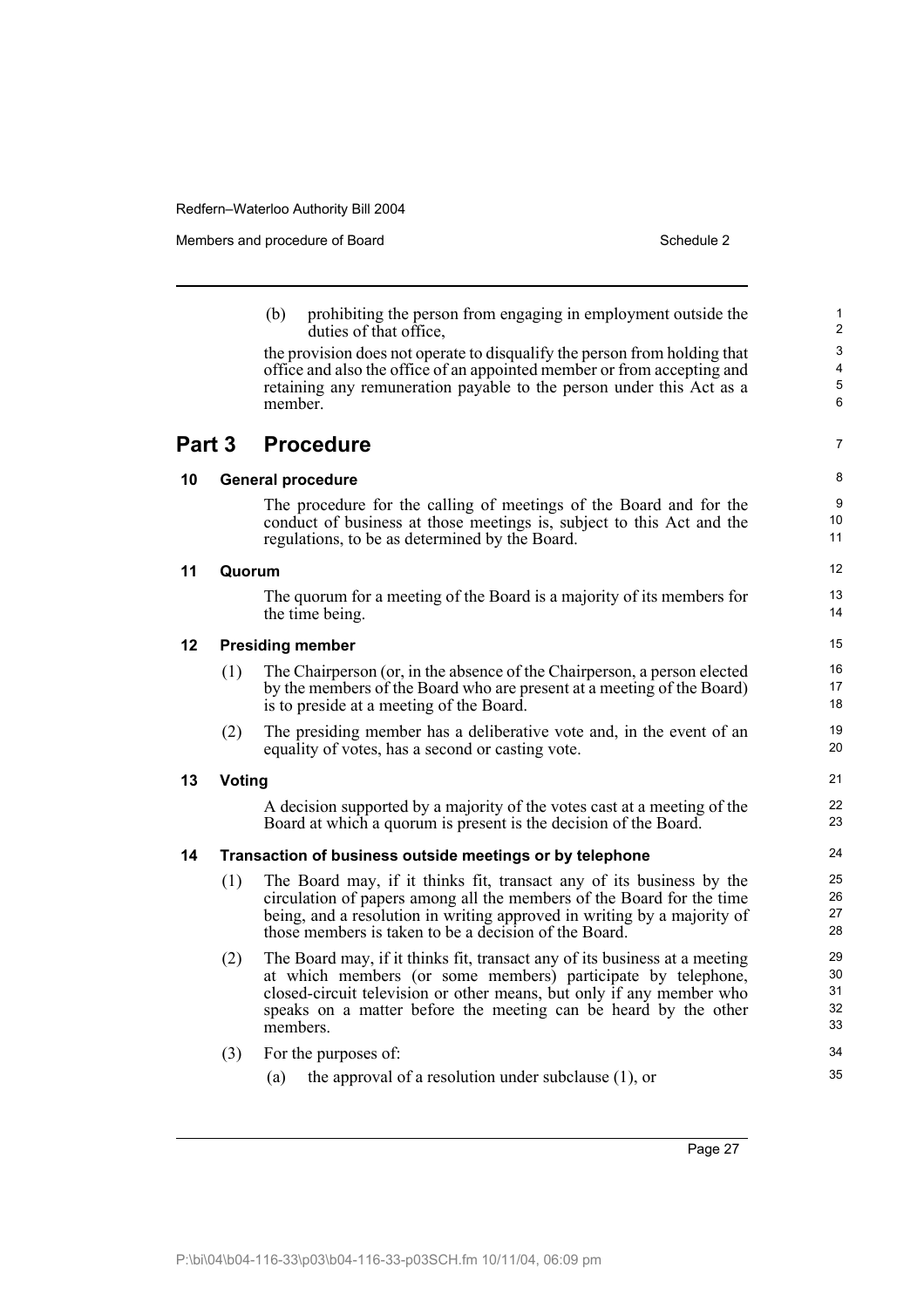Schedule 2 Members and procedure of Board

|     | a meeting held in accordance with subclause (2),<br>(b)                   |                |
|-----|---------------------------------------------------------------------------|----------------|
|     | the Chairperson and each member have the same voting rights as they       | 2              |
|     | have at an ordinary meeting of the Board.                                 | 3              |
| (4) | A resolution approved under subclause (1) is, subject to the regulations, | $\overline{4}$ |
|     | to be recorded in the minutes of the meetings of the Board.               | 5              |
| (5) | Papers may be circulated among the members for the purposes of            |                |
|     | subclause (1) by facsimile or other transmission of the information in    | 7              |
|     | the papers concerned.                                                     | 8              |
|     | First meeting                                                             | 9              |
|     | The Minister may call the first meeting of the Board in such manner as    | 10             |
|     | the Minister thinks fit.                                                  | 11             |

Page 28

**15 First meeting**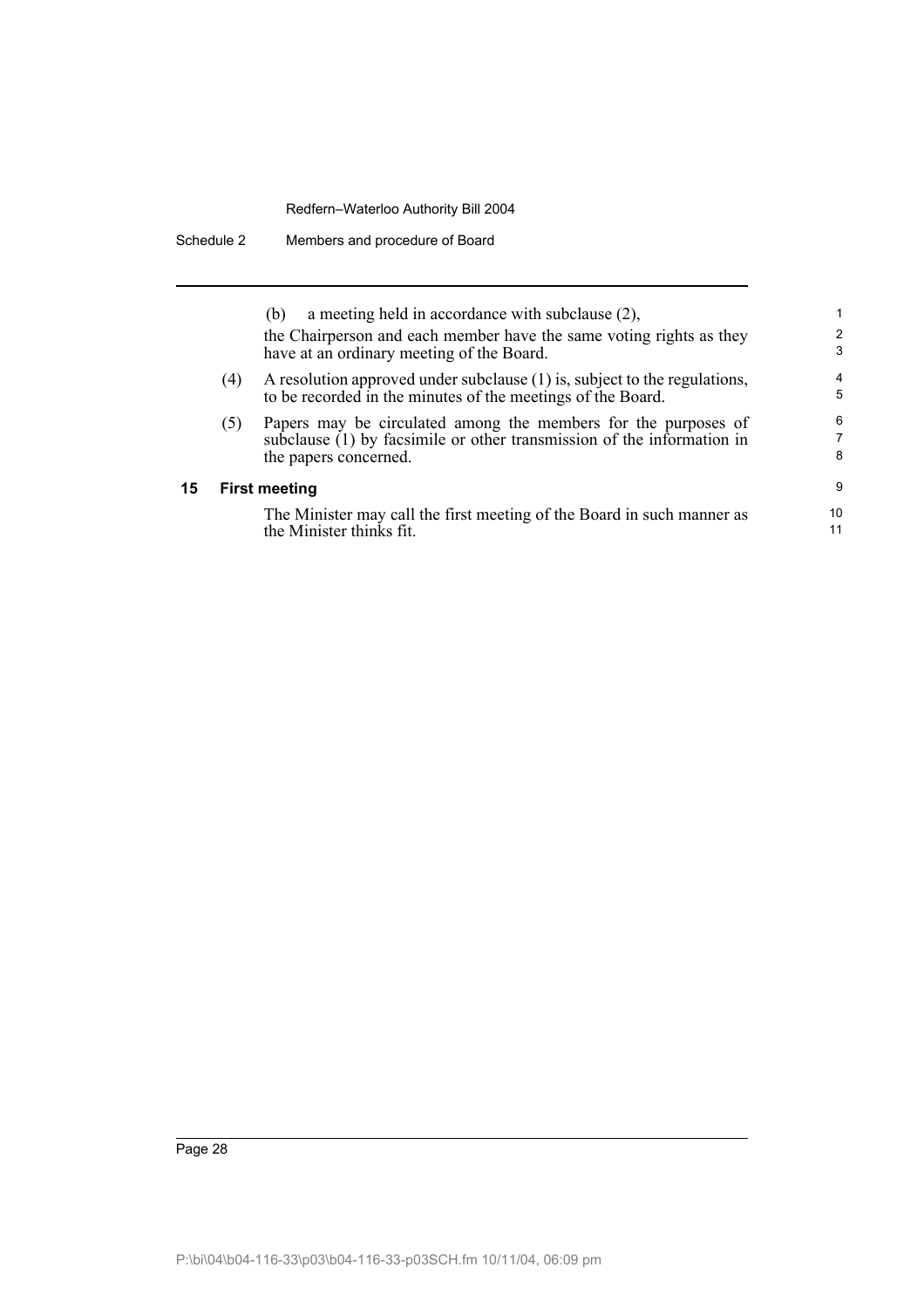Amendment of other Acts Schedule 3

<span id="page-38-0"></span>

| <b>Amendment of other Acts</b><br>Schedule 3 |                                                                                                                                                                                                            |                |
|----------------------------------------------|------------------------------------------------------------------------------------------------------------------------------------------------------------------------------------------------------------|----------------|
|                                              | (Section 47)                                                                                                                                                                                               | $\overline{2}$ |
| 3.1                                          | <b>Fines Act 1996 No 99</b>                                                                                                                                                                                | 3              |
|                                              | Schedule 1 Statutory provisions under which penalty notices issued                                                                                                                                         | 4              |
|                                              | Insert in alphabetical order of names of Acts:                                                                                                                                                             | 5              |
|                                              | Redfern–Waterloo Authority Act 2004, section 44                                                                                                                                                            | 6              |
| 3.2                                          | Growth Centres (Development Corporations) Act 1974 No 49                                                                                                                                                   | $\overline{7}$ |
|                                              | <b>Schedule 1 Growth centres</b>                                                                                                                                                                           | 8              |
|                                              | Insert ", but not including land within the operational area (within the meaning<br>of the <i>Redfern–Waterloo Authority Act 2004</i> )" after "Planning" in Column 2<br>of the matter relating to item 6. | 9<br>10<br>11  |
| 3.3                                          | <b>Public Sector Employment and Management Act 2002 No 43</b>                                                                                                                                              | 12             |
|                                              | <b>Schedule 1 Departments</b>                                                                                                                                                                              | 13             |
|                                              | Insert in alphabetical order of names of Departments:                                                                                                                                                      | 14             |
|                                              | Redfern–Waterloo Authority<br>Chief Executive Officer                                                                                                                                                      | 15             |
| 3.4                                          | Sydney Harbour Foreshore Authority Act 1998 No 170                                                                                                                                                         | 16             |
|                                              | Schedule 1 Foreshore area                                                                                                                                                                                  | 17             |
|                                              | Insert ", but not including land within the operational area (within the meaning<br>of the <i>Redfern–Waterloo Authority Act 2004</i> )" after "Planning".                                                 | 18<br>19       |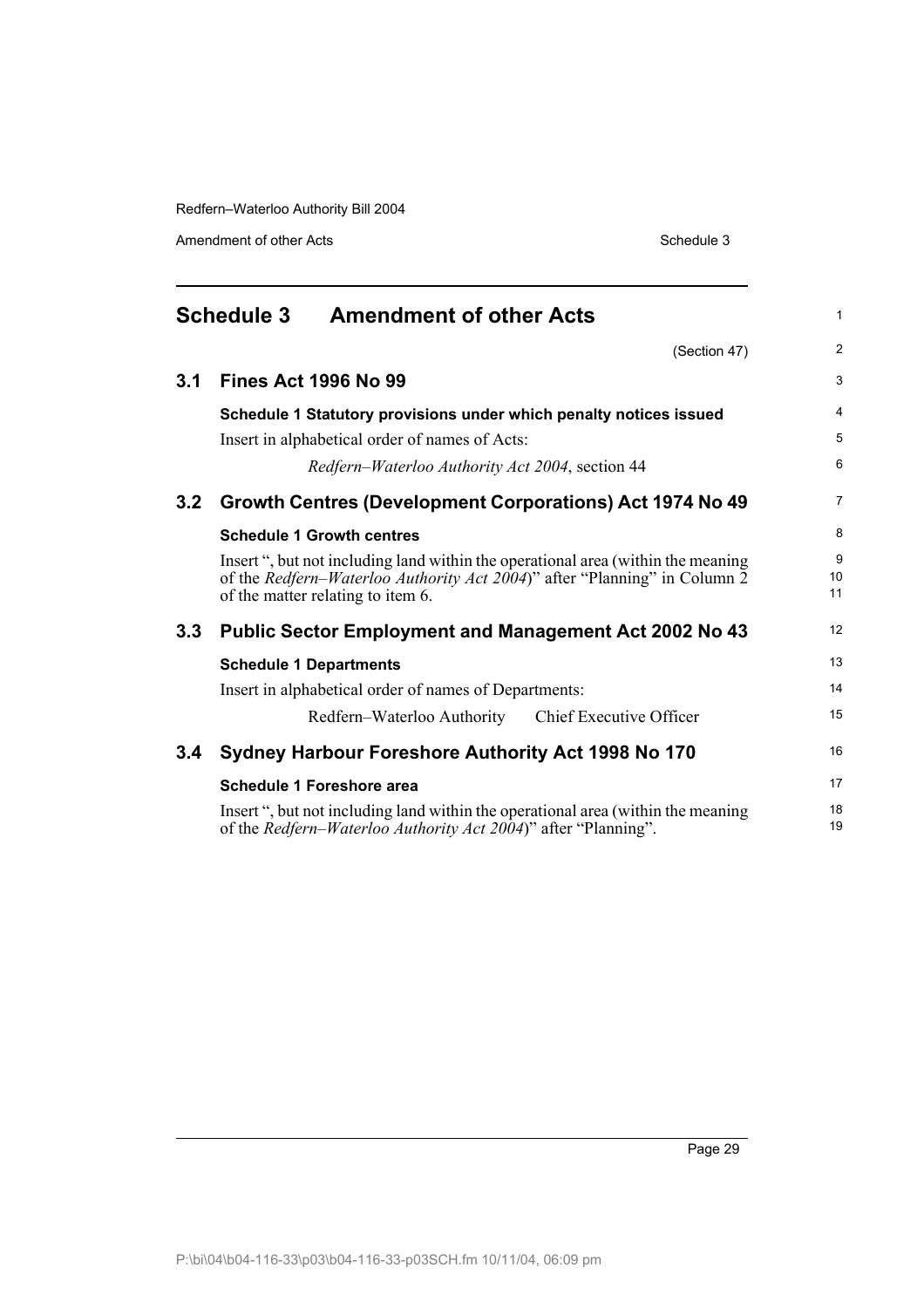Schedule 4 Savings, transitional and other provisions

## <span id="page-39-0"></span>**Schedule 4 Savings, transitional and other provisions**

(Section 48)

1  $\overline{2}$ 

3

 $\lambda$ 

20 21

## **Part 1 General**

| <b>Regulations</b> |                                                                                                                                     |  |  |
|--------------------|-------------------------------------------------------------------------------------------------------------------------------------|--|--|
| (1)                | The regulations may contain provisions of a savings or transitional<br>nature consequent on the enactment of the following Acts:    |  |  |
|                    | this Act                                                                                                                            |  |  |
| (2)                | Any such provision may, if the regulations so provide, take effect from<br>the date of assent to the Act concerned or a later date. |  |  |

- (3) To the extent to which any such provision takes effect from a date that is earlier than the date of its publication in the Gazette, the provision does not operate so as:
	- (a) to affect, in a manner prejudicial to any person (other than the State or an authority of the State), the rights of that person existing before the date of its publication, or
	- (b) to impose liabilities on any person (other than the State or an authority of the State) in respect of anything done or omitted to be done before the date of its publication.

## **Part 2 Provisions consequent on enactment of this Act**

#### **2 Definitions**

In this Schedule:

*assets* means any legal or equitable estate or interest (whether present or future and whether vested or contingent) in real or personal property of any description (including money), and includes securities, choses in action and documents.

*liabilities* means any liabilities, debts or obligations (whether present or future and whether vested or contingent).

*rights* means any rights, powers, privileges or immunities (whether present or future and whether vested or contingent).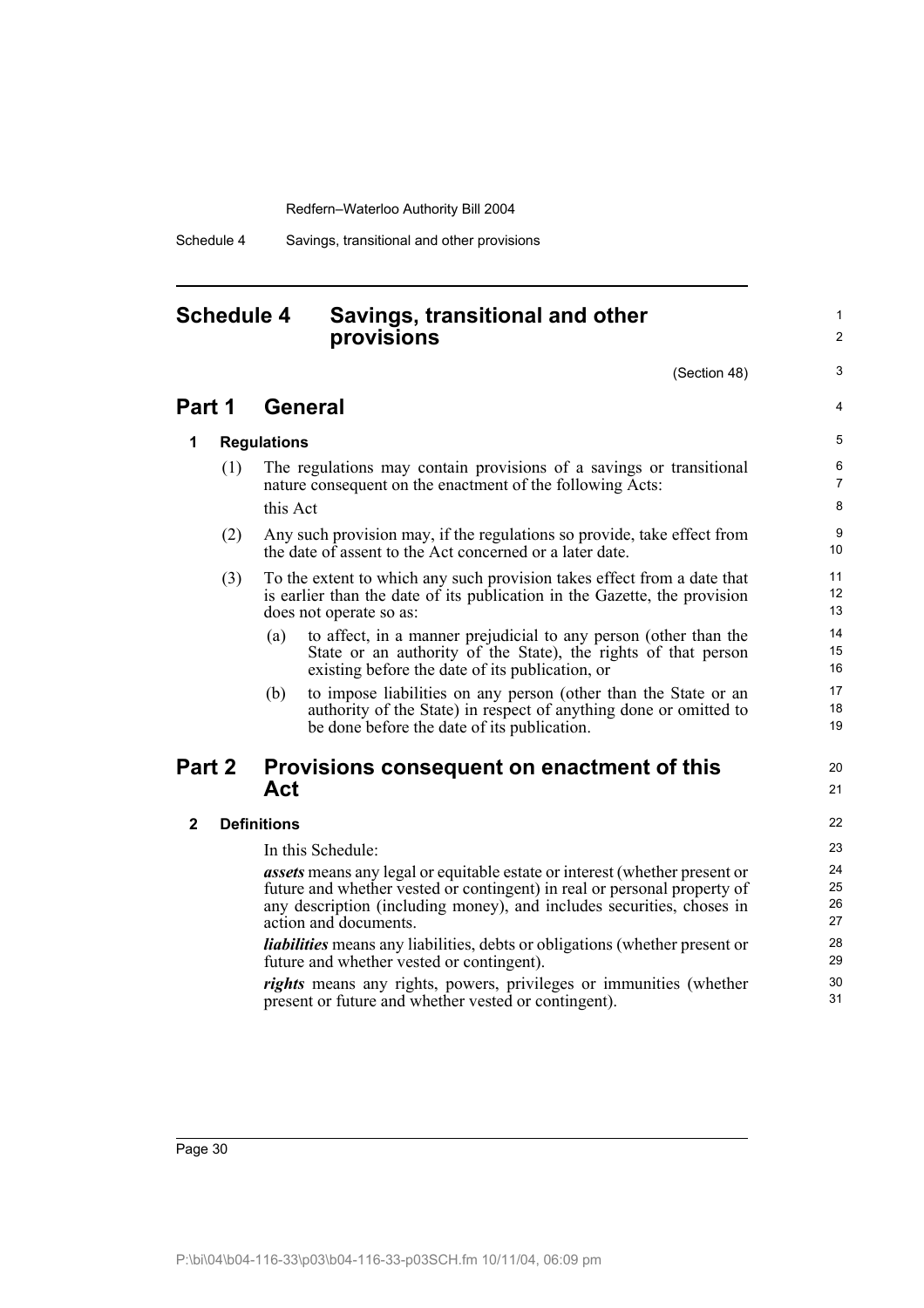Savings, transitional and other provisions Schedule 4

|     |                                                                                                                            | Vesting of Australian Technology Park in Authority                                                                                                                                                                                                                                                                                 | $\mathbf{1}$               |  |  |
|-----|----------------------------------------------------------------------------------------------------------------------------|------------------------------------------------------------------------------------------------------------------------------------------------------------------------------------------------------------------------------------------------------------------------------------------------------------------------------------|----------------------------|--|--|
| (1) |                                                                                                                            | On the commencement of this clause, the Australian Technology Park<br>vests in the Authority for an estate in fee simple:                                                                                                                                                                                                          | $\boldsymbol{2}$<br>3      |  |  |
|     | (a)                                                                                                                        | without the need for any further conveyance, transfer, assignment<br>or assurance, and                                                                                                                                                                                                                                             | 4<br>$\overline{5}$        |  |  |
|     | (b)                                                                                                                        | subject to any trusts, estates, interests, dedications, conditions,<br>restrictions and covenants to which the Park was subject<br>immediately before that commencement.                                                                                                                                                           | 6<br>$\overline{7}$<br>8   |  |  |
| (2) | On the vesting of the Australian Technology Park in the Authority by<br>this clause, the following provisions have effect: |                                                                                                                                                                                                                                                                                                                                    |                            |  |  |
|     | (a)                                                                                                                        | the rights or liabilities of the Sydney Harbour Foreshore<br>Authority in relation to the Park (including any rights held by that<br>Authority in relation to the management of the Park or through its<br>subsidiaries) become by virtue of this clause the rights or<br>liabilities of the Authority,                            | 11<br>12<br>13<br>14<br>15 |  |  |
|     | (b)                                                                                                                        | all proceedings relating to the Park commenced before the<br>transfer by or against the Sydney Harbour Foreshore Authority or<br>a predecessor of that Authority and pending immediately before<br>the transfer are taken to be proceedings pending by or against the<br>Authority,                                                | 16<br>17<br>18<br>19<br>20 |  |  |
|     | (c)                                                                                                                        | any act, matter or thing done or omitted to be done in relation to<br>the Park before the transfer by, to or in respect of the Sydney<br>Harbour Foreshore Authority is (to the extent to which that act,<br>matter or thing has any force or effect) taken to have been done<br>or omitted by, to or in respect of the Authority. | 21<br>22<br>23<br>24<br>25 |  |  |
| (3) |                                                                                                                            | No compensation is payable to any person or body in connection with<br>the operation of this clause.                                                                                                                                                                                                                               | 26<br>27                   |  |  |
| (4) | The operation of this clause is not to be regarded:                                                                        |                                                                                                                                                                                                                                                                                                                                    |                            |  |  |
|     | (a)                                                                                                                        | as a breach of contract or confidence or otherwise as a civil<br>wrong, or                                                                                                                                                                                                                                                         | 29<br>30                   |  |  |
|     | (b)                                                                                                                        | as a breach of any contractual provision prohibiting, restricting or<br>regulating the assignment or transfer of assets, rights or<br>liabilities, or                                                                                                                                                                              | 31<br>32<br>33             |  |  |
|     | (c)                                                                                                                        | as giving rise to any remedy by a party to an instrument, or as<br>causing or permitting the termination of any instrument, because<br>of a change in the beneficial or legal ownership of any asset, right<br>or liability.                                                                                                       | 34<br>35<br>36<br>37       |  |  |
| (5) |                                                                                                                            | The operation of this clause is not to be regarded as an event of default<br>under any contract or other instrument.                                                                                                                                                                                                               | 38<br>39                   |  |  |